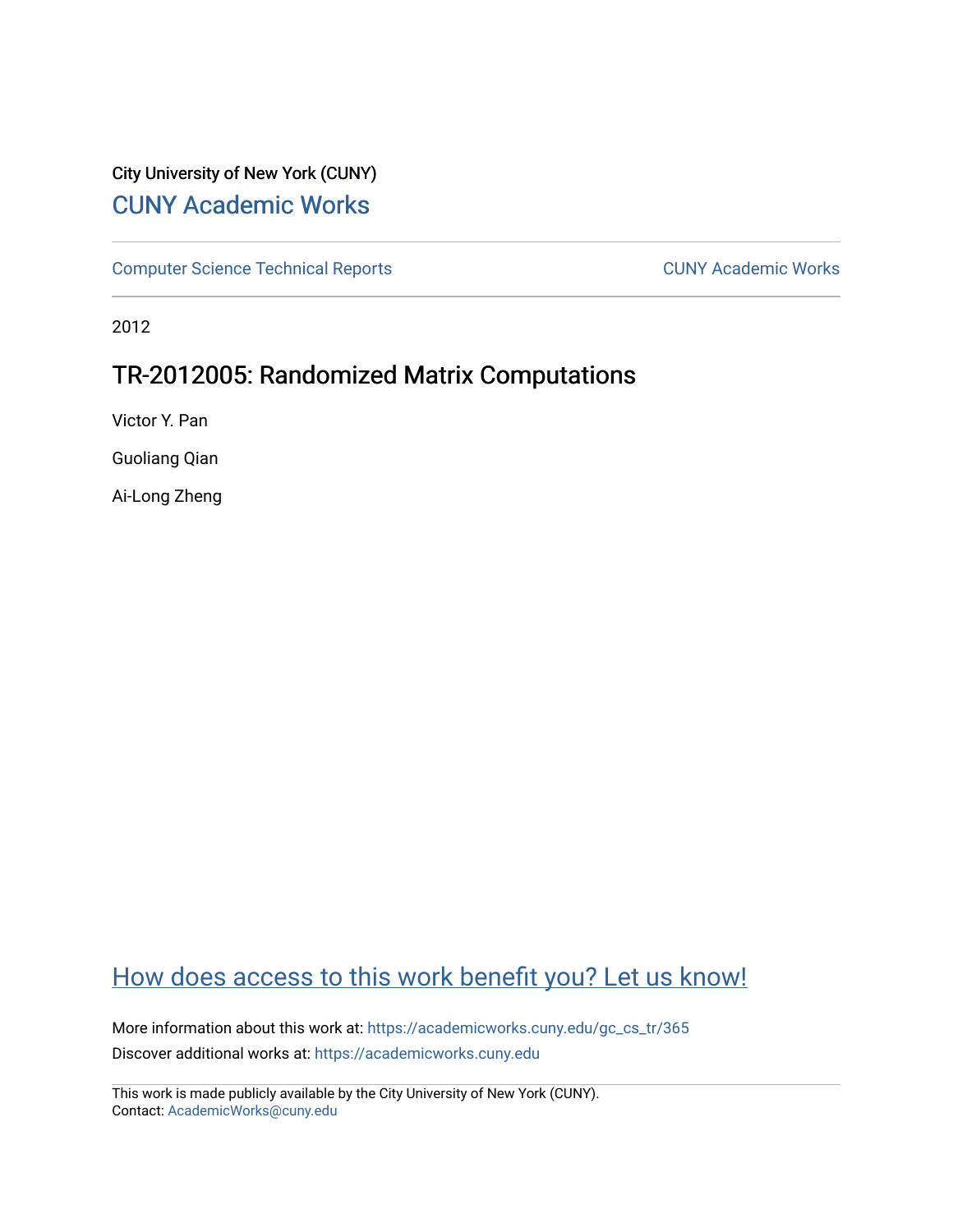# **Randomized Matrix Computations** <sup>∗</sup>

Victor Y. Pan[1*,*2]*,*[*a*] , Guoliang Qian[2]*,*[*b*] , and Ai-Long Zheng[2]*,*[*c*]

[1] Department of Mathematics and Computer Science Lehman College of the City University of New York Bronx, NY 10468 USA [2] Ph.D. Programs in Mathematics and Computer Science The Graduate Center of the City University of New York New York, NY 10036 USA [*a*] victor.pan@lehman.cuny.edu http://comet.lehman.cuny.edu/vpan/ [*b*] gqian@gc.cuny.edu [*c*] azheng-1999@yahoo.com

#### **Abstract**

We propose new effective randomized algorithms for some fundamental matrix computations such as preconditioning of an ill conditioned matrix that has a small numerical nullity or rank, its 2-by-2 block triangulation, numerical stabilization of Gaussian elimination with no pivoting, and approximation of a matrix by low-rank matrices and by structured matrices. Our technical advances include estimating the condition number of a random Toeplitz matrix, novel techniques of randomized preprocessing, a proof of their preconditioning power, and a dual version of the Sherman–Morrison–Woodbury formula. According to both our formal study and numerical tests we significantly accelerate the known algorithms and improve their output accuracy.

**2000 Math. Subject Classification:** 15A52, 15A12, 15A06, 65F22, 65F05, 65F10

**Key Words:** Preconditioning, Random matrices, Numerical rank, Linear systems of equations

# **1 Introduction**

It is well known that random matrices tend to be well conditioned [D88], [E88], [ES05], [CD05], [SST06], [B11], and our new techniques employ this property to advance some fundamental matrix computations. Our analysis and experiments show substantial progress versus the known algorithms. Our estimates for the condition number of a random Toeplitz matrix seem to be surprising.

#### **1.1 Numerically safe Gaussian elimination with no pivoting**

Hereafter "expected" and "likely" mean "with probability 1 or close to 1",  $\sigma_i(A)$  denotes the *j*th largest singular value of an  $n \times n$  matrix *A*, and  $\kappa(A) = \sigma_1(A)/\sigma_0(A)$  for  $\rho = \text{rank}(A)$  denotes its condition number. If this number is large (in context), then the matrix *A* is ill conditioned,

<sup>∗</sup>Supported by NSF Grant CCF-1116736 and PSC CUNY Awards 63153–0041 and 64512–0042. Some results of this paper have been presented at the ACM-SIGSAM International Symposium on Symbolic and Algebraic Computation (ISSAC '2011), San Jose, CA, 2011, the 3nd International Conference on Matrix Methods in Mathematics and Applications (MMMA 2011) in Moscow, Russia, June 22-25, 2011, and the 7th International Congress on Industrial and Applied Mathematics (ICIAM 2011), in Vancouver, British Columbia, Canada, July 18-22, 2011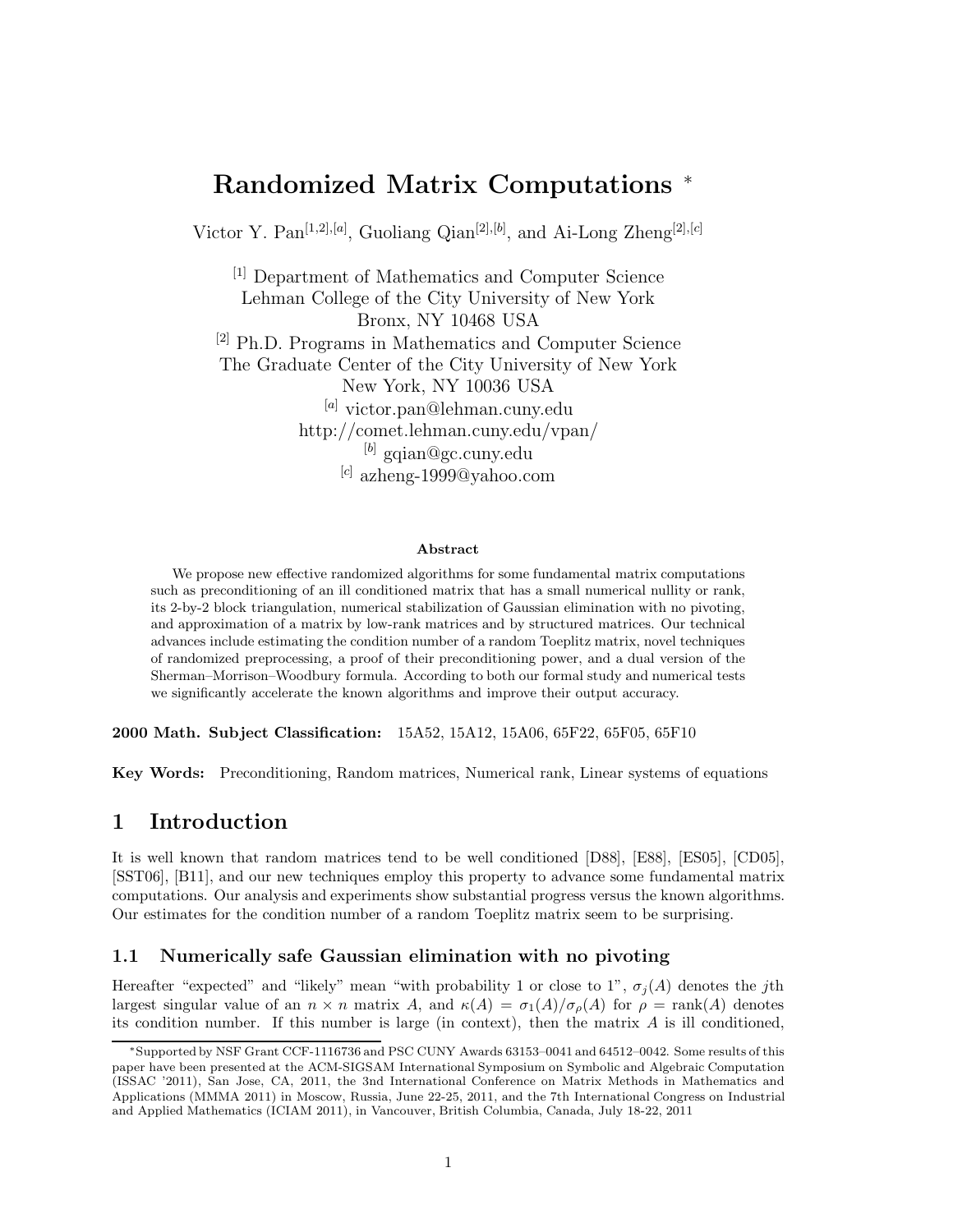that is lies near a rank deficient matrix. Numerical solution of a linear system of equations with such a coefficient matrix can be easily corrupted by rounding errors. Unless  $\kappa(A)$  is large, the matrix *A* is well conditioned. It can be safely treated numerically with the IEEE standard double precision provided it also has full rank and no ill conditioned auxiliary matrices are involved in the computations.

Pivoting, that is row or column interchange is incorporated into Gaussian elimination to avoid dealing with such auxiliary matrices. *Gaussian elimination with no pivoting* (hereafter we refer to it as *GENP*) can easily fail in numerical computations with rounding errors, except for some special classes of input matrices such as diagonally dominant and positive definite matrices. For these matrix classes, GENP and its pivoting-free variations outperform Gaussian elimination with pivoting [GL96, page 119]. We dramatically expand these classes by proving in Corollary 4.2 that pre- as well as post- multiplication of a well conditioned coefficient matrix by a square Gaussian random matrix is expected to support safe numerical performance of GENP and block Gaussian elimination. Our tests have consistently supported GENP even where we used just circulant multipliers filled with  $\pm 1$  for random choice of the signs  $\pm$  (see Table 8.6).

#### **1.2 Randomized preconditioning and its applications**

Given an ill conditioned matrix *A*, can we extend this advance by applying randomized multipliers *X* and *Y* to yield a much better conditioned matrix product *XAY* ? No, because random square matrices *X* and *Y* are expected to be nonsingular and well conditioned [D88], [E88], [ES05], [CD05], [SST06], [B11] and because  $\kappa(XAY) \geq \frac{\kappa(A)}{\kappa(X)\kappa(Y)}$ . Approximate inverses of *A* are popular multipliers, but only for some important special classes of square matrices *A* for which computing approximate inverses is noncostly.

We can readily produce a well conditioned matrix *C* by applying additive preprocessing  $A \implies$  $C = A + P$  (e.g., we can choose  $P = I - A$ ), but it is not clear how this would help us to solve a linear system  $A$ **y** = **b**. (Here and hereafter *I* and  $I_n$  denote the  $n \times n$  identity matrix.) Assume, however, that we are given an  $n \times n$  nonsingular ill conditioned input matrix A together with a small upper bound  $r$  on its numerical nullity, that is on the number of its singular values that are much smaller than the 2-norm  $||A||_2$ . Such matrices make up a large and important subclass in the class of nonsingular ill conditioned matrices (cf. [CDG03] and Remarks 2.1 and 5.2), and for this subclass we yield randomized additive preconditioning based on the following theorem; we prove and extend it to the case of rectangular matrices *A* in Section 5.

**Theorem 1.1.** *Suppose A is a real*  $n \times n$  *matrix,*  $||A||_2 \approx 1$ , *U and V are*  $n \times r$  *standard Gaussian random matrices for*  $0 < r < n$ , and  $C = A + UV^T$ . Then the condition number  $\kappa(C)$  is expected to *have order*  $\sigma_1(A)/\sigma_{n-r}(A)$ *, whereas*  $\kappa(A) = \sigma_1(A)/\sigma_n(A)$ *.* 

It follows that the matrix *C* is expected to be nonsigular and well conditioned where an ill conditioned matrix *A* has numerical nullity at most *r*. This enables *randomized preconditioning* based on the Sherman–Morrison–Woodbury formula

$$
A^{-1} = C^{-1} + C^{-1} U G^{-1} V^T C^{-1} \text{ for } G = I_r - V^T C^{-1} U,
$$
\n(1.1)

hereafter referred to as the *SMW formula* [GL96, page 50], [S98, Corollary 4.3.2]. Indeed inversion of an ill conditioned matrix A requires a high precision  $p_+$ , but if the matrix C is well conditioned, as is expected, then the SMW formula only involves  $O(rn^2)$  flops (arithmetic operations) in high precision. They are confined to the computations of and with the  $r \times r$  matrix *G* and make up just a fraction of order *r/n* of all arithmetic operations involved in the customary algorithms for  $n \times n$  matrix inversion. Moreover if the matrix *C* is well conditioned, we can compute the matrix  $C^{-1}U$ , as well as the vector  $C^{-1}$ **b**, by applying iterative refinement at the overall computational cost of  $O(n^2rp_+/p_{\text{double}})$  flops in double precision  $p_{\text{double}}$  versus order of  $n^3$  flops in high precision *p*+, required in Gaussian elimination. Thus our improvement is dramatic where *n* greatly exceeds  $rp_{+}/p_{\text{double}}$  and  $p_{+}$  greatly exceed  $p_{\text{double}}$ . The smaller the available upper bound *r* on the numerical nullity of  $A$ , the smaller the size of the matrices  $G, U$  and  $V$ , and thus the simpler our computations. We supply some recipes for the computation of numerical rank and nullity in Section 7.1.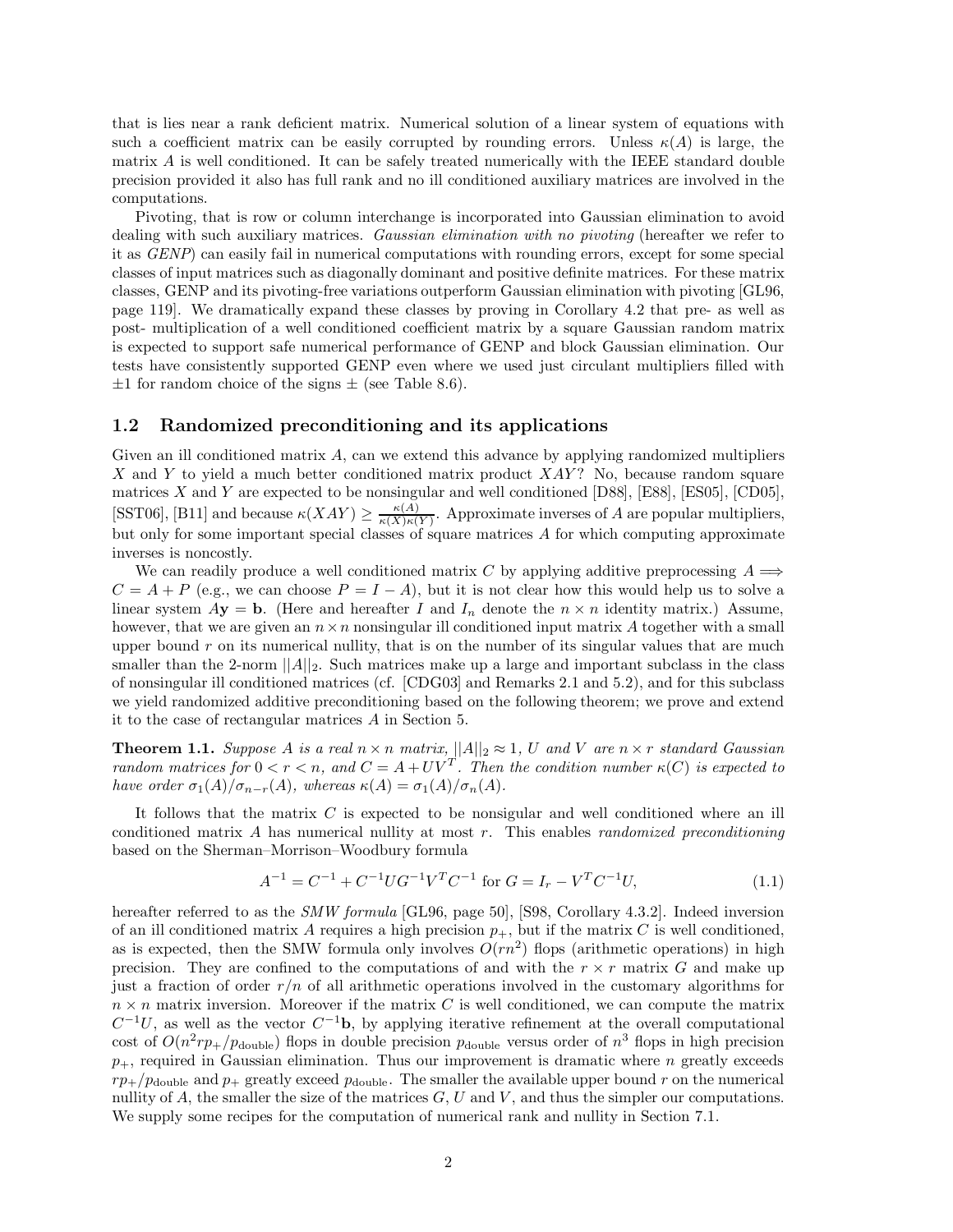Now suppose we have computed the exact values of the numerical rank  $q < n$  and numerical nullity  $r = n - q > 0$ . (We keep the same notation r as for the upper bound.) Then we have some nice alternatives to applying the SMW formula, e.g., we can apply our additive preprocessing  $A \Longrightarrow C + UV^T$  to compute a 2 × 2 block triangulation of this matrix with two diagonal blocks of the sizes  $r \times r$  and  $q \times q$ , respectively, expected to be better conditioned than the matrix *A* (see Section 7.4). Moreover based on these techniques we can approximate the *trailing singular space* of a matrix, associated with its *r* small singular values.

Our *dual SMW formula* and *dual additive preprocessing* enable us to extend our preconditioning techniques to any matrix *A* given with a small upper bound *q* on its numerical rank. Furthermore we readily approximate such matrices *A* by low-rank matrices; such approximations support many fundamental computations with matrices and tensors (cf. [T00], [MMD08], [OT09], [HMT11]). Our approach to low-rank approximation is distinct from the known methods.

In the case of  $n \times n$  matrices A with Toeplitz structure we can choose scaled Gaussian random Toeplitz matrices *U* and *V* to accelerate the computation of the matrices *C* and  $C^{-1}$ . Under a special choice of the matrices *U* and *V* the preprocessing  $A \rightarrow C = A + UV^T$  amounts to changing a fixed block of *r* rows of *A* into random general or structured block of *r* rows. More generally one can replace any selected entries of *A* by random variables, possibly restricted to preserving a fixed pattern of structure or sparseness of the matrix *A*. E.g., we can randomly modify the last *r* entries of the first row of a Toeplitz matrix and then substitute the resulting values into the respective  $(r-1)r/2$  entries in the  $r \times r$  northwestern corner to keep the Toeplitz structure of the matrix.

If we agree to increase the size of an input matrix, we can alternatively apply randomized augmentation, defined, e.g., by the map  $A \implies K = \begin{pmatrix} A & -U \\ V^T & W \end{pmatrix}$  $V^T$  *W* - ; here we can choose scaled Gaussian random matrices U, V and W endowed with fixed patterns of structure or sparseness. Augmentation and additive preprocessing, in particular block modifcation of a matrix, are closely linked to one another and have similar preconditioning power.

### **1.3 Condition numbers of random structured matrices and numerical experiments**

Estimating the condition numbers of random structured matrices is a well known challenge [SST06]. We respond to it with estimating the condition numbers of Gaussian random Toeplitz matrices. In particular we prove that these numbers do not grow to the infinity exponentially in *n* for  $n \times n$  random Toeplitz matrices, even though the opposite has been proved in [BG05] for large and important subclass of Toeplitz matrices. We readily obtain even stronger upper bounds on the condition numbers of random circulant matrices. We cannot extend our proof of Theorem 1.1 to the case of Gaussian random Toeplitz matrices *U* and *V* , but such an extension is consistent with the results of our extensive numerical tests, which otherwise are in good accordance with our theoretical estimates.

In particular by applyng randomized additive preprocessing we dramatically decreased the condition numbers of ill conditioned matrices having small numerical nullity (see Table 8.5), numerically stabilized GENP by applying random circulant multipliers (see Table 8.6), accurately solved ill conditioned linear systems of equations by applying block triangulation based on randomization (see Tables 8.7–8.10), approximated trailing and leading singular spaces of ill conditioned matrices that have small numerical nullity or rank, and approximated a matrix by a low-rank matrix (see Tables 8.11–8.14). Furthermore we matched the output accuracy of the customary algorithms but outperformed them in terms of the CPU time for solving ill conditioned Toeplitz linear systems of equations (see Table 8.15). Finally our test results in Tables 8.1–8.4 display the condition numbers of random  $n \times n$  Toeplitz and circulant matrices, supporting our formal study in Sections 3.4 and 3.5.

#### **1.4 Organization of the paper and selective reading**

We devote the next section to the definitions and basic results on matrix computations. We estimate the condition numbers of Gaussian random general, Toeplitz and circulant matrices in Section 3 and of randomized matrix products in Section 4; the latter results support GENP with randomized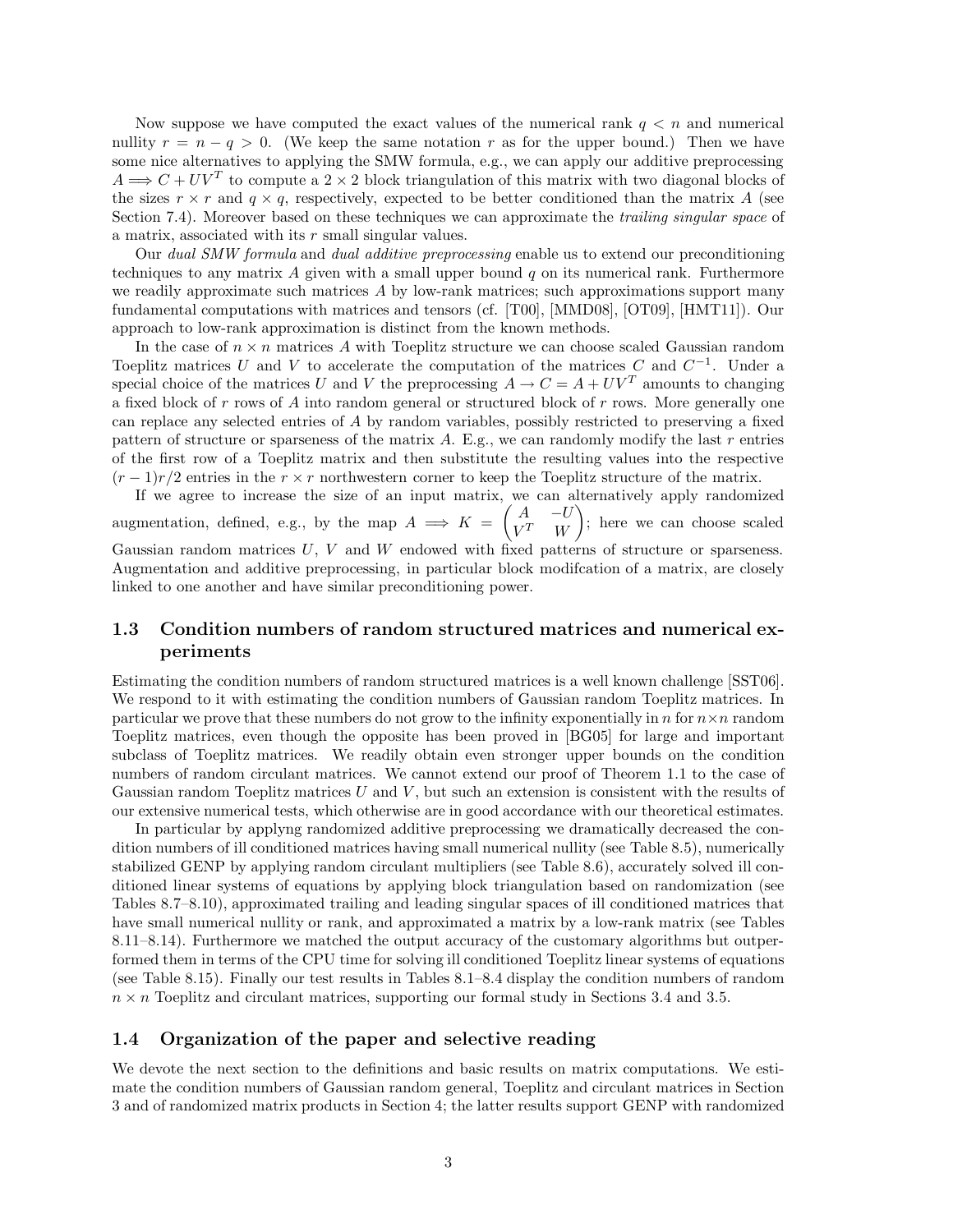multipliers. In Section 5 we prove that our randomized additive preprocessing of an ill conditioned matrix is expected to produce a well conditioned matrix. In Section 6 we study randomized augmentation, link it to randomized additive preprocessing, and solve ill conditioned Toeplitz linear systems of equations based on this study. In Section 7 we propose a number of applications of randomized preprocessing to an ill conditioned matrix having small numerical rank or nullity: we compute numerical rank and nullity of such a matrix, approximate its trailing and leading singular spaces, and extend this computation to the approximation by low-rank matrices and by structured matrices. We also cover randomized additive preconditioning, block triangulation, and structured preprocessing. Corollaries 4.1, 5.1 and 5.2 and the results of Section 3.4 and 6.1 show the power of these algorithms, but otherwise Section 7 can be read independently of Sections 3–6. In Section 8 we cover numerical tests, which constitute the contribution of the second and the third authors. In Section 9 we comment on the related works, our technical novelties, and some directions for further study. In Appendix A we estimate probability of deficiency of random matrices defined under the uniform probability distribution. In Appendix B we extend our probabilistic estimates to the case of complex matrices. In the paper, unlike its introduction, we cover the general case of rectangular input matrices *A*.

**Acknowledgement:** We thank Jesse Wolf for helpful comments.

# **2 Some definitions and basic results**

We assume computations in the field  $\mathbb R$  of real numbers, and comment on the extension to the field C of complex numbers in Section B.

For two scalars *a* and *b* we write  $a \ll b$  and  $b \gg a$  if the ratio  $|b/a|$  is large; we write  $a \approx b$  if  $|a - b| \ll |a| + |b|.$ 

Hereafter "flop" stands for "arithmetic operation"; "expected" and "likely" mean "with probability 1 or close to 1"; the concepts "large", "small", "near", "closely approximate", "ill conditioned" and "well conditioned" are quantified in the context.

We use and extend the customary definitions of matrix computations (cf. [GL96], [S98]).

#### **2.1 Some basic definitions on matrix computations**

 $(B_1 \mid \ldots \mid B_k) = (B_j)_{j=1}^k$  is a  $1 \times k$  block matrix with blocks  $B_1, \ldots, B_k$ .

 $\text{diag}(B_1,\ldots,B_k) = \text{diag}(B_j)_{j=1}^k$  is a  $k \times k$  block diagonal matrix with diagonal blocks  $B_1,\ldots,B_k$ . *I<sub>n</sub>* is the  $n \times n$  identity matrix  $(\mathbf{e}_1 | \dots | \mathbf{e}_n)$ . *J<sub>n</sub>* is the  $n \times n$  reflection matrix  $(\mathbf{e}_n | \dots | \mathbf{e}_1)$ .

 $O_{k,l}$  is the  $k \times l$  matrix filled with zeros.  $\mathbf{0}_k$  is the vector  $O_{k,l}$ . We write *I*, *J*, *O*, and **0** where the size of a matrix or a vector is not important or is defined by context.

 $A<sup>T</sup>$  is the transpose of a matrix *A*. A real matrix *A* is symmetric if  $A = A<sup>T</sup>$  and is symmetric positive definite if  $A = B^T B$  for a nonsingular matrix *B*.

A matrix *U* is called *unitary*, *orthogonal* and *orthonormal* if  $U^T U = I$  or  $UU^T = I$ .

**Fact 2.1.** *[GL96, Theorem 5.2.2]. QR factorization A* = *QR of a matrix A having full column rank into the product of a unitary matrix*  $Q = Q(A)$  *and an upper triangular matrix*  $R = R(A)$  *is unique provided that the factor R is a square matrix with positive diagonal entries.*

#### **2.2 Range, null space, rank, nullity, and nmbs**

 $\mathcal{R}(A)$  denotes the range of an  $m \times n$  matrix A, that is the linear space  $\{z : z = Ax\}$  generated by its columns.  $\mathcal{N}(A)$  denotes its null space  $\{ \mathbf{v} : A\mathbf{v} = \mathbf{0} \}$ , rank $(A) = \dim \mathcal{R}(A)$  its rank, and  $\text{null}(A) = \dim \mathcal{N}(A) = n - \rho$  its nullity. This is actually the right nullity of *A*, whereas nul  $A^T = m - \rho$ is the left nullity of A, equal to nul A if and only if  $m = n$ . **v** is the null vector of A if  $A$ **v** = **0**.

**Fact 2.2.** *The set*  $\mathbb{M}$  *of*  $m \times n$  *matrices of rank*  $\rho$  *is an algebraic variety of dimension*  $(m+n-\rho)\rho$ *.*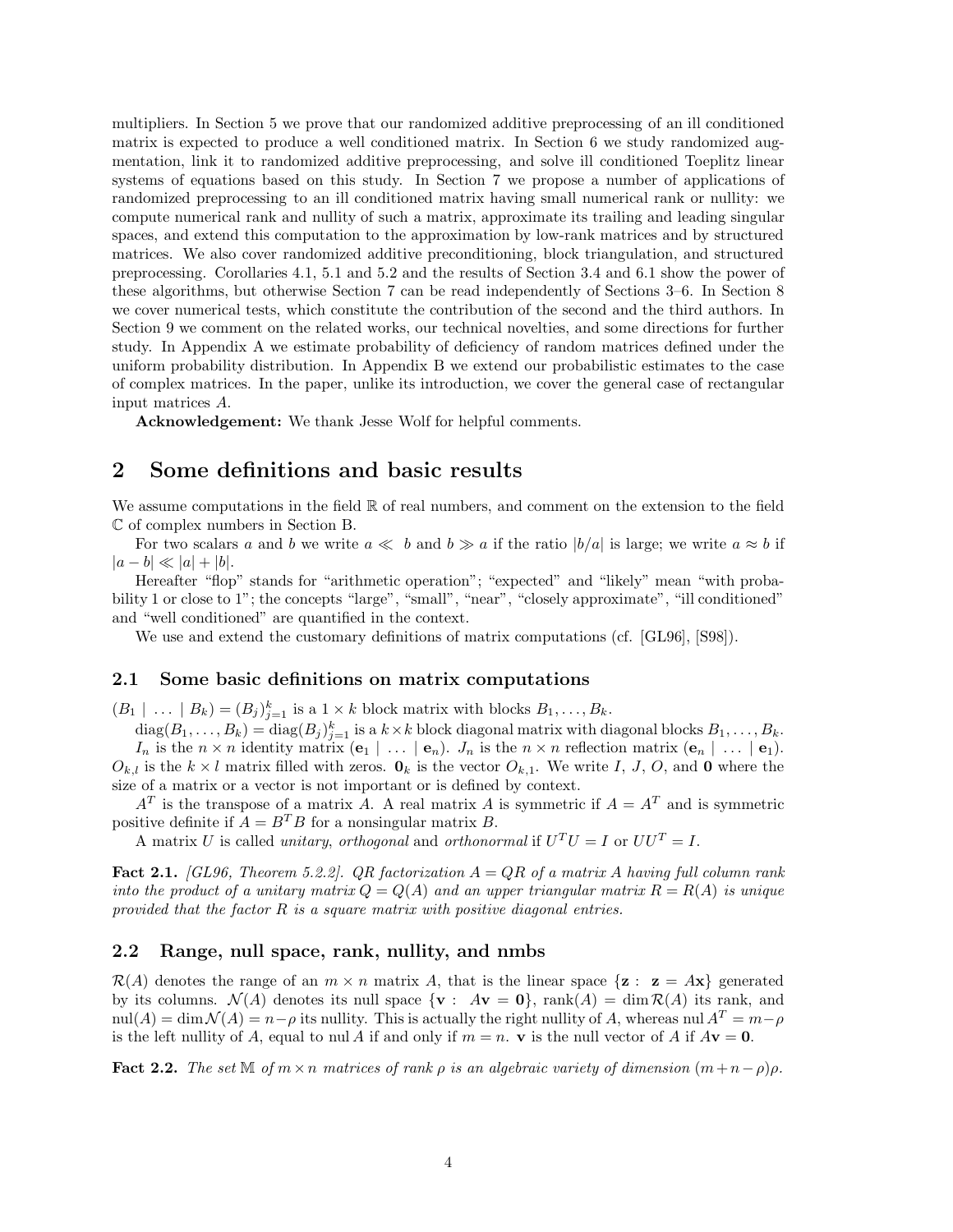*Proof.* Let *M* be an  $m \times n$  matrix of a rank  $\rho$  with a nonsingular  $\rho \times \rho$  leading block  $M_{00}$  and  $M = \begin{pmatrix} M_{00} & M_{01} \ M_{10} & M_{11} \end{pmatrix}$ . Then the  $(m - \rho) \times (n - \rho)$  *Schur complement*  $M_{11} - M_{10} M_{00}^{-1} M_{01}$  must vanish, which imposes  $(m - \rho)(n - \rho)$  algebraic equations on the entries of *M*. Similar argument can be applied where any  $\rho \times \rho$  submatrix of the matrix *M* (among  $\binom{m}{q}$ - *n* -such submatrices) is *ρ ρ* nonsingular. Therefore dim  $\mathbb{M} = mn - (m - \rho)(n - \rho) = (m + n - \rho)\rho$ .  $\Box$ 

If a matrix *A* has full column rank, we call it a *matrix basis* for the linear space  $\mathcal{R}(A)$ . Suppose a matrix *B* has full column rank and  $\mathcal{R}(B) = \mathcal{N}(A)$ . Then we call *B* a *null matrix basis* or a *nmb* for a matrix *A* and write  $B = \text{nmb}(A)$ .  $\mathcal{N}(A^T)$  is the left null space of a matrix *A*, and similarly the map  $A \to A^T$  defines left null vectors, left nmbs, and the left nullity of a matrix *A*; in particular an  $m \times n$  matrix of a rank  $\rho$  has the left nullity  $m - \rho$ .

 $A^{(k)}$  denotes the  $k \times k$  leading, that is northwestern block submatrix of a matrix *A*.

A matrix of a rank *ρ* has *generic rank profile* if all its *i* × *i* leading blocks are nonsingular for  $i = 1, \ldots, \rho$ . If such a matrix is nonsingular itself, then it is called *strongly nonsingular*.

#### **2.3 Norms and SVD**

 $||A||_h$  is the *h*-norm of a matrix  $A = (a_{i,j})_{i,j=1}^{m,n}$ . We write  $||A|| = ||A||_2$  and  $||\mathbf{v}|| = \sqrt{\mathbf{v}^T \mathbf{v}} = ||\mathbf{v}||_2$ and recall from [GL96, Section 2.3.2 and Corollary 2.3.2] that

$$
\max_{i,j=1}^{m,n} |a_{i,j}| \le ||A|| = ||A^T|| \le \sqrt{mn} \max_{i,j=1}^{m,n} |a_{i,j}|,
$$
  

$$
\frac{1}{\sqrt{m}}||A||_1 \le ||A|| \le \sqrt{n}||A||_1, \quad ||A||_1 = ||A^T||_{\infty}, \quad ||A||^2 \le ||A||_1||A||_{\infty}, \tag{2.1}
$$

 $||AB||_h \leq ||A||_h ||B||_h$  for  $h = 1, 2, \infty$  and any matrix product *AB*. (2.2)

We write  $A \approx B$  if  $||A - B|| \ll ||A|| + ||B||$ .

A matrix *A* is *normalized* if ||*A*|| = 1. A normalized vector is unitary, and we call it *unit*.

 $A = S_A \Sigma_A T_A^T$  is an SVD or full SVD of an  $m \times n$  matrix A of a rank  $\rho$  provided  $S_A S_A^T = S_A^T S_A =$  $I_m$ ,  $T_A T_A^T = T_A^T T_A = I_n$ ,  $\Sigma_A = \text{diag}(\widehat{\Sigma}_A, O_{m-\rho,n-\rho}), \widehat{\Sigma}_A = \text{diag}(\sigma_j(A))_{j=1}^{\rho}, \sigma_j = \sigma_j(A) = \sigma_j(A^T)$ is the *j*th largest singular value of a matrix *A*. These values have the minimax property

$$
\sigma_j = \max_{\dim(\mathbb{S}) = j} \quad \min_{\mathbf{x} \in \mathbb{S}, \ |\mathbf{x}\| = 1} \quad ||A\mathbf{x}||, \ j = 1, \dots, \rho,
$$
\n(2.3)

where  $l = \min\{m, n\}$  and S denotes linear spaces [GL96, Theorem 8.6.1]. Consequently  $\sigma_1$  $\max_{\vert\vert \mathbf{x}\vert\vert=1}\vert\vert Ax\vert\vert=\vert\vert A\vert\vert, \sigma_j=0$  for  $j>\rho, \sigma_j(A)$  is the 2-norm of the difference between the matrix *A* and a nearest matrix of rank  $j-1$  for  $j = 1, \ldots, \rho + 1$ , and the latter property implies

**Fact 2.3.** *If*  $A_0$  *is a submatrix of a matrix*  $A$ *, then*  $\sigma_j(A) \geq \sigma_j(A_0)$  *for all j.* 

For every integer *k* in the range  $1 \leq k < \rho$  we define the partition  $S_A = (S_{k,A} | S_{A,m-k})$  and  $T_A = (T_{k,A} | T_{A,n-k})$  where the submatrices  $S_{k,A}$  and  $T_{k,A}$  are formed by the first *k* columns of the matrices  $S_A$  and  $T_A$ , respectively. We write  $\mathcal{S}_{k,A} = \mathcal{R}(S_{k,A})$  and  $\mathbb{T}_{k,A} = \mathcal{R}(T_{k,A})$ . If  $\sigma_k > \sigma_{k+1}$ , then  $\mathbb{S}_{k,A}$  and  $\mathbb{T}_{k,A}$  are the left and right leading singular spaces, respectively, associated with the *k* largest singular values of the matrix *A*, whereas the orthogonal complements  $\mathcal{S}_{A,m-k} = \mathcal{R}(S_{A,m-k})$ and  $\mathbb{T}_{A,n-k} = \mathcal{R}(T_{A,n-k})$  are the left and right trailing singular spaces, respectively, associated with the other singular values of *A*. The pairs of subscripts  $\{k, A\}$  versus  $\{A, m - k\}$  and  $\{A, n - k\}$ mark the leading versus trailing singular spaces. The left singular spaces of *A* are the right singular spaces of  $A<sup>T</sup>$  and vice versa.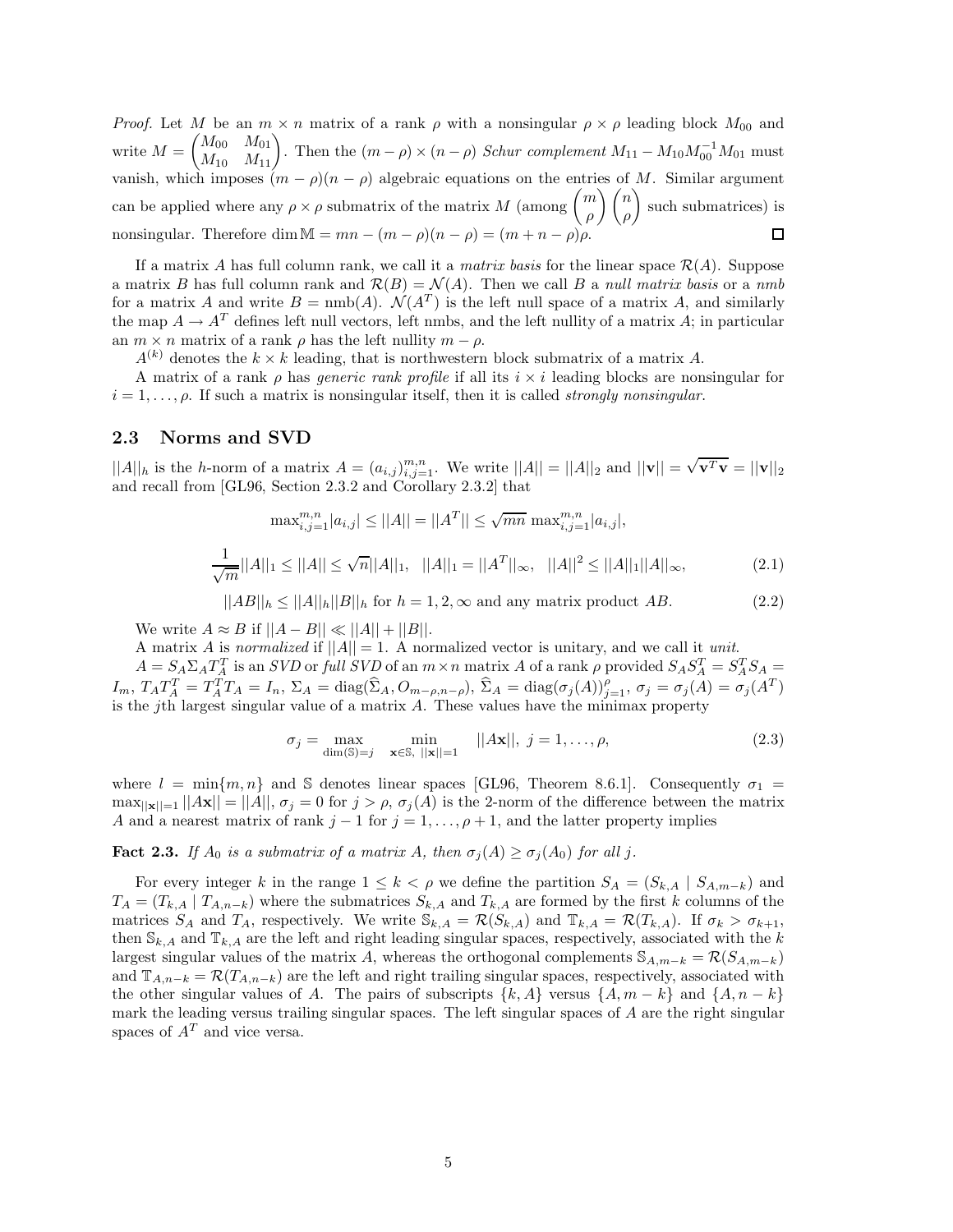#### **2.4 Inverses, generalized inverses, SMW and dual SMW formulae**

 $A^+ = T_A \text{diag}(\hat{\Sigma}_A^{-1}, O_{n-\rho,m-\rho}) S_A^T$  is the Moore–Penrose pseudo-inverse of the matrix *A*. We have

$$
||A^{+}|| = 1/\sigma_{\rho}(A)
$$
\n(2.4)

for a matrix *A* of a rank *ρ*.  $A^{+T}$  stands for  $(A^{+})^{T} = (A^{T})^{+}$ , and  $A^{-T}$  stands for  $(A^{-1})^{T} = (A^{T})^{-1}$ .

An  $n \times m$  matrix  $X = A^{(I)}$  is a left inverse of an  $m \times n$  matrix A if  $XA = I$  and its right inverse if  $AX = I$ ;  $A^+$  is an  $A^{(I)}$  if and only if a matrix *A* has full rank.  $A^{(I)}$  is unique and is equal to  $A^{-1}$ if *A* is a nonsingular matrix.

**Theorem 2.1.** *Suppose C is a nonsingular matrix,*  $E$  *is a matrix of the same size, and*  $||C^{-1}E|| =$  $\theta$  < 1*.* Then  $||I - (C + E)^{-1}C|| \leq \frac{\theta}{1-\theta}$  and  $||[(C + E)^{-1} - C^{-1}|| \leq \frac{\theta}{1-\theta}||C^{-1}||$ *.* 

*Proof.* See [S98, Corollary 1.4.19] for  $P = -C^{-1}E$ .

**Theorem 2.2.** *[GL96, Section 5.5.5]. Assume two matrices*  $C \in \mathbb{C}^{m \times n}$  *and*  $\tilde{C} \in \mathbb{C}^{m \times n}$  *having full rank and write*  $E = \tilde{C} - C$ *. Then*  $||\tilde{C}^{+} - C^{+}|| \leq 2\sqrt{n}||E|| \max\{||\tilde{C}^{+}||^{2}, ||C^{+}||^{2}\}$ *.* 

Next suppose that  $U_-, V_-\in \mathbb{R}^{n\times q}$ ,  $A\in \mathbb{R}^{n\times n}$ , *A* is a nonsingular matrix, and  $0 < q < n$ ; write

$$
C_{-}^{-1} = A^{-1} + U_{-}V_{-}^{T}, \ H = I_{q} + V_{-}^{T}AU_{-}, \tag{2.5}
$$

assume that one of these two matrices is nonsingular and deduce that both of them are nonsingular. Finally apply the SMW formula (1.1) to the matrix  $C_1^{-1}$  and obtain the *dual SMW formula* 

$$
C_{-} = A - AU_{-}H^{-1}V_{-}^{T}A \text{ for } H = I_{q} + V_{-}^{T}AU_{-}.
$$
\n(2.6)

#### **2.5 Condition number, numerical rank and numerical nullity**

 $\kappa(A) = \frac{\sigma_1(A)}{\sigma_\rho(A)} = ||A|| \, ||A^+||$  is the condition number of an  $m \times n$  matrix *A* of a rank *ρ*. Such a matrix is *ill conditioned* if  $\sigma_1(A) \gg \sigma_\rho(A)$  and is *well conditioned* otherwise. See [D83], [GL96, Sections 2.3.2, 2.3.3, 3.5.4, 12.5], [H02, Chapter 15], [KL94], and [S98, Section 5.3] on the estimation of norms and condition numbers.  $\kappa(A) = ||A|| ||A^{-1}||$  for a nonsingular matrix *A*. An  $m \times n$  matrix *A* has *numerical rank q*, not exceeding rank(*A*), and has *numerical nullity*  $r = n - q$  if the ratios  $\sigma_i(A)/||A||$  are small for  $j > q$  but not for  $j \leq q$ . Actually this is the right numerical nullity of the matrix *A*, whereas its *left numerical nullity* equals the numerical nullity  $m-q$  of the  $n \times m$  transpose  $A<sup>T</sup>$  and coincides with the right numerical nullity of *A* if and only if  $m = n$ .

**Remark 2.1.** *Formally one can specify the adjective "small" above as "smaller than a fixed positive tolerance"; the choice of the tolerance can be a challenge, e.g., for the matrix* diag $(1.1^{-j})_{j=0}^{999}$ .

If an  $m \times n$  well conditioned matrix *A* has a rank  $\rho < l = \min\{m, n\}$ , then most of its close neighbours have full rank *l*, but all of them have numerical rank *q* = *ρ*. Conversely, suppose a matrix *A* has a positive numerical rank  $q$ , set to 0 its all but  $q$  largest singular values and denote the resulting matrix by *A*. Then  $A \approx \tilde{A}$ , rank  $A = q$ , *A* is a well conditioned matrix,  $\mathcal{R}(A) = \mathbb{T}_{q,\tilde{A}}$ and  $\mathcal{N}(A) = \mathbb{T}_{\tilde{A}, n-q}$ .

A matrix has *generic conditioning profile* (cf. the end of Section 2.2) if it has a numerical rank *q* and if its  $i \times i$  leading blocks are nonsingular and well conditioned for  $i = 1, \ldots, q$ . If such a matrix has full rank and is well conditioned itself, then we call it *strongly well conditioned*.

**Theorem 2.3.** *[PQZa]. Suppose Gaussian elimination with no pivoting or block Gaussian elimination has been applied to a matrix A of a rank ρ (resp. numerical rank q) to compute LU factorizations of the leading block submatrices*  $A^{(j)}$  *for*  $j = 1, \ldots, \rho$  *(resp. for*  $j = 1, \ldots, q$ *). Then the computations involve no divisions by* 0 *(resp. by values that are absolutely small relatively to the norm* ||*A*||*) if and only if the matrix A has generic rank (resp. generic conditioning) profile.*

$$
\Box
$$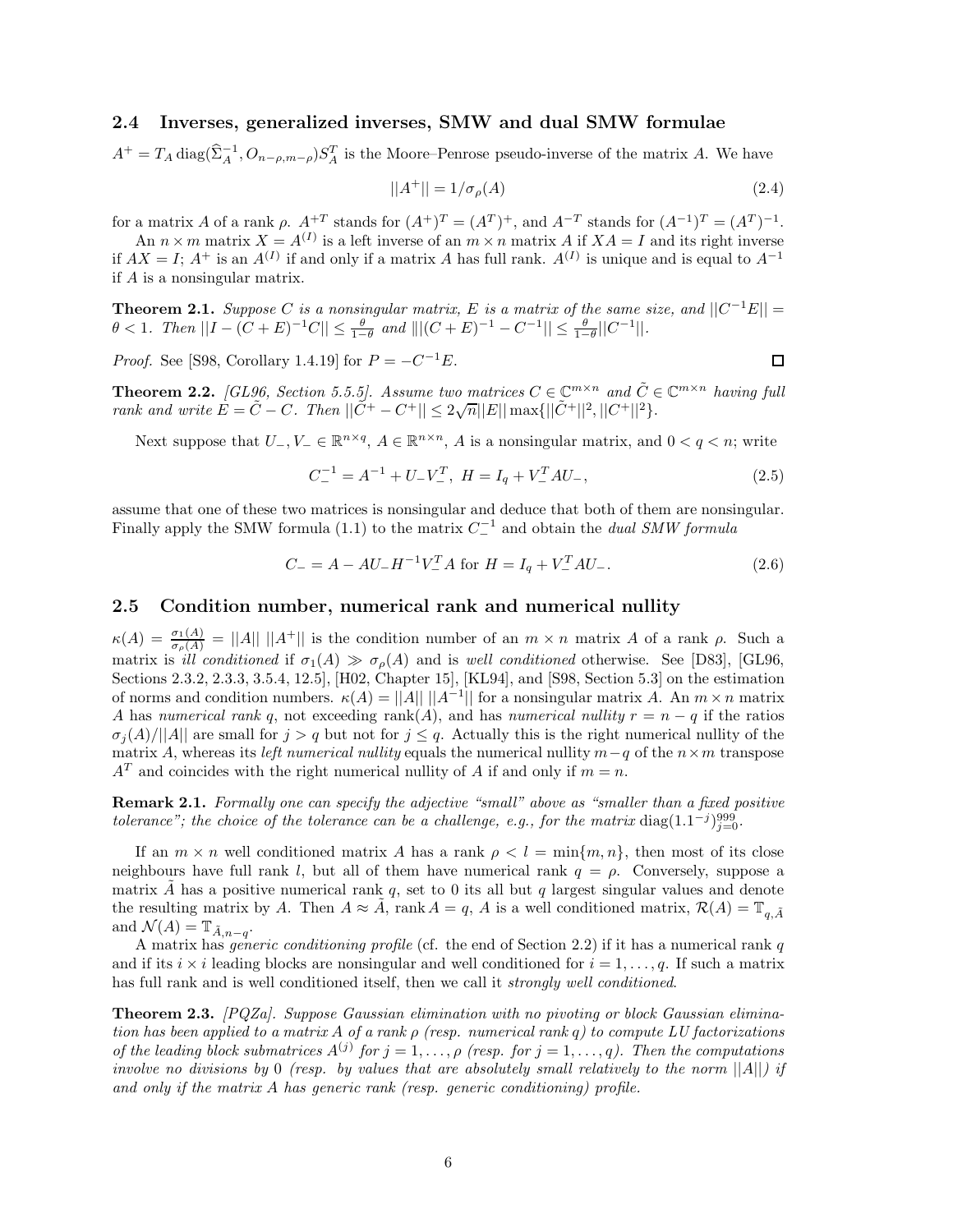#### **2.6 Toeplitz, Toeplitz-like, and circulant matrices**

 $m \times n$  Toeplitz matrix  $T_{m,n} = (t_{i-j})_{i,j=1}^{m,n}$  is defined by its first row and column, that is by the vector  $(t_h)_{h=1-n}^{m-1}$  of dimension  $m+n-1$ . We write  $T_n = T_{n,n} = (t_{i-j})_{i,j=1}^{n,n}$  (see the display below).

An  $n \times n$  lower triangular Toeplitz matrix  $Z(\mathbf{t}) = (t_{i-j})_{i,j=1}^n$  (where  $t_k = 0$  for  $k < 0$ ) is defined by its first column  $\mathbf{t} = T\mathbf{e}_1 = (t_h)_{h=0}^{n-1}$ . We write  $Z(\mathbf{t})^T = (Z(\mathbf{t}))^T$ .  $Z = Z(\mathbf{e}_2)$  is the  $n \times n$  downshift matrix displayed below. We have  $Z\mathbf{v} = (v_i)_{i=0}^{n-1}$  and  $Z(\mathbf{v}) = \sum_{i=1}^{n} v_i Z^{i-1}$  for  $\mathbf{v} = (v_i)_{i=1}^n$  and  $v_0 = 0$ ,

$$
T_n = \begin{pmatrix} t_0 & t_{-1} & \cdots & t_{1-n} \\ t_1 & t_0 & \ddots & \vdots \\ \vdots & \ddots & \ddots & t_{-1} \\ t_{n-1} & \cdots & t_1 & t_0 \end{pmatrix}, \quad Z = \begin{pmatrix} 0 & \cdots & 0 \\ 1 & \ddots & \vdots \\ \vdots & \ddots & \ddots & \vdots \\ 0 & \cdots & 1 & 0 \end{pmatrix}
$$

Combine the equations  $||Z(\mathbf{v})||_1 = ||Z(\mathbf{v})||_{\infty} = ||\mathbf{v}||_1$  with (2.1) to obtain

$$
||Z(\mathbf{v})|| \le ||\mathbf{v}||_1. \tag{2.7}
$$

*.*

**Theorem 2.4.** Write  $T_k = (t_{i-j})_{i,j=0}^{k-1}$  for  $k = n, n+1$ . (a) Let the matrix  $T_n$  be nonsingular and write  $\mathbf{p} = T_n^{-1} \mathbf{e}_1$  and  $\mathbf{q} = T_n^{-1} \mathbf{e}_n$ . If  $p_1 = \mathbf{e}_1^T \mathbf{p} \neq 0$ , then  $p_1 T_n^{-1} = Z(\mathbf{p})Z(J\mathbf{q})^T - Z(Z\mathbf{q})Z(ZJ\mathbf{p})^T$ . *In parts (b)* and (c) below let the matrix  $T_{n+1}$  be nonsingular and write  $\hat{\mathbf{v}} = (v_i)^n \hat{\mathbf{v}} = T_{n+1}^{-1} \mathbf{e}_1$ ,  $\mathbf{v} = (v_i)_{i=0}^{n-1}, \mathbf{v}' = (v_i)_{i=1}^n, \hat{\mathbf{w}} = (w_i)_{i=0}^n = T_{n+1}^{-1} \mathbf{e}_{n+1}, \mathbf{w} = (w_i)_{i=0}^{n-1}, \text{ and } \mathbf{w}' = (w_i)_{i=1}^n, (b) \text{ If } v_0 \neq 0,$ <br>
then the matrix  $T$  is nonsingular and  $v_i T^{-1} = Z(\mathbf{v}) Z(T_{\mathbf{w}'})^T = Z(\mathbf{w}) Z$ then the matrix  $T_n$  is nonsingular and  $v_0T_n^{-1} = Z(\mathbf{v})Z(J\mathbf{w}')^T - Z(\mathbf{w})Z(J\mathbf{v}')^T$ . (c) If  $v_n \neq 0$ , then the matrix  $T_{1,0} = (t_{i-j})_{i=1,j=0}^{n,n-1}$  is nonsingular and  $v_nT_{1,0}^{-1} = Z(\mathbf{w})Z(J\mathbf{v}')^T - Z(\mathbf{v})Z(J\mathbf{w}')^T$ .

*Proof.* See [GS72] on parts (a) and (b); see [GK72] on part (c).

$$
\square
$$

*n* × *n* structured matrices having a small *displacement rank d* extend the class of Toeplitz and Hankel matrices (for which  $d \leq 2$ ); they can be represented by displacement generators of length *d* defined by 2*dn* parameters each. Such matrices can be pairwise multiplied in  $O(d^2n \log n)$  flops and, if nonsingular, inverted in  $O(d^2n \log^2 n)$  flops each, where every output has displacement rank at most 2*d* and is represented with at most 4*dn* parameters (cf. [P01]).

 $Z_f = Z + f \mathbf{e}_1^T \mathbf{e}_n$  is the *f*-circulant shift matrix for a scalar  $f \neq 0$ . An *f-circulant matrix*  $Z_f(\mathbf{v}) = \sum_{i=1}^n v_i Z_f^{i-1}$  is a special  $n \times n$  Toeplitz matrix defined by its first column vector  $\mathbf{v} = (v_i)_{i=1}^n$ and a scalar *f*. *f*-circulant matrix is called *circulant* if  $f = 1$  and *skew circulant* if  $f = -1$ . By replacing f with 0 we arrive at a lower triangular Toeplitz matrix  $Z(\mathbf{v})$ . The following theorem implies that the products and inverses of *f*-circulant matrices (wherever defined) are *f*-circulant and can be computed in  $O(n \log n)$  flops for  $n \times n$  inputs.

**Theorem 2.5.** *(See [CPW74].) We have*  $Z_1(\mathbf{v}) = \Omega^{-1}D(\Omega \mathbf{v})\Omega$ *. More generally, for any*  $f \neq 0$ *, we* have  $Z_{f^n}(\mathbf{v}) = U_f^{-1} D(U_f \mathbf{v}) U_f$  where  $U_f = \Omega D(\mathbf{f}), \quad \mathbf{f} = (f^i)_{i=0}^{n-1}, D(\mathbf{u}) = \text{diag}(u_i)_{i=0}^{n-1}$  for a vector  $\mathbf{u} = (u_i)_{i=0}^{n-1}$ , and  $\Omega = (\omega_n^{ij})_{i,j=0}^{n-1}$  is the  $n \times n$  matrix of the discrete Fourier transform at n points,  $\omega_n = \frac{(\omega_n)^i}{(n-1)^i}$  *being a primitive n-th root of* 1*.* 

## **3 Ranks and conditioning of Gaussian random matrices**

#### **3.1 Random variables and Gaussian random matrices**

**Definition 3.1.**  $F_{\gamma}(y) =$  *Probability*{ $\gamma \leq y$ } *for a real random variable*  $\gamma$  *is the* cumulative distribution function (cdf) *of X evaluated at y.*  $F_{g(\mu,\sigma)}(y) = \frac{1}{\sigma\sqrt{2\pi}} \int_{-\infty}^{y} \exp(-\frac{(x-\mu)^2}{2\sigma^2}) dx$  for a Gaussian *random variable*  $g(\mu, \sigma)$  *with a mean*  $\mu$  *and a positive variance*  $\sigma^2$ *, and so* 

$$
\mu - 4\sigma \le y \le \mu + 4\sigma \text{ with a probability near 1.} \tag{3.1}
$$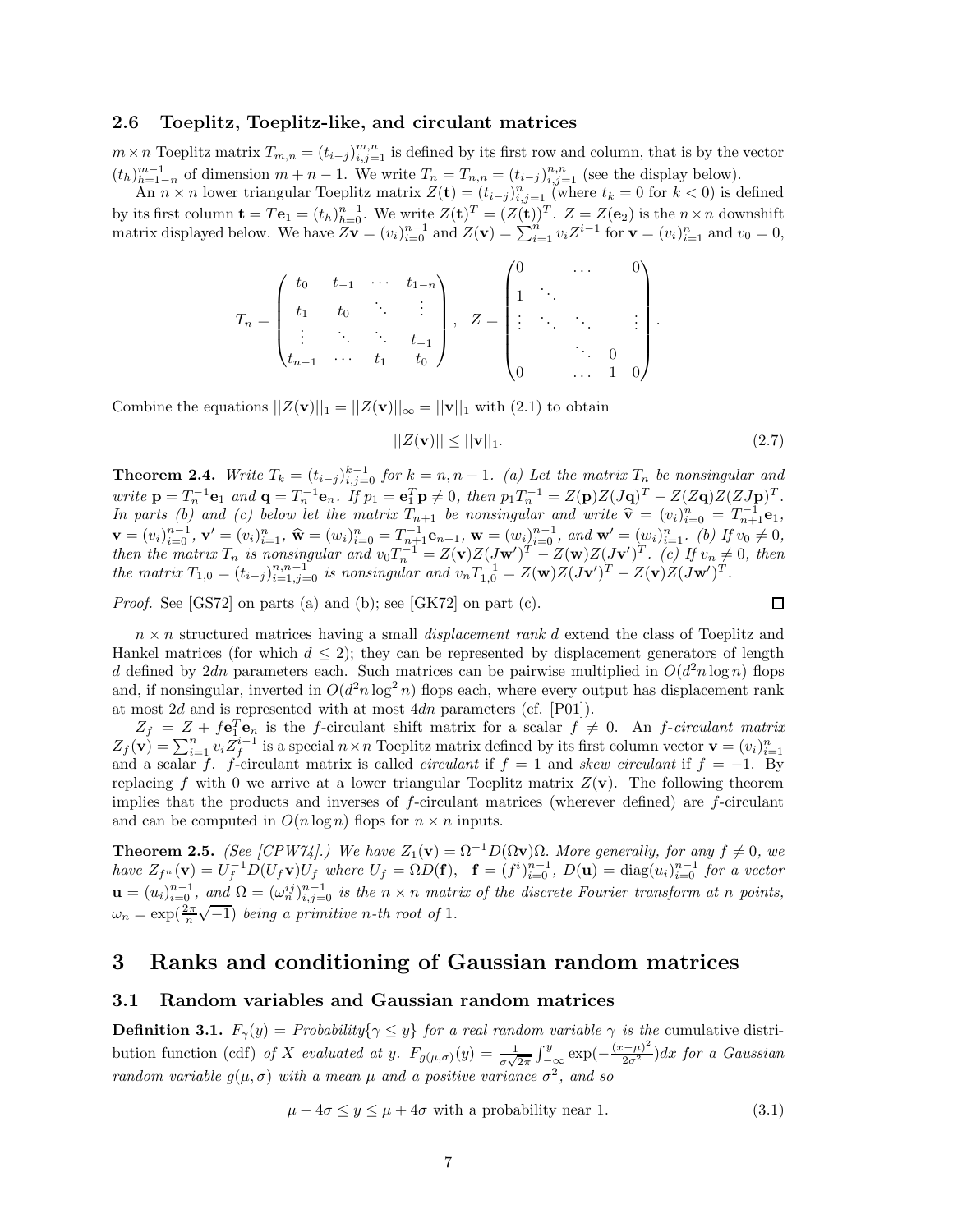**Definition 3.2.** *A matrix or a vector is a* Gaussian random matrix or vector *with a mean µ and a positive variance*  $\sigma^2$  *if it is filled with independent identically distributed Gaussian random variables,*  $\int_{a}^{b}$  *all having the mean*  $\mu$  *and variance*  $\sigma^2$ *.*  $\mathcal{G}_{\mu,\sigma}^{m\times n}$  *is the set of*  $m \times n$  *Gaussian random matrices (which are* standard *for*  $\mu = 0$  *and*  $\sigma^2 = 1$ *). By restricting this set to Toeplitz or f-circulant matrices we obtain the sets*  $T_{\mu,\sigma}^{m\times n}$  *and*  $Z_{f,\mu,\sigma}^{n\times n}$  *of* Gaussian random Toeplitz *and* Gaussian random *f*-circulant matrices*, respectively.*

**Definition 3.3.**  $\chi_{\mu,\sigma,n}(y)$  is the cdf of the norm  $||\mathbf{v}|| = \left(\sum_{i=1}^{n} v_i^2\right)^{1/2}$  of a Gaussian random vector  $\mathbf{v} = (v_i)_{i=1}^n \in \mathcal{G}_{\mu,\sigma}^{n \times 1}$ . For  $y \ge 0$  we have  $\chi_{0,1,n}(y) = \frac{2^{n+1}}{2^{n/2} \Gamma(n/2)} \int_0^y x^{n-1} \exp(-x^2/2) dx$  where  $\Gamma(h) =$  $\int_0^\infty x^{h-1} \exp(-x) dx$ ,  $\Gamma(n+1) = n!$  *for nonnegative integers n.* 

#### **3.2 Nondegeneration of Gaussian random matrices**

The total degree of a multivariate monomial is the sum of its degrees in all its variables. The total degree of a polynomial is the maximal total degree of its monomials.

**Lemma 3.1.** *[DL78], [S80], [Z79]. For a set*  $\Delta$  *of cardinality*  $|\Delta|$  *in any fixed ring let a polynomial in m variables have a total degree d and let it not vanish identically on this set. Then the polynomial vanishes in at most*  $d|\Delta|^{m-1}$  *points.* 

We assume that Gaussian random variables range over infinite sets  $\Delta$ ; consequently the lemma implies that a nonzero polynomial vanishes with probability 0, and thus Gaussian random general, Toeplitz or circulant matrix has full rank with probability 1 because the determinants of its square submatrices are polynomials in the entries. In particular a square Gaussian random general, Toeplitz or circulant matrix *A* is nonsingular with probability 1. Furthermore all entries of its adjoint, denoted adj *A*, are subdeterminants and thus nonzeros with probability 1; clearly this property of the adjoint is extended to the inverse  $A^{-1} = \frac{\text{adj }A}{\text{det }A}$ . Hereafter, where this causes no confusion, we can assume by default that *Gaussian random general, Toeplitz and circulant matrices have full rank, and their inverses (if defined) have nonzero entries*.

Similar properties with probability near 1 hold where the random variables are sampled under the uniform probability distribution from a finite set of a large cardinality (see Appendix A).

#### **3.3 Conditioning of Gaussian random matrices**

Besides having full rank with probability 1, Gaussian random matrices in Definition 3.2 are expected to be well conditioned [D88], [E88], [ES05], [CD05], [B11], and even the sum  $M + A$  for  $M \in \mathbb{R}^{m \times n}$ and  $A \in \mathcal{G}_{\mu,\sigma}^{m \times n}$  is expected to be well conditioned unless the ratio  $\sigma/||M||$  is small or large [SST06].

The following theorem states an upper bound on the probability (the cdf)  $F_{1/||A^+||}(y)$  that the smallest positive singular value of a Gaussian random matrix *A* is at most a nonnegative scalar *y* (cf. (2.4)); this scalar itself can be viewed as a probabilistic lower bound on the smallest singular value of *A*. The bounds can be strengthened by a factor  $y^{|m-n|}$  [ES05], [CD05].

**Theorem 3.1.** Suppose  $A \in \mathcal{G}_{\mu,\sigma}^{m \times n}$ ,  $l = \min\{m,n\}$ , and  $y \ge 0$ . Then  $F_{1/||A^+||}(y) \le 2.35 \sqrt{lg/\sigma}$ .

*Proof.* For  $m = n$  this is [SST06, Theorem 3.3]. Apply Fact 2.3 to extend it to any pair  $\{m, n\}$ .  $\Box$ 

The following two theorems supply lower bounds on the probabilities that  $||A|| \leq z$  and  $\kappa(A) \leq y$ for two scalars *y* and *z* and a Gaussian random matrix *A*. The arguments *y* and *z* of the cdfs can also be viewed as probabilistic upper bounds on the norm  $||A||$  and the condition number  $\kappa(A)$ , respectively. We do not use the second theorem, but state it for the sake of completeness and only for square  $n \times n$  matrices *A*. The theorem implies that the function  $1 - F_{\kappa(A)}(y)$  decays as  $y \to \infty$ and that the decay is inversely proportional to  $y/\sqrt{\log y}$ . For small values  $y\sigma$  and a fixed *n* the lower bound becomes negative, in which case the theorem becomes trivial.

**Theorem 3.2.** *[DS01, Theorem II.7]. Suppose*  $A \in \mathcal{G}_{0,\sigma}^{m \times n}$ ,  $l = \min\{m,n\}$  and  $z \geq 2\sigma\sqrt{l}$ . Then  $F_{\vert A \vert \vert}(z) \geq 1 - \exp(-(z - 2\sigma\sqrt{l})^2/(2\sigma^2)).$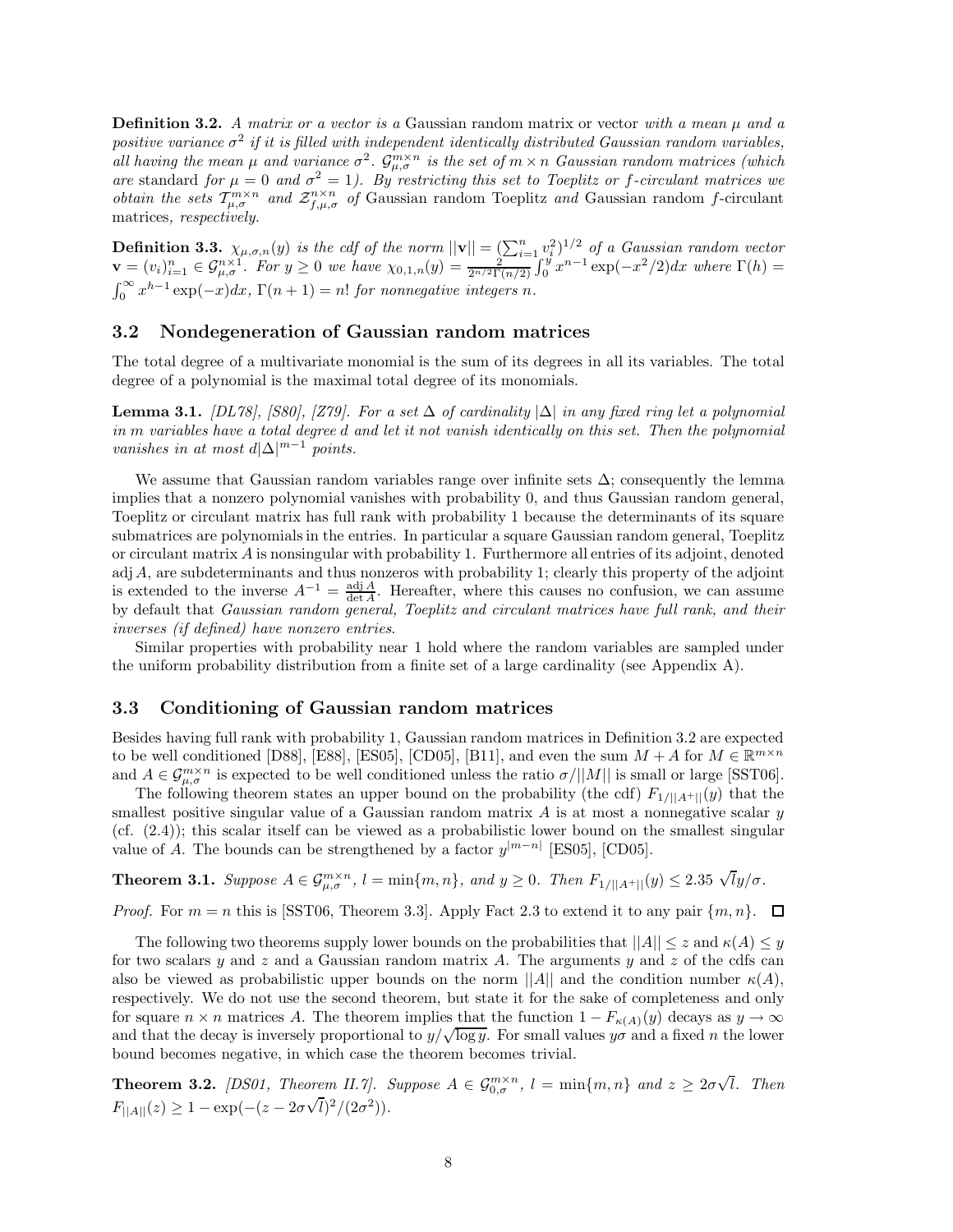**Theorem 3.3.** *[SST06, Theorem 3.1]. Suppose*  $0 < \sigma \leq 1$ ,  $y \geq 1$ ,  $A \in \mathcal{G}_{0,\sigma}^{n \times n}$ . Then the matrix A *has full rank with probability* 1 *and*  $F_{\kappa(A)}(y) \geq 1 - (14.1 + 4.7\sqrt{(2 \ln y)/n})n/(y\sigma)$ .

*Proof.* See [SST06, the proof of Lemma 3.2].

#### **3.4 Conditioning of Gaussian random Toeplitz matrices**

A matrix  $T_n = (t_{i-j})_{i,j=1}^n$  is the sum of two triangular Toeplitz matrices

$$
T_n = Z(\mathbf{t}) + Z(\mathbf{t})^T, \ \mathbf{t} = (t_i)_{i=0}^{n-1}, \ \mathbf{t} = (t_{-i})_{i=0}^{n-1} - t_0 \mathbf{e}_1. \tag{3.2}
$$

If  $T_n \in \mathcal{T}_{\mu,\sigma}^{n \times n}$ , then  $T_n$  has  $2n-1$  pairwise independent entries in  $\mathcal{G}_{\mu,\sigma}$ , and (2.7) implies that

$$
\frac{1}{\sqrt{n}}||T_n|| \le ||T_n||_1 \le ||Z(\mathbf{t})||_1 + ||Z(\mathbf{t})||_1 = ||\mathbf{t}||_1 + ||\mathbf{t}||_1 = ||(t_i)_{i=1-n}^{n-1}||_1 \le \sqrt{n}||(t_i)_{i=1-n}^{n-1}||,
$$

and so

$$
F_{||T_n||}(y) \ge \chi_{\mu,\sigma,2n-1}(y/n). \tag{3.3}
$$

Next we estimate the norm  $||T_n^{-1}||$  for  $T_n \in T_{\mu,\sigma}^{n \times n}$ , beginning with a basic lemma.

**Lemma 3.2.** *[SST06, Lemma A.2]. For a nonnegative y, a unit vector*  $\mathbf{t} \in \mathbb{R}^{n \times 1}$ *, and a vector*  $\mathbf{b} \in \mathcal{G}_{\mu,\sigma}^{n\times 1}$ , we have  $F_{|\mathbf{t}^T\mathbf{b}|}(y) = \text{Probability}\{|\mathbf{t}^T\mathbf{b}| \leq y\} \leq \sqrt{\frac{2}{\pi}} \frac{y}{\sigma}.$ 

**Remark 3.1.** *The latter bound is independent of*  $\mu$  *and*  $n$ *; it holds for any*  $\mu$  *even if all coordinates of the vector* **b** *are fixed except for a single coordinate in*  $\mathcal{G}_{\mu,\sigma}$ *.* 

**Theorem 3.4.** Given a matrix  $T_n = (t_{i-j})_{i,j=1}^n \in \mathcal{T}_{\mu,\sigma}^{n \times n}$ , assumed to be nonsingular (cf. Section 3.2), write  $p_1 = \mathbf{e}_1^T T_n^{-1} \mathbf{e}_1$ . Then  $F_{1/||p_1T_n^{-1}||}(y) \le 2n\alpha\beta$  for two random variables  $\alpha$  and  $\beta$  such that

$$
F_{\alpha}(y) \le \sqrt{\frac{2n}{\pi}} \frac{y}{\sigma} \text{ and } F_{\beta}(y) \le \sqrt{\frac{2n}{\pi}} \frac{y}{\sigma} \text{ for } y \ge 0.
$$
 (3.4)

*Proof.* By virtue of part (a) of Theorem 2.4 we have  $p_1T_n^{-1} = Z(\mathbf{p})Z(J\mathbf{q})^T - Z(Z\mathbf{q})Z(ZJ\mathbf{p})^T$ , and so  $||p_1T_n^{-1}|| \le ||Z(\mathbf{p})|| ||Z(J\mathbf{q})^T|| + ||Z(Z\mathbf{q})|| ||Z(ZJ\mathbf{p})^T||$  for  $\mathbf{p} = T_n^{-1}\mathbf{e}_1$ ,  $\mathbf{q} = T_n^{-1}\mathbf{e}_n$ , and  $p_1 = \mathbf{p}^T \mathbf{e}_1$ . It follows that  $||p_1 T_n^{-1}|| \le ||Z(\mathbf{p})|| ||Z(J\mathbf{q})|| + ||Z(Z\mathbf{q})|| ||Z(ZJ\mathbf{p})||$  since  $||A|| = ||A^T||$ for all matrices *A*. Furthermore  $||p_1T_n^{-1}|| \le ||\mathbf{p}||_1 ||J\mathbf{q}||_1 + ||Z\mathbf{q}||_1 ||ZJ\mathbf{p}||_1$  due to (2.7). Clearly  $||J\mathbf{v}||_1 = ||\mathbf{v}||_1$  and  $||Z\mathbf{v}||_1 \le ||\mathbf{v}||_1$  for every vector **v**, and so (cf. (2.1))

$$
||p_1 T_n^{-1}|| \le 2||\mathbf{p}||_1 ||\mathbf{q}||_1 \le 2n||\mathbf{p}|| ||\mathbf{q}||. \tag{3.5}
$$

By definition the vector **p** is orthogonal to the vectors  $T_n \mathbf{e}_2, \ldots, T_n \mathbf{e}_n$ , whereas  $\mathbf{p}^T T_n \mathbf{e}_1 = 1$  (cf. [SST06]). Consequenty the vectors  $T_n \mathbf{e}_2, \ldots, T_n \mathbf{e}_n$  uniquely define the vector  $\mathbf{u} = \mathbf{p}/||\mathbf{p}||$ , whereas  $|\mathbf{u}^{T} T_{n} \mathbf{e}_{1}| = 1/||\mathbf{p}||.$ 

The last coordinate  $t_{n-1}$  of the vector  $T_n \mathbf{e}_1$  is independent of the vectors  $T_n \mathbf{e}_2, \ldots, T_n \mathbf{e}_n$  and consequently of the vector **u**. Apply Remark 3.1 to estimate the cdf of the random variable  $\alpha$  =  $1/||\mathbf{p}|| = |\mathbf{u}^T T_n \mathbf{e}_1|$  and obtain that  $F_\alpha(y) \le \sqrt{\frac{2n}{\pi}} \frac{y}{\sigma}$  for  $y \ge 0$ .

Likewise the *n* − 1 column vectors  $T\mathbf{e}_1, \ldots, T_{n-1}$  define the vector  $\mathbf{v} = \beta \mathbf{q}$  for  $\beta = 1/||\mathbf{q}||$  =  $|\mathbf{v}^T T_n \mathbf{e}_n|$ . The first coordinate  $t_{1-n}$  of the vector  $T_n \mathbf{e}_n$  is independent of the vectors  $T \mathbf{e}_1, \ldots, T_{n-1}$ and consequently of the vector **v**. Apply Remark 3.1 to estimate the cdf of the random variable *β* and obtain that  $F_\beta(y) \leq \sqrt{\frac{2n}{\pi}} \frac{y}{\sigma}$  for  $y \geq 0$ .

Finally combine these bounds on the cdfs  $F_\alpha(y)$  and  $F_\beta(y)$  with (3.5).

 $\Box$ 

 $\Box$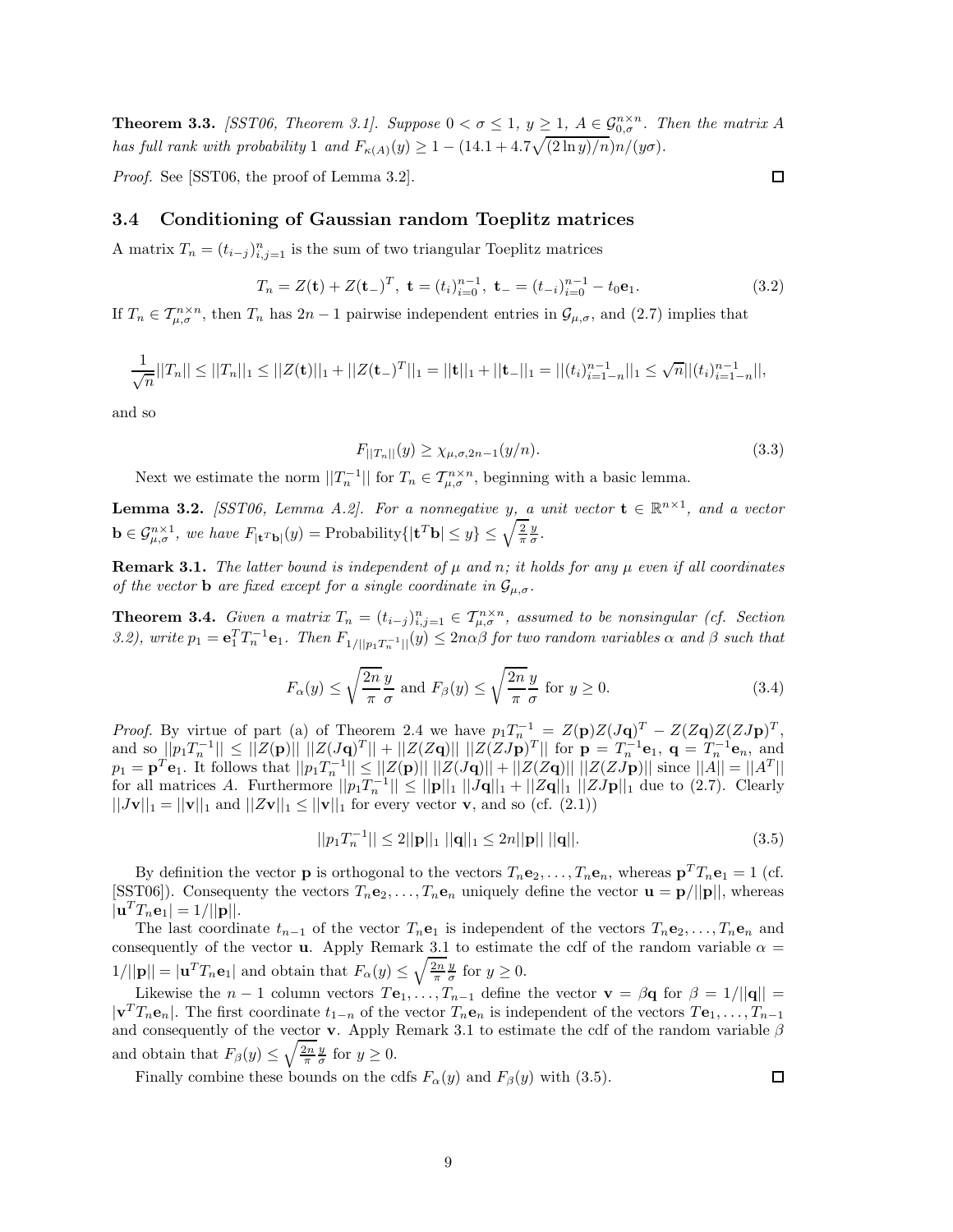By employing parts (b) and (c) of Theorem 2.4 instead of its part (a), we similarly deduce the bounds  $||v_0T_{n+1}^{-1}|| \le 2\alpha\beta$  and  $||v_nT_{n+1}^{-1}|| \le 2\alpha\beta$  for two pairs of random variables  $\alpha$  and  $\beta$ satisfying (3.4) for  $n + 1$  replacing *n*. We have  $p_1 = \frac{\det T_{n-1}}{\det T_n}$ ,  $v_0 = \frac{\det T_n}{\det T_{n+1}}$ , and  $v_n = \frac{\det T_{0,1}}{\det T_{n+1}}$  for  $T_{0,1} = (t_{i-j})_{i=0,j=1}^{n-1,n}$ ; next we bound the geometric means of the ratios  $\left|\frac{\det T_{h+1}}{\det T_h}\right|$  for  $h = 1, \ldots, k-1$ . They represent  $1/p_1$ ,  $1/v_0$  and  $1/v_n$  for  $k = n - 1$  and  $k = n$ .

**Theorem 3.5.** Let  $T_h \neq O$  denote  $h \times h$  matrices for  $h = 2, \ldots, k$  whose entries have absolute values *at most t for a fixed positive t and let*  $T_1 = (t)$ *. Then the geometric mean*  $(\prod_{h=1}^{k-1} |\frac{\det T_{h+1}}{\det T_h}|)^{1/(k-1)}$  $\frac{1}{t} |\det T_k|^{1/(k-1)}$  *is at most*  $k^{\frac{1}{2}(1+\frac{1}{k-1})}t$ *.* 

*Proof.* The theorem follows from Hadamard's upper bound  $|\det M| \leq k^{k/2} t^k$ , which holds for any  $k \times k$  matrix  $M = (m_{i,j})_{i,j=1}^k$  with  $\max_{i,j=1}^k |m_{i,j}| \leq t$ . ◻

The theorem says that the geometric mean of the ratios  $|\det T_{h+1}/\det T_h|$  for  $h = 1, \ldots, k-1$  is not greater than  $k^{0.5+\epsilon(k)}$  *t* where  $\epsilon(k) \to 0$  as  $k \to \infty$  and where  $t \le ||T_h||$  for all *h* and consequently (cf. (3.3)) we have  $F_t(y) \geq \chi_{\mu,\sigma,2h-1}(y/h)$  if  $T_h \in \mathcal{G}_{\mu,\sigma}^{h \times h}$ .

#### **3.5 Conditioning of Gaussian random circulant matrices**

Next we estimate the norms of a random Gaussian *f*-circulant matrix and its inverse.

**Theorem 3.6.** *Assume*  $y \ge 0$  *and an*  $n \times n$  *circulant matrix*  $T = Z_1(\mathbf{v})$  *for*  $\mathbf{v} \in \mathcal{G}_{\mu,\sigma}^{n \times 1}$ *. Then*  $(a)$   $F_{\vert\vert T\vert\vert}(y) \geq \chi_{\mu,\sigma,n}(2y/n)$  *for*  $\chi_{\mu,\sigma,n}(y)$  *in Definition 3.3 and (b)*  $F_{1/||T^{-1}||}(y) \leq \sqrt{\frac{2}{\pi}} \frac{ny}{\sigma}$ .

*Proof.* For the matrix  $T = Z_1(\mathbf{v})$  we have both equation (3.2) and the bound  $||\mathbf{t} - ||_1 \leq ||\mathbf{t}||_1$ , and so  $||T||_1 \leq 2||{\bf t}||_1$ . Now part (a) of the theorem follows similarly to (3.3).

To prove part (b) recall Theorem 2.5 and write  $B = \Omega T \Omega^{-1} = D(\Omega \mathbf{v}), \mathbf{u} = (u_i)_{i=0}^{n-1} = \Omega \mathbf{v}.$  We have *σ*<sub>*j*</sub>(*T*) = *σ*<sub>*j*</sub>(*B*) for all *j* because  $\frac{1}{\sqrt{n}}Ω$  and  $\sqrt{n}Ω^{-1}$  are unitary matrices.

By combining the equations  $u_i = e_i^T \Omega v$ , the bounds  $||\Re(e_i^T \Omega)|| \ge 1$  for all *i*, and Lemma 3.2, deduce that  $F_{|\Re(u_i)|}(y) \le \sqrt{\frac{2}{\pi}} \frac{y}{\sigma}$  for  $i = 1, \ldots, n$ . We have  $F_{\sigma_n(B)}(y) = F_{\min_i |u_i|}(y)$  because  $B = \text{diag}(u_i)_{i=0}^{n-1}$ . Clearly  $|u_i| \geq |\Re(u_i)|$ , and part (b) of the theorem follows. 口

**Remark 3.2.** *Our extensive experiments suggest that the estimates of Theorem 3.6 are overly pessimistic (cf. Table 8.4).*

Combining Theorem 2.5 with minimax property (2.3) implies that

$$
\frac{1}{g(f)}\sigma_j(Z_1(\mathbf{v})) \le \sigma_j(Z_f(\mathbf{v})) \le g(f)\sigma_j(Z_1(\mathbf{v}))
$$

for all vectors **v**, scalars  $f \neq 0$ ,  $g(f) = \max\{|f|, 1/|f|\}$ , and  $j = 1, \ldots, n$ . Thus we can readily extend the estimates of Theorem 3.6 to *f*-circulant matrices for  $f \neq 0$ . In particular the estimates do not change in the case of skew circulant matrices (for which  $f = -1$ ), and *f*-circulant matrices of size  $n \times n$  tend to be well conditioned unless  $f \approx 0$  or  $1/f \approx 0$ .

# **4 Conditioning of randomized matrix products and generic preconditioning**

Next we deduce probabilistic lower bounds on the smallest singular values of the products of fixed and random matrices. We begin with three lemmas. The first two of them easily follow from minimax property  $(2.3)$ .

**Lemma 4.1.** Suppose  $\Sigma = \text{diag}(\sigma_i)_{i=1}^n$ ,  $G \in \mathbb{R}^{r \times n}$ , and  $H \in \mathbb{R}^{n \times r}$ . Then  $\sigma_j(G\Sigma) \geq \sigma_j(G)\sigma_n$ ,  $\sigma_j(\Sigma H) \geq \sigma_j(H)\sigma_n$  for all j; if also  $\sigma_n > 0$ , then rank $(G \Sigma) = \text{rank}(G)$ , rank $(\Sigma H) = \text{rank}(H)$ .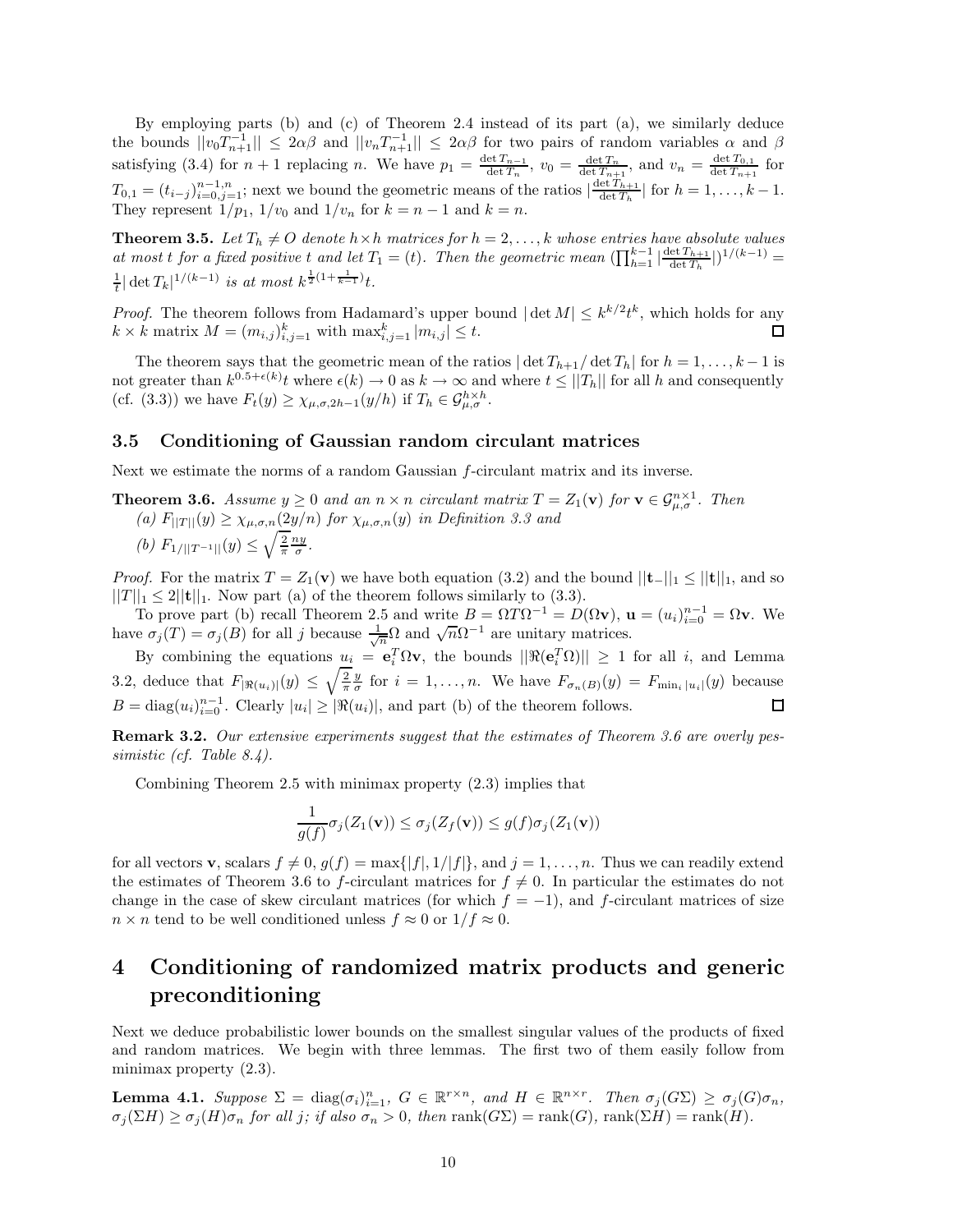**Lemma 4.2.**  $\sigma_j(SM) = \sigma_j(MT) = \sigma_j(M)$  for all *j* if *S* and *T* are square unitary matrices.

**Lemma 4.3.** [SST06, Proposition 2.2]. Suppose  $H \in \mathcal{G}_{\mu,\sigma}^{m \times n}$ ,  $SS^T = S^T S = I_m$ ,  $TT^T = T^T T = I_n$ . *Then*  $SH \in \mathcal{G}_{\mu,\sigma}^{m \times n}$  *and*  $HT \in \mathcal{G}_{\mu,\sigma}^{m \times n}$ .

**Theorem 4.1.** Suppose  $G \in \mathcal{G}_{\mu,\sigma}^{r\times m}$ ,  $H \in \mathcal{G}_{\mu,\sigma}^{n\times r}$ ,  $M \in \mathbb{R}^{m\times n}$ ,  $r(M) = \text{rank}(M)$ , and  $y \ge 0$ . Then  $\max\{F_{1/||(GM)^{+}||}(y), F_{1/||(MH)^{+}||}(y)\}\leq 2.35y\sqrt{\hat{r}}/(\sigma_{r(M)}(M)\sigma)$  for  $\hat{r} = \min\{r, r(M)\}.$ 

*Proof.* With probability 1, the matrix *MH* has full rank  $\hat{r}$  because  $H \in \mathcal{G}_{\mu,\sigma}^{n \times r}$ . So (cf. (2.4))

$$
F_{1/||(MH)^{+}||}(y) = F_{\sigma_{\hat{r}}(MH)}(y). \tag{4.1}
$$

Let  $M = S_M \Sigma_M T_M^T$  be full SVD where  $\Sigma_M = \text{diag}(\Sigma_M, O) = \Sigma_M \text{diag}(I_{r(M)}, O)$  and  $\widehat{\Sigma}_M =$  $\text{diag}(\sigma_j(M))_{j=1}^{r(M)}$  is a nonsingular diagonal matrix.

We have  $MH = S_M \Sigma_M T_M^T H$ , and so  $\sigma_j(MH) = \sigma_j(\Sigma_M T_M^T H)$  for all  $j$  by virtue of Lemma 4.2, because  $S_M$  is a square unitary matrix. Write  $H_{r(M)} = (I_{r(M)} \mid O)T_M^T H$  and observe that  $\sigma_j(\Sigma_M T_M^T H) = \sigma_j(\Sigma_M H_{r(M)})$  and consequently

$$
\sigma_j(MH) = \sigma_j(\widehat{\Sigma}_M H_{r(M)}) \text{ for all } j.
$$
\n(4.2)

Combine equation (4.2) for  $j = \hat{r}$  with Lemma 4.1 for the pair  $(\Sigma, H)$  replaced by  $(\widehat{\Sigma}_M, H_{r(M)})$ and obtain that  $\sigma_{\widehat{r}}(MH) \geq \sigma_{r(M)}(M)\sigma_{\widehat{r}}(H_{r(M)})$ .

We have  $T_M^T H \in \mathcal{G}_{\mu,\sigma}^{n \times r}$  by virtue of Lemma 4.3, since  $T_M$  is a square unitary matrix; consequently  $H_{r(M)} \in \mathcal{G}_{\mu,\sigma}^{r(M)\times r}$ . Therefore we can apply Theorem 3.1 for  $A = H_{r(M)}$  and obtain the bound of Theorem 4.1 on  $F_{1/}||(MH)^+||(y)$ .

One can similarly deduce the bound on  $F_{1/||(GM)^+||}(y)$  or can just apply the above bound on  $F_{1/||(GM)^+||}(y)$  for  $H = G^T$  and M replaced by  $M^T$  and then recall that  $(M^T G^T)^T = GM$ . *F*<sub>1</sub>/||(*MH*)+||(*y*)) for  $H = G^T$  and *M* replaced by  $M^T$  and then recall that  $(M^T G^T)^T = GM$ .

Theorem 4.1 implies that multiplication by standard Gaussian random matrix is unlikely to decrease the smallest positive singular value of a matrix dramatically, even though  $UV = O$  for some pairs of rectangular unitary matrices *U* and *V* .

By combining (2.2) with Theorems 3.2 and 4.1 one can probabilistically bound the condition numbers of randomized matrix products *GM* and *MH*.

The following corollary extends the bound of Theorem 4.1 for a randomized matrix product to the respective bounds for its leading blocks; this implies that *randomized multiplication of a well conditioned matrix is expected to be generic preconditioning*, that is, to ensure (with probability 1 or near 1) generic rank and conditioning profiles for the product.

**Corollary 4.1.** Suppose j, k, m, n, q and s are integers,  $1 \le j \le q$ ,  $1 \le k \le s$ ,  $M \in \mathbb{R}^{m \times n}$ ,  $\sigma > 0, G \in \mathcal{G}_{\mu,\sigma}^{q \times m}, H \in \mathcal{G}_{\mu,\sigma}^{n \times s}, \text{ rank}(M\begin{pmatrix}I_j\O_{n-j,j}\end{pmatrix}) = j, \text{ rank}((I_k \mid O_{k,m-k})M) = k, \text{ and } y \geq 0.$ *Then* (i) with probability 1 the matrix GM (resp. MH) has generic rank profile if rank( $M$ )  $\geq q$ Then (i) with probability 1 the matrix  $GM$  (resp. MTI) has generic rank projue if  $\text{rank}(M) \geq q$ <br>(resp. if  $\text{rank}(M) \geq s$ ). Furthermore (ii)  $F_{1/||(((GM)^+)(i)||)}(y) \leq 2.35y\sqrt{j}/(\sigma_j(M)\sigma)$  if  $\text{rank}(M) \geq q$ ,  $F_{1/||(((MH)^{+})(k)||}(y) \leq 2.35y\sqrt{k}/(\sigma_k(M)\sigma)$  *if* rank $(M) \geq s$ .

*Proof.* For every 
$$
j
$$
 apply Theorem 4.1 replacing  $G$  by  $(I_j \mid O_{j,q-j})G$  and  $M$  by  $M\begin{pmatrix} I_j \\ O_{n-j,j} \end{pmatrix}$ . For every  $k$  apply Theorem 4.1 replacing  $M$  by  $(I_k \mid O_{k,m-k})M$  and  $H$  by  $H\begin{pmatrix} I_k \\ O_{s-k,k} \end{pmatrix}$ .

Combining the latter results with (2.2) and Theorem 3.2 implies that for well conditioned inputs randomized multiplication is expected to serve as generic preconditioning, and if it does serve so, then by virtue of Theorem 2.3 both Gaussian elimination with no pivoting and block Gaussian elimination are numerically safe. We state this as the following corollary.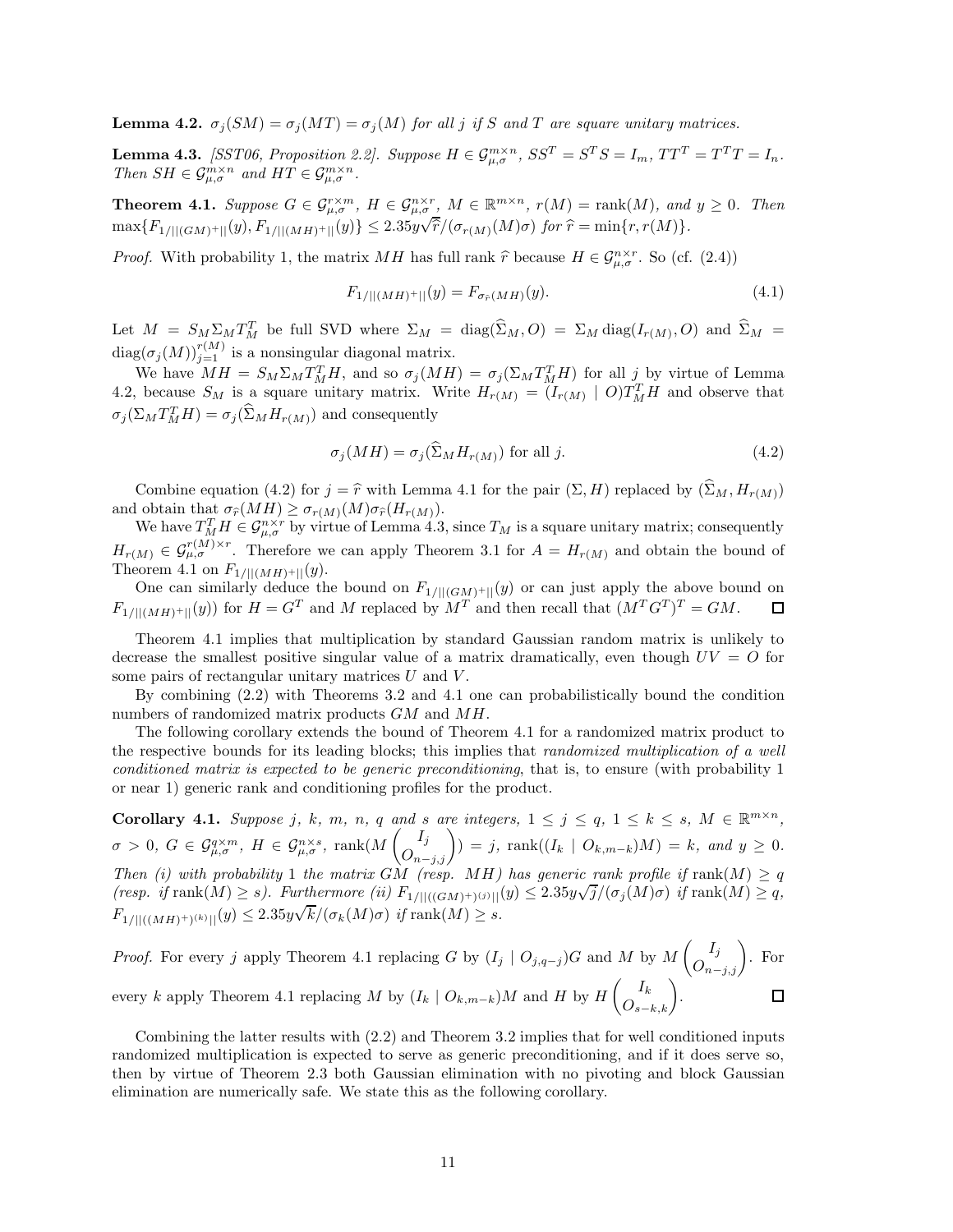**Corollary 4.2.** *Suppose M is a normalized*  $m \times n$  *well conditioned matrix of full rank,*  $||M|| = 1$ *,*  $G \in \mathcal{G}_{0,1}^{m \times m}$  and  $H \in \mathcal{G}_{0,1}^{n \times n}$ . Then Gaussian elimination with no pivoting as well as block Gaussian *elimination applied to the matrices GM and MH are expected to proceed using no divisions by absolutely small values.*

**Remark 4.1.** *We cannot formally prove an extension of Lemma 4.3 and consequently of Theorem 4.1 and its corollaries to the case of Gaussian random Toeplitz matrices*  $G \in T_{\mu,\sigma}^{r \times m}$  *and*  $H \in T_{\mu,\sigma}^{n \times r}$ , *but such extensions have been consistently supported empirically (cf. Tables 8.4 and 8.10).*

By setting to 0 all singular values of  $M \in \mathbb{R}^{m \times n}$  except for the *k* largest ones, we can reduce the rank to any nonnegative integer value  $k < l$ . The transformation modifies the matrices  $GM$  and *MH* by the matrices having norms at most  $||G||\sigma_{k+1}(M)$  and  $||H||\sigma_{k+1}(M)$ , respectively. By virtue of minimax property (2.3) these are also upper bounds on the changes of singular values  $\sigma_k(GM)$ and  $\sigma_k(MH)$ , which implies the following extension of Theorem 4.1.

**Corollary 4.3.** *Under the assumptions of Theorem 4.1 let*  $1 \leq k \leq \hat{r}$  *and*  $y \geq 0$ *. Then*  $\max\{F \mod y \mid C\}$  ( $\min\{F \mid C\}$ )  $\subseteq N$  ( $M$ ))  $\subseteq N$  ( $M$ ) ( $\max\{F \mid C\}$ ) ( $\min\{F \mid C\}$ ) ( $M$ )  $\max\{F_{\sigma_k(GM)}(y+||G||\sigma_{k+1}(M)), F_{\sigma_k(MH)}(y+||H||\sigma_{k+1}(M))\}\leq 2.35y\sqrt{k/(\sigma_k(M)\sigma)}.$ 

**Remark 4.2.** We can write  $H_0 = Q(MH)$  and compute the sequence  $H_i = Q(MH_{i-1})$  of improved  $approximations \mathcal{R}(H_i) \approx \mathbb{T}_{s,M}$  *for*  $i = 1, 2, \ldots$ 

## **5 Randomized additive and dual additive preconditioning**

In this section, unlike the introduction,  $\tilde{A}$  denotes an  $m \times n$  ill conditioned matrix that has numerical rank  $\rho$ , whereas *A* denotes the matrix  $A = \overline{A} + E$  of rank  $\rho$  obtained by setting to 0 the singular values  $\sigma_j(A)$  for  $j > \rho$ ; consequently  $||E|| = \sigma_{\rho+1}(A)$  and  $\kappa(A) = ||A||/\sigma_{\rho}(A) = ||A||/\sigma_{\rho}(A)$ . We fix a positive integer  $r < l = \min\{m, n\}$  and define the matrices  $C = A + UV^T$  and  $\tilde{C} = \tilde{A} + UV^T$ for two scaled Gaussian random matrices  $U \in \mathbb{R}^{m \times r}$  and  $V \in \mathbb{R}^{n \times r}$ . Based on the results of the previous section we prove that  $\kappa(C)$  is expected to have the order  $\kappa(A) = ||A|| / \sigma_{l-r}(A)$ . Since the matrix *A* has numerical rank  $\rho = l - r$ , the perturbation norm  $||E|| = \sigma_{\rho+1}(A)$  is small relative to the norms  $||A|| = ||\tilde{A}||$  and  $||C|| \approx ||\tilde{C}||$ . Thus we can extend our probabilistic bound of order  $\kappa(A) = ||\tilde{A}||/\sigma_{l-r}(\tilde{A})$  to the condition number  $\kappa(\tilde{C}) \approx \kappa(C)$  and arrive at Theorem 1.1 in whose statement *A* and *C* replace *A* and *C*. We first prove the theorem in the case where  $l = m = n$  and then extend it to  $m \times n$  rectangular matrices A,  $\tilde{A}$ , C and  $\tilde{C}$  for any pair  $\{m, n\}$  (see Theorem 5.4).

**Theorem 5.1.** *Suppose*  $A, C, S, T \in \mathbb{R}^{n \times n}$ ,  $U, V \in \mathbb{R}^{n \times r}$ , the matrix  $C = A + UV^T$  is nonsingular,  $rank(A) = \rho$ ,  $null(A) = r = n - \rho$ ,  $0 < \rho < n$ ,  $A = S\Sigma T^T$  *is full SVD, S and T are unitary matrices,*  $\Sigma = \text{diag}(\Sigma_A, O_{r,r})$ ,  $\Sigma_A = \text{diag}(\sigma_j)_{j=1}^{\rho}$  is the  $\rho \times \rho$  diagonal matrix of positive singular values of the *matrix A. Furthermore write*

$$
S^{T}U = \begin{pmatrix} \bar{U} \\ U_{r} \end{pmatrix}, T^{T}V = \begin{pmatrix} \bar{V} \\ V_{r} \end{pmatrix}, R_{U} = \begin{pmatrix} I_{\rho} & \bar{U} \\ O_{r,\rho} & U_{r} \end{pmatrix}, R_{V} = \begin{pmatrix} I_{\rho} & \bar{V} \\ O_{r,\rho} & V_{r} \end{pmatrix},
$$

*and so*  $U_r$  *and*  $V_r$  *are*  $r \times r$  *matrices. Then* 

 $P(V|X|Z) = \sum_{i=1}^{N} P(V|X|Z) = \sum_{i=1}^{N} P(V|X|Z) = \sum_{i=1}^{N} P(V|X|Z) = \sum_{i=1}^{N} P(V|X|Z) = \sum_{i=1}^{N} P(V|X|Z)$ 

$$
C = SR_U DR_V^T T^T, \ D = \Sigma + \text{diag}(O_{\rho,\rho}, I_r) = \text{diag}(\Sigma_A, I_r) \ . \tag{5.1}
$$

*Furthermore suppose that*  $||A|| = 1$  *and the*  $r \times r$  *matrices*  $U_r$  *and*  $V_r$  *are nonsingular and write*  $p = ||R_U^{-1}|| \, ||R_V^{-1}|| \, . \text{ Then}$ 

- *(b) the matrix C is nonsingular,*
- *(c) p* ≥ ||*C*−<sup>1</sup>||*/*||*A*<sup>+</sup>|| = *σρ*(*A*)*/σn*(*C*)*,*
- $p \leq (1 + ||U||)(1 + ||V||)f_r$  where  $f_r = \max\{1, ||U_r^{-1}||\} \max\{1, ||V_r^{-1}||\},$
- (e)  $||C|| \leq ||A||(1 + ||U|| \, ||V||)$  *and*
- (f)  $\sigma_n(C) \geq \sigma_\rho(A)(1+||U||)(1+||V||)f_r$  for  $f_r = \max\{1, ||U_r^{-1}||\}$   $\max\{1, ||V_r^{-1}||\}.$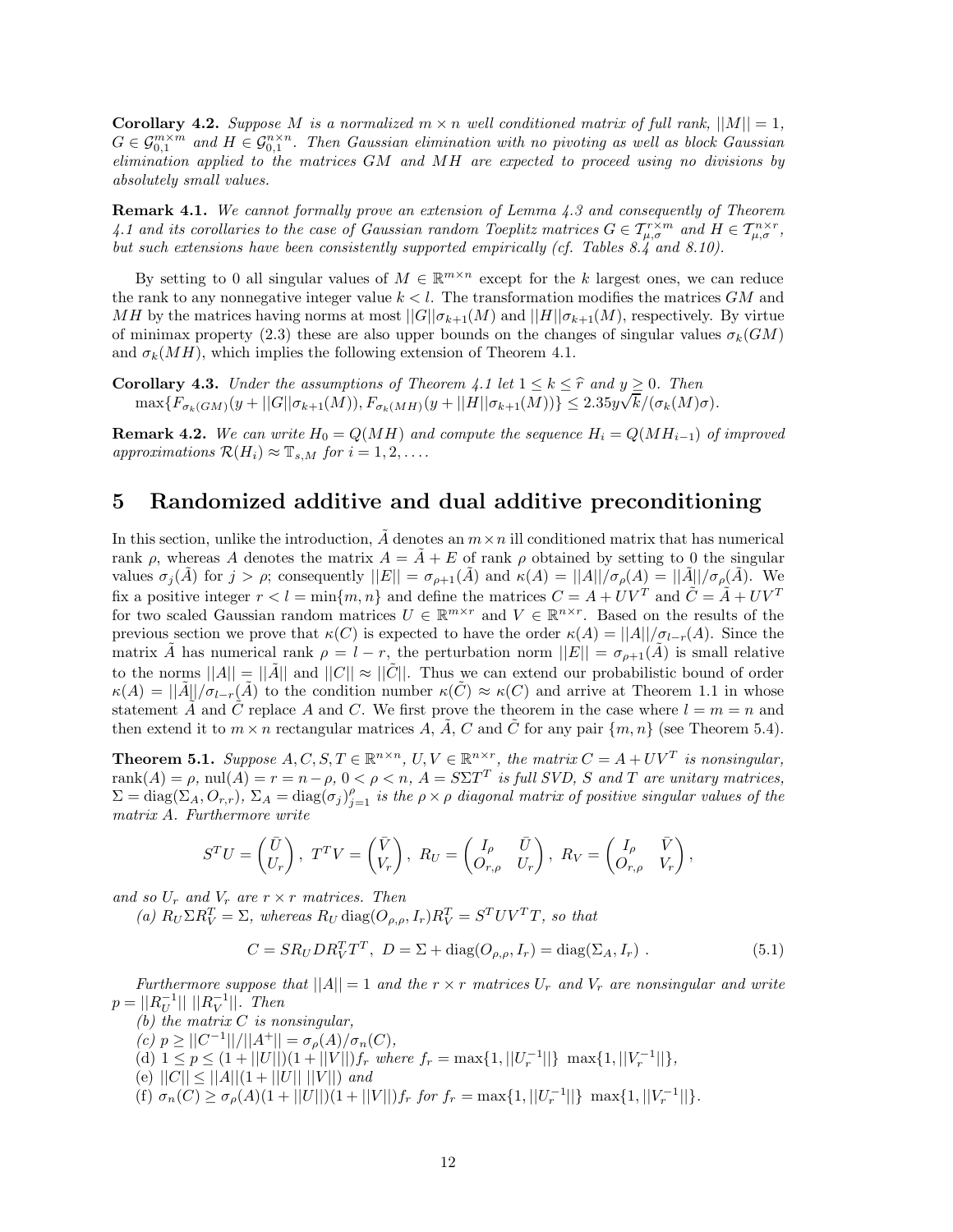*Proof.* Parts (a) and (b) are readily verified.

(c) The matrix  $D = \text{diag}(\Sigma_A, I_r)$  is nonsingular. Combine the equations  $S^{-1} = S^T$ ,  $T^{-T} =$ *T* and (5.1) and obtain  $C^{-1} = TR_V^{-T}D^{-1}R_U^{-1}S^T$ . It follows that  $||C^{-1}|| = ||R_V^{-T}D^{-1}R_U^{-1}|| \le$  $||R_V^{-T}|| \cdot ||D^{-1}|| \cdot ||R_U^{-1}||$  because *S* and *T* are square unitary matrices. Note that  $D^{-1} = \text{diag}(\Sigma_A^{-1}, I_r)$  $\int \text{d} \vec{r} \cdot d\vec{r} \cdot d\vec{r} = \int |\vec{A}| = 1$ , deduce that  $||D^{-1}|| = ||\text{diag}(\Sigma_A^{-1}, I_r)|| = 1/\sigma_\rho(A) = ||A^+||$ , and obtain the claimed bound  $p \geq ||C^{-1}||/||A^+||$ .

(d) We have  $R_U^{-1} = \begin{pmatrix} I_\rho & -\bar{U} & \bar{U} \\ O & I_\rho & \bar{U} \end{pmatrix}$ *O I<sup>r</sup>* - *I<sup>ρ</sup> O*  $\overline{O}$  *U<sub>r</sub>*<sup>-1</sup>  $R_V^{-1} = \begin{pmatrix} I_\rho & -\bar{V} \\ O & I_\rho \end{pmatrix}$ *O I<sup>r</sup>* - *I<sup>ρ</sup> O*  $\overline{O}$  *V*<sub>r</sub><sup>-1</sup>  $\Big), ||\bar{U}|| \leq ||U||$  and

 $||V|| \leq ||V||$ . Combine these relationships.

- (e) Combine the relationships  $||C|| \le ||A|| + ||U|| ||V^T||$ ,  $||A|| = 1$  and  $||V^T|| = ||V||$ .
- (f) Combine the bounds  $\sigma_{\rho}(A) \leq p\sigma_n(C)$  and  $p \leq (1+||U||)(1+||V||)f_r$  of parts (c) and (d).  $\Box$

We have  $\frac{\kappa(C)}{\kappa(A)} = \frac{||C||}{||A||}$  $\frac{\sigma_p(A)}{\sigma_n(C)}$ , and so parts (e) and (f) together bound the ratio  $\frac{\kappa(C)}{\kappa(A)}$  in terms of the norms  $||U||$ ,  $||V||$ ,  $||U_T^{-1}||$  and  $||V_T^{-1}||$ . Let us supply probabilstic estimates for these norms where *U* and *V* are Gaussian random matrices.

**Theorem 5.2.** Suppose  $W \in \mathcal{G}_{0,\sigma}^{n \times r}$  and  $y \geq 2\sigma\sqrt{r}$ . Then  $F_{||W||}(y) \geq 1 - \exp(-(y - 2\sigma\sqrt{r})^2/(2\sigma^2))$ .

□

*Proof.* The theorem follows from Theorem 3.2 applied for  $A = W$  (in which case  $l = r$ ).

**Theorem 5.3.** *Suppose that A, U, V , U<sup>r</sup> and V<sup>r</sup> denote the five matrices of Theorem 5.1 where U, V*  $\in$   $\mathcal{G}_{\mu,\sigma}^{n\times r}$ . Then max $\{F_{1/||U_{r}^{-1}||}(y), F_{1/||V_{r}^{-1}||}(y)\}$   $\leq$  2.35  $y\sqrt{r}/\sigma$  for  $y \geq 0$ .

*Proof.* Apply Theorem 4.1 for  $m = r$ ,  $M = (O | I_r)S^T$ ,  $H = U$  and  $MH = U_r$  to obtain  $F_{1/||U_r^{-1}||}(y) \leq 2.35y\sqrt{r}/(\sigma_r((O \mid I_r)S^T)\sigma)$ . Then apply Theorem 4.1 for  $m = r$ ,  $M = (O \mid I_r)T^T$ ,  $H = V$  and  $MH = V_r$  to obtain  $F_{1/||V_r^{-1}||}(y) \leq 2.35y\sqrt{r}/(\sigma_r((O \mid I_r)T^T)\sigma)$ . Substitute the equations  $\sigma_r((O \mid I_r)S^T) = \sigma_r((O \mid I_r)T^T) = 1$ , which hold because *S* and *T* are unitary matrices. □

The equation  $\frac{\kappa(C)}{\kappa(A)} = \frac{||C||}{||A||}$  $\frac{\sigma_p(A)}{\sigma_n(C)}$  and Theorems 5.1–5.3 combined imply that the condition number  $\kappa(C)$  is expected to be of order  $\kappa(A)$ , as desired, provided  $m = n$  and *U* and *V* are Gaussian random matrices. Clearly, the bounds of Theorem 5.2 and of part (e) of Theorem 5.1 holds for any pair of *m* and *n*, and so the norm  $||C||$  is expected to have order  $||A||$  for any pair of *m* and *n*. Let us also relax the assumption that  $m = n$  for our bound on  $\sigma_{\rho}(A)/\sigma_n(C)$ .

**Theorem 5.4.** *Probabilistic upper bound on the ratio*  $\sigma_{\rho}(A)/\sigma_n(C)$  *implied by part (f) of Theorem 5.1, Theorems 5.2 and 5.3 together can be extended from the case where m* = *n to the case of any pair*  $\{m, n\}$ *,*  $U \in \mathcal{G}_{\mu, \sigma}^{m \times r}$ *, and*  $V \in \mathcal{G}_{\mu, \sigma}^{n \times r}$ *.* 

*Proof.* Let  $M = S_M \Sigma_M T_M^T$  denote the full SVDs for  $M = A$  and  $M = C$ . W.l.o.g. assume that  $A = \text{diag}(\bar{\Sigma}_A, O_{m-\rho,n-\rho})$  where  $\bar{\Sigma}_A$  is a nonsingular diagonal matrix. Indeed  $\sigma_j(A) = \sigma_j(S_A^T A T_A) =$  $\sigma_j(\bar{\Sigma}_A), \sigma_j(C) = \sigma_j(S_A^TCT_A)$  for all  $j, S_A^TU \in \mathcal{G}^{m \times r}_{\mu,\sigma}$ , and  $T_A^TV \in \mathcal{G}^{n \times r}_{\mu,\sigma}$  because  $S_A$  and  $T_A$  are square orthogonal matrices (cf. Lemmas 4.2 and 4.3).

Now assume that  $m > n$  and estimate above the ratio  $\sigma_p(A)/\sigma_n(C)$ .

Pre-multiply the equation  $C = A + UV^T$  by the matrix  $(I_n \mid O_{n,m-n})$  and note that  $\hat{U}$  $(I_n \mid O_{n,m-n})U \in \mathcal{G}_{0,\sigma}^{n \times r}$ ,  $\hat{A} = (I_n \mid O_{n,m-n})A = \bar{\Sigma}_A$ , and  $\hat{C} = (I_n \mid O_{n,m-n})C = \hat{A} + \hat{U}V^T$ . Clearly  $\sigma_j(A) = \sigma_j(\bar{\Sigma}_A)$  for all *j*, whereas  $\sigma_j(C) \geq \sigma_j(\widehat{C})$  for all *j* by virtue of Fact 2.3. Therefore  $\sigma_p(\widehat{A})/\sigma_n(\widehat{C}) \geq \sigma_p(A)/\sigma_n(C)$ , and so it is sufficient to estimate above the ratio  $\sigma_p(\widehat{A})/\sigma_n(\widehat{C})$ . The desired probabilistic estimate for it is given by part (f) of Theorem 5.1 combined with Theorems 5.2 and 5.3 where the  $n \times n$  matrices  $\widehat{C}$  and  $\widehat{A}$  replace A and C.

This completes our proof in the case where  $m > n$ . Apply the same proof to the matrices  $A<sup>T</sup>$ and  $C<sup>T</sup>$  replacing *A* and *C* and prove the theorem also where  $m < n$ .  $\Box$ 

Combine Theorems 5.2–5.4 to obtain the following corollary.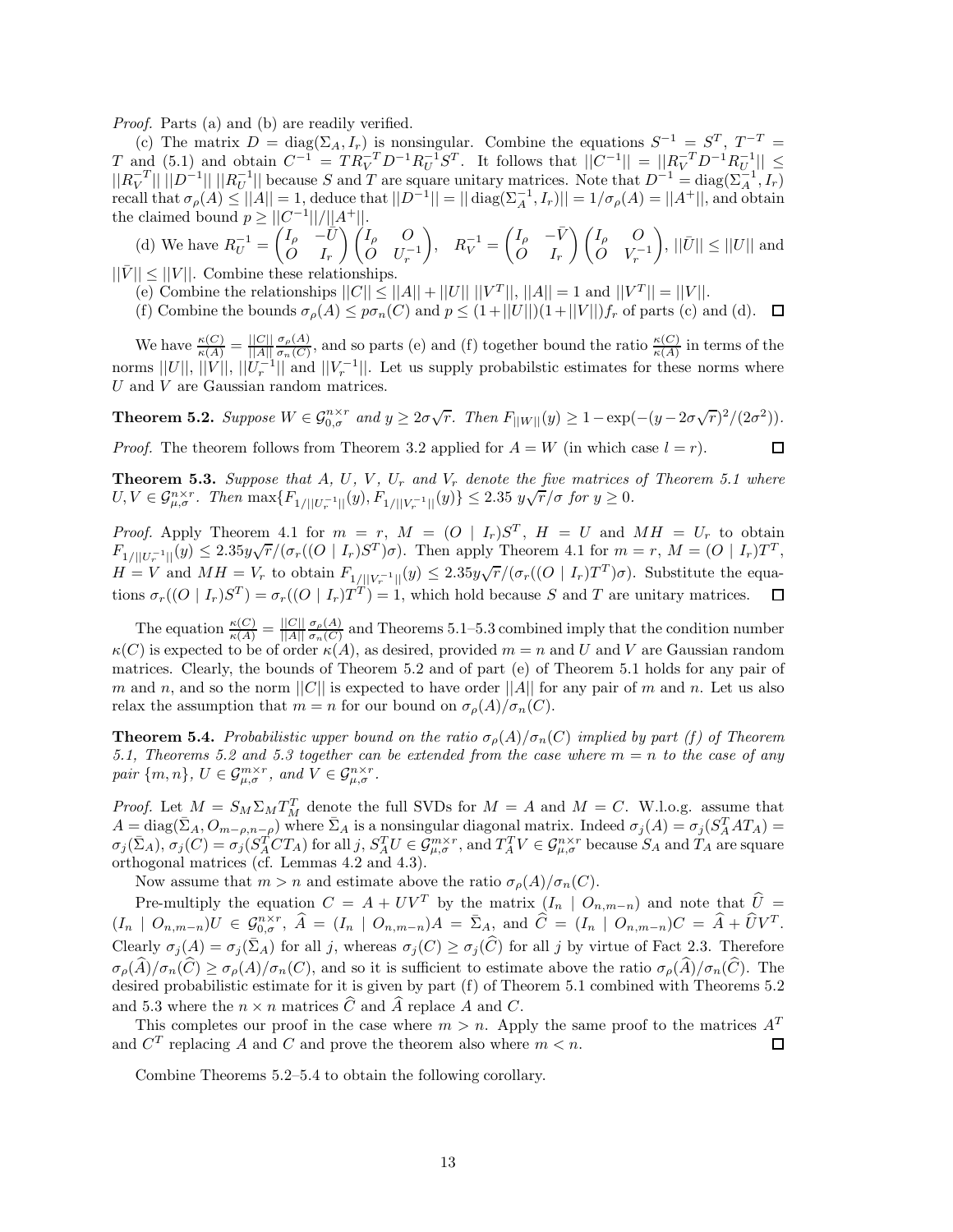**Corollary 5.1.** *Keep the assumptions of Theorem 5.3, but let*  $\mu = 0$ , allow  $A \in \mathbb{R}^{m \times n}$  *for any pair of integers m* and *n*. Then  $\kappa(C) \leq \kappa(A)(1 + ||U|| \, ||V||)(1 + ||U||)(1 + ||V||)f_r$  for  $f_r =$  $\max\{1, ||U_r^{-1}||\}$   $\max\{1, ||V_r^{-1}||\}$ *. Furthermore let*  $U \in \mathcal{G}_{0,\sigma}^{m \times r}$  and  $V \in \mathcal{G}_{0,\sigma}^{n \times r}$ *. Then the norms*  $||U||$ ,  $||V||$ ,  $||U_r^{-1}||$ , and  $||V_r^{-1}||$  satisfy the randomized bounds of Theorems 5.2 (for  $W = U$  and  $m$ *replacing n and for*  $W = V$ *) and* 5.3.

It follows that  $\kappa(C)$  is expected to have order  $\kappa(A) = ||A|| / \sigma_o(A)$ . We obtain Theorem 1.1 for  $\tilde{A}$  and  $\tilde{C}$  replacing *A* and *C* by combining this bound with the following corollary of Theorem 2.2.

**Corollary 5.2.** *Under the assumptions of Corollary 5.1 write*  $\tilde{A} = A + E$ ,  $\tilde{C} = \tilde{A} + UV^T$ , and  $C = A + UV^T = C - E$  and suppose the norm  $||E||$  is small and the matrix *C* has full rank. Then  $\kappa(\tilde{C}) \approx \kappa(C)$ , and so the condition number  $\kappa(\tilde{C})$  is expected to have at most the order  $||\tilde{A}||/\sigma_{\rho}(\tilde{A})$ *provided*  $||A|| \approx 1, U \in \mathcal{G}_{0,1}^{m \times r}$ , and  $V \in \mathcal{G}_{0,1}^{n \times r}$ .

**Remark 5.1.** *Our estimates for the condition numbers*  $\kappa(C) \approx \kappa(C)$  *are simplified where*  $m = n$ *and*  $U = V$ . In this case we have  $\kappa(C) \leq \kappa(A)(1 + ||U||^2)(1 + ||U||)^2 \max\{1, ||U_x^{-1}||^2\}$ . Consequently  $\kappa(\tilde{C})$  *is still expected to have order*  $||A||/\sigma_{\rho}(A) \approx ||\tilde{A}||/\sigma_{\rho}(\tilde{A})$ .

**Remark 5.2.** *How large is our class of m*×*n matrices A having a numerical rank q? We characterize it indirectly, by noting that by virtue of Fact 2.2 the nearby matrices*  $\tilde{A}$  *of rank q form a variety of dimension*  $(m + n - q)q$ *, which increases as q increases.* 

#### **Dual additive preconditioning**

Next we assume that the matrix *A* has full rank, write  $C_{-}^{+} = A^{+} + U_{-}V_{-}^{T}$  by extending (2.5), and define the *dual additive preprocessing*

$$
A^{+} \implies C_{-}^{+} = A^{+} + U_{-}V_{-}^{T}.
$$
\n(5.2)

Our analysis implies that the value  $\kappa(C_{-}^{+}) = \kappa(C_{-})$  is expected to have order  $\sigma_{q+1}(A)/\sigma_{l}(A)$  provided  $U_-\in \mathcal{G}_{0,1}^{n\times q}$ ,  $V_-\in \mathcal{G}_{0,1}^{m\times q}$ , and the norm  $||A^+||$  is neither large nor small. The randomized algorithm of  $[D83]$  produces a crude estimate for the norm  $||A^+||$  at a low computational cost; we can work with the matrix  $\hat{A} = \text{diag}(A, \epsilon)$  instead of the matrix A and choose a sufficiently small positive  $\epsilon$ such that  $||\hat{A}^+|| = 1/\epsilon$ . Then we can scale the matrix  $\hat{A}$  to obtain the matrix  $\tilde{A} = \hat{A}/\epsilon$ , such that  $||A^+|| = 1.$ 

## **6 Randomized augmentation**

#### **6.1 The case of general matrices**

The solution of a nonsingular linear system of *n* equations,  $A\mathbf{y} = \mathbf{b}$  can be readily recovered from a null vector  $\begin{pmatrix} \mathbf{y} \\ -1/\beta \end{pmatrix}$  of the matrix  $K = (A | \beta \mathbf{b})$  for a nonzero scalar  $\beta$ . If the matrix *A* has numerical nullity 1 and if the ratio  $||A||/||B||$  is neither large nor small, then the matrix *K* is well conditioned for the average vector **b** [PQa, Section 9.1]. The next simple theorem links additive preprocessing  $A \implies C = A + UV^T$  to an extension of such an augmentation technique (one can compare it with block randomization in Section 1.2).

**Theorem 6.1.** *Suppose*  $K = \begin{pmatrix} A & -U \\ W V^T & W \end{pmatrix}$  $W V^T$  *W*  $\left\{ \in \mathbb{R}^{(m+r)\times(n+r)}, W \in \mathbb{R}^{r\times r} \text{ is a nonsingular matrix,} \right\}$  $C = A + UV^T$ . Then  $K = \text{diag}(I_m, W)\hat{U} \text{diag}(C, I_r)\hat{V}$  for  $\hat{U} = \begin{pmatrix} I_m & -U \\ O_{r,m} & I_r \end{pmatrix}$ *Or,m I<sup>r</sup>*  $\hat{V} = \begin{pmatrix} I_n & O_{n,r} \\ V^T & I_r \end{pmatrix}$  $\sim$   $\sim$   $\sim$   $\sim$   $\sim$   $\sim$  $V^T$  *I<sub>r</sub>* -*, Moreover if the matrices C and W or the matrix K are nonsingular, then so are all the three*  $m \text{arrices } C, W, \text{ and } K, \text{ and further more } K^{-1} = \overline{V} \text{diag}(C^{-1}, I_r) \overline{U} \text{diag}(I_m, W^{-1}) \text{ and } C^{-1} =$  $(I_n \mid O_{n,r})K^{-1}(I_m \mid O_{m,r})^T$  where  $\bar{U} = \hat{U}^{-1} = \begin{pmatrix} I_m & U \\ O_{r,m} & I_n \end{pmatrix}$  $O_{r,m}$  *I<sub>r</sub>*  $\left\{ \begin{array}{cc} \eta & \partial_{n,r} \\ \eta & \nabla_{r} \end{array} \right\}$  and  $\overline{V} = \widehat{V}^{-1} = \begin{pmatrix} I_n & \partial_{n,r} \\ -V^T & I_r \end{pmatrix}$  $-V^T$  *I<sub>r</sub>* - *.*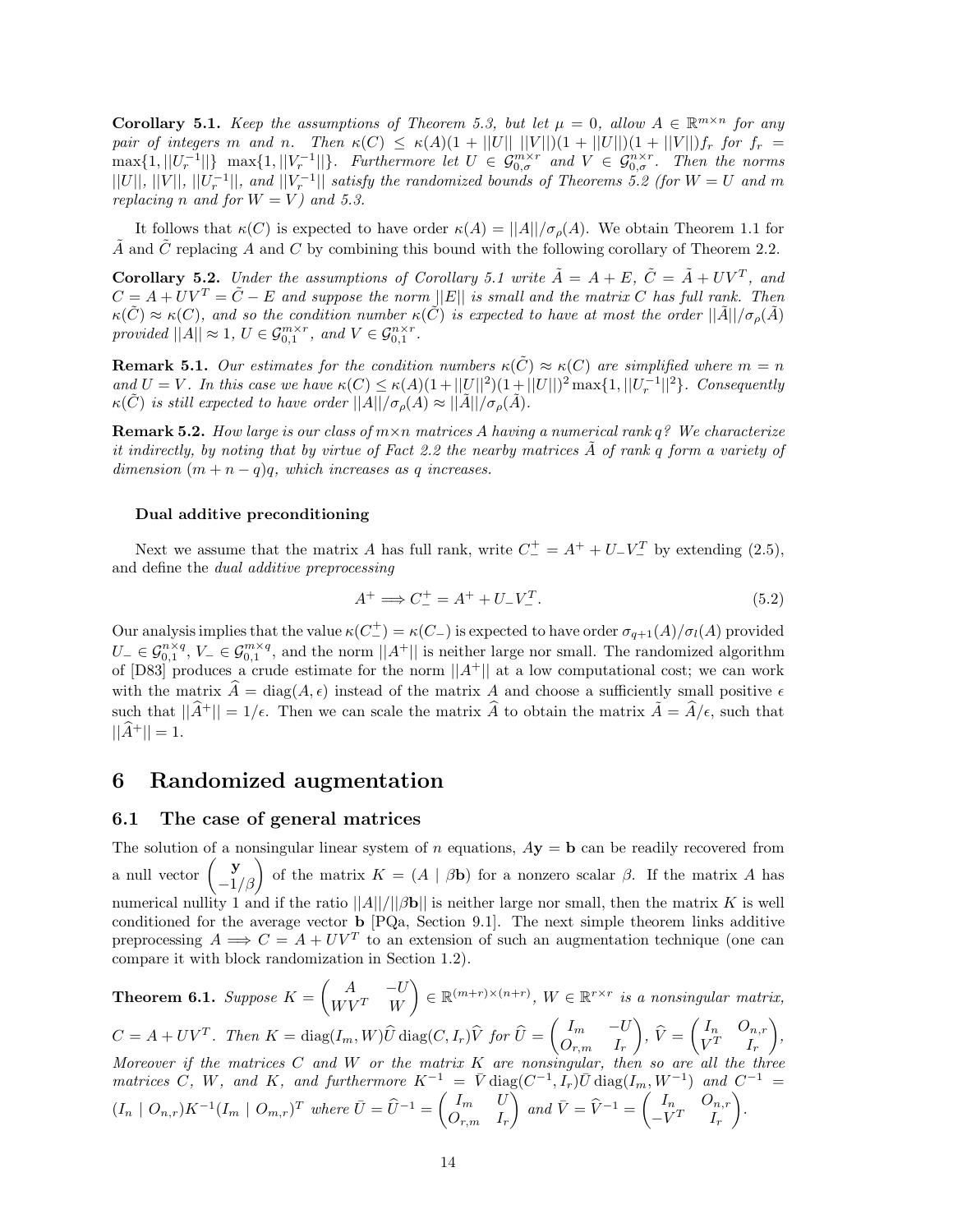Suppose  $m = n$ ,  $q = n - r$ ,  $U \in \mathcal{G}_{0,1}^{m \times r}$ ,  $V \in \mathcal{G}_{0,1}^{n \times r}$ ,  $W \in \mathcal{G}_{0,1}^{r \times r}$ , and  $||A|| \approx 1$ , combine Theorem 6.1 and Corollary 5.2, and deduce that the matrix *K* is expected to have the condition number of order  $\sigma_1(A)/\sigma_q(A)$  and thus to be well conditioned if the matrix *A* has numerical nullity at most *r*.

[PQa] employs Theorem 4.1 to prove similar preconditioning property for the more general class of augmentations, e.g., the northwestern augmentation

$$
K = \begin{pmatrix} W & V^T \\ -U & A \end{pmatrix} \tag{6.1}
$$

where  $U \in \mathcal{G}_{0,\sigma}^{m \times r}$ ,  $V \in \mathcal{G}_{0,\sigma}^{n \times r}$ ,  $W \in \mathcal{G}_{0,\sigma}^{r \times r}$ , and the ratio  $\sigma/||A||$  is neither large nor small. Namely under such assumptions  $\kappa(K)$  is expected to have order at most  $||A||/\sigma_h(A)$  for  $h = \text{rank}(A)$  –  $\min\{r, q\}.$ 

The same estimates of  $[PQa]$  hold under the restriction that  $W = I_n$ , and surely the matrix *K* of Theorem 6.1 turns into the one of (6.1) up to block row and column interchange. Together with Theorem 6.1 this enables alternative derivation of the bounds on  $\kappa(C)$  for  $C = A + UV^T$  and Gaussian random matrices *U* and *V* .

Next under (6.1) let the matrices A, W and K be nonsingular, let  $m = n$ , and write  $S =$  $A + UW^{-1}V^{T}$  and  $R = I - V^{T}S^{-1}UW^{-1}$ . Then the matrix *S* is nonsingular,  $S^{-1}$  is the  $n \times n$ trailing (southwestern) block of  $K^{-1}$ , and SMW formula (1.1), for *C* replaced by *S*, *U* by  $U W^{-1}$ , and *G* by *R*, implies that

$$
A^{-1} = S^{-1} + S^{-1}UW^{-1}R^{-1}V^{T}S^{-1}.
$$
\n(6.2)

**Remark 6.1.** *Preconditioning property of randomized augmentation can be extended to the substitution of random rows and columns into the selected positions in the matrix M (cf. [PQa]); if both M and the new matrix are nonsingular, we can link their inverses via the SMW formula.*

**Remark 6.2.** *Here is an example of minor differences between the power of augmentation and additive preprocessing.* The map  $A \implies K = \begin{pmatrix} W & V^T \\ V & A \end{pmatrix}$  cannot decrease the condition number *κ*(*A*) *where K is a symmetric and positive definite matrix; this follows from the Interlacing Property of the eigenvalues of K [GL96, Theorem 8.1.7]. In contrast scaled randomized symmetric additive preprocessing*  $A \implies C = A + VV^T$  *is expected to work as preconditioning for an ill conditioned symmetric positive definite matrix A having a small numerical nullity (cf. Remark 5.1 and [W07]).*

#### **6.2 A randomized Toeplitz solver**

Let us apply Theorem 2.4 to support randomized augmentation for solving a nonsingular Toeplitz linear system  $T$ **y** = **b** of *n* equations provided the matrix *T* has numerical nullity 1.

To compute the vector  $\mathbf{y} = T^{-1}\mathbf{b}$ , we first embed the matrix *T* into an  $(n+1) \times (n+1)$  Toeplitz matrix  $K = \begin{pmatrix} w & \mathbf{v}^T \\ \mathbf{r} & T \end{pmatrix}$ **f** *T* ). We write  $w = \mathbf{e}_1^T T \mathbf{e}_1$  and fill the vectors  $\mathbf{f} = (f_i)_{i=1}^n$  and  $\mathbf{v} = (v_i)_{i=1}^n$  with appropriate entries of the matrix  $T$  except for the two coordinates  $f_n$  and  $v_n$ , which we choose at random and then scale to have the ratios  $\frac{|f_n|}{||K||}$  and  $\frac{|v_n|}{||K||}$  neither large nor small.

Part (b) of Theorem 2.4 expresses the inverse  $T^{-1}$  via the vectors  $\mathbf{v} = K^{-1} \mathbf{e}_1$  and  $\mathbf{w} = K^{-1} \mathbf{e}_{n+1}$ .

In view of Section 3.2 and Appendix A, this policy is likely to produce a nonsingular matrix *K* whose inverse is likely to have a nonzero entry  $\mathbf{e}_1^T K^{-1} \mathbf{e}_1$ . Our tests were in very good accordance with these formal results and moreover consistently produced well conditioned matrices *K*.

To summarize, we reduce the solution of a nonsingular ill conditioned Toeplitz linear system  $T$ **y** = **b** to computing highly accurate solutions of two linear systems  $K$ **x** = **e**<sub>1</sub> and  $K$ **z** = **e**<sub>*n*+1</sub>, both expected to be well conditioned. High accuracy shall counter the magnification of the input and rounding errors, expected in the case of ill conditioned input.

In the important special case where a Toeplitz matrix *T* is real symmetric, we can choose real scalars *w* and  $f_n = v_n$  to yield a real symmetric matrix  $K = \begin{pmatrix} w & \mathbf{v}^T \\ \mathbf{v} & T \end{pmatrix}$ **v** *T* - . In this case the computation is simplified because  $J_{n+1}K^{-1}J_{n+1} = K^{-1}$ ,  $J_{n+1}\mathbf{e}_{n+1} = \mathbf{e}_1$ , and so  $K^{-1}\mathbf{e}_{n+1} = J_{n+1}K^{-1}\mathbf{e}_1$ , and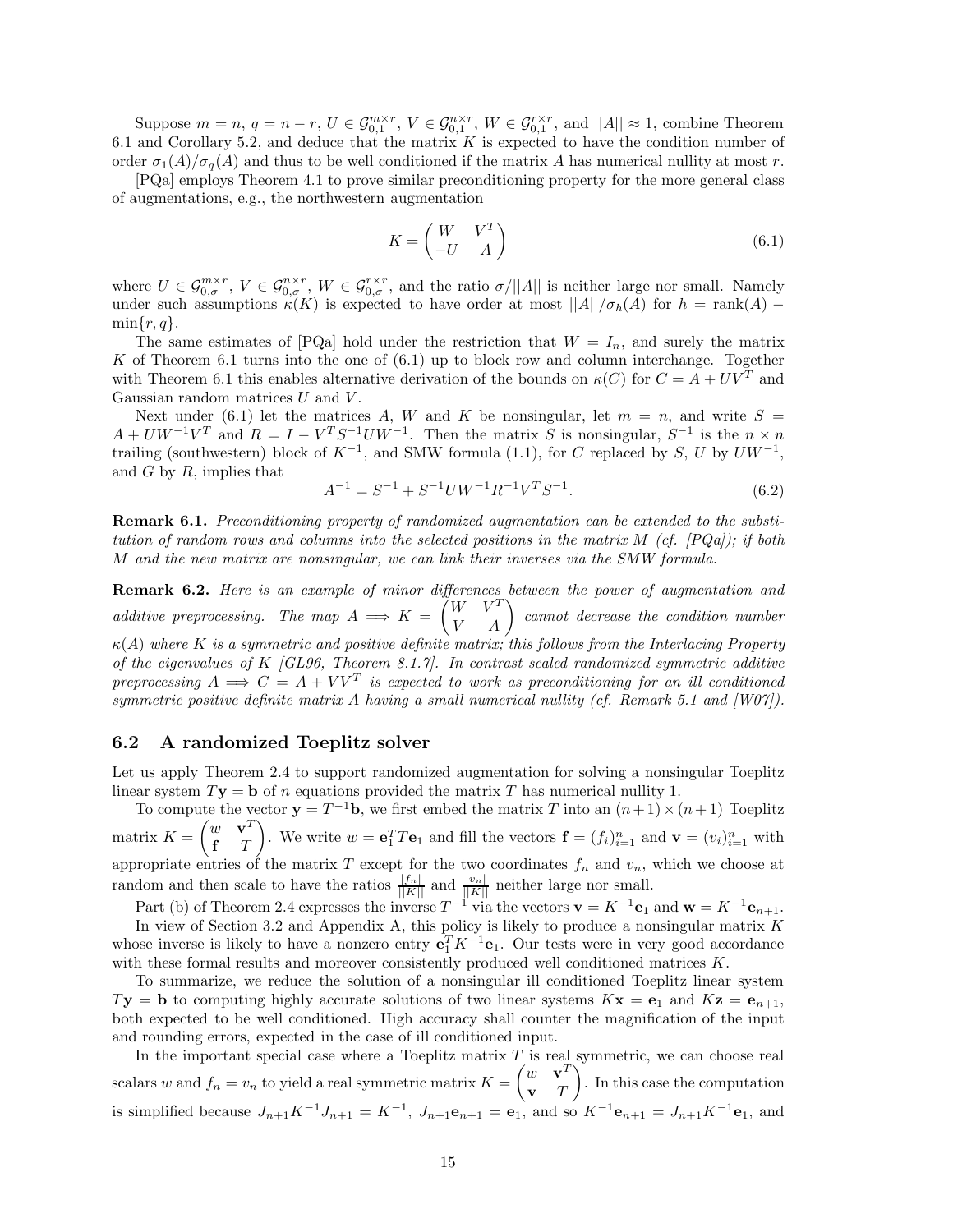we only need to solve a single linear system with the matrix *K*. We refer to the resulting algorithm for the linear system  $T$ **y** = **b** as **Algorithm 6.1**. In Section 8.6 we test this algorithm for solving an ill conditioned real symmetric Toeplitz linear system.

Instead of augmentation we can randomly modify the entries  $t_{n-1}$  and  $t_{1-n}$ .

One can readily extend the approach of this section to the case of Toeplitz-like, Hankel and Hankel-like inputs as well as to augmenting the input matrix with r rows and r columns for  $r > 1$ and to block randomization of Section 1.2. For the transition back to the solution of the original problem, we can employ expression (6.2) or Theorem 2.4 in the case of augmentation and the SMW formula  $(1.1)$  in the case of randomized  $(r, r)$  updating.

# **7 Applications of randomized additive preprocessing and augmentation**

In this section we show some simple recipes for utilizing our results in the two previous sections. In particular in the next subsection we apply randomization and Corollary 5.2 to estimate the numerical rank and numerical nullity of a matrix. In Section 7.2 we first recall the results of [PQ10] on computing a nmb and a left nmb of a rank deficient matrix and then extend these results, again based on Corollary 5.2, to randomized approximation of trailing and leading singular spaces of ill conditioned matrices. For the approximation of leading singular spaces we also show a simple alternative randomized recipe in Section 7.3, where we extend both recipes to lower-rank approximation of an ill conditioned matrix. In Sections 7.4 and 7.5 we suppose that some approximate bases for trailing and leading singular spaces of a matrix are available; then we compute its  $2 \times 2$  block triangulation to facilitate inversion and the solution of linear systems with this input matrix. In Section 7.6 we solve such linear systems by combining Corollary 5.2 with the SMW formula and prove dramatic improvement versus Gaussian elimination. In Sections 7.7 and 7.8 we comment on using random structured matrices in these computations and on the links between our randomized computations and Newton's iteration for matrix inversion. The results of Section 7.2 are used in Sections 7.3–7.5, but otherwise all subsections can be read independently of each other.

We simplify the notation by allowing *A* to denote both rank deficient matrices of a fixed rank *ρ* and ill conditioned matrices having a fixed numerical rank *q* and possibly having full rank, and we still allow  $q$  (resp.  $r$ ) to denote either the numerical rank (resp. numerical nullity) or its upper bound where this causes no confusion.

#### **7.1 Estimation of numerical rank and numerical nullity**

For an  $m \times n$  matrix A that has norm 1 and numerical rank q, we expect to compute the integer  $r = n - q$  by means of at most  $2\lceil \log_2 r(r - r_-\rceil) \rceil$  search steps given a lower bound  $r_-\,$  on  $r \geq 0$ . In a search step we fix an integer *s* and a pair of matrices  $U \in \mathcal{G}_{0,1}^{m \times s}$  and  $V \in \mathcal{G}_{0,1}^{n \times s}$  and test whether the matrix  $C = A + UV^T$  has full rank and is well conditioned. We apply the test for  $s = 0, 1, 2, 4, \ldots$ If the matrix *C* passes the test for some  $s = 2^h$  and  $h > 1$ , but not for  $s = 2^{h-1}$ , we expect to have *r* in the range  $(2^{h-1}, 2^h)$  by virtue of Corollary 5.2. Then we apply binary search in this range for the integer  $r$  as the minimum integer for which the matrix  $C$  passes the test.

In the case of  $q = l - r \ll r$  we begin our search for *r* with an upper bound  $r_{+}$  on  $r \leq l =$  $\min\{m, n\}$ , and in at most  $2\lceil \log_2(r_+ - r) \rceil$  steps we expect to compute  $s = r$ , again as the minimum integer for which the matrix *C* has full rank and is well conditioned; the minimum is achieved where the ratio  $\frac{||AC^{-1}U||}{||A|| ||C^{-1}U||}$  is small (cf. [PQ10, Algorithm 6.7]).

**Remark 7.1.** *To facilitate the binary search, one can apply the power transforms*  $A \implies B =$  $(AA<sup>T</sup>)<sup>h</sup>A$  *for positive integers h*. They increase the gaps between all pairs of distinct singular values *of A because*  $\sigma_j(B) = (\sigma_j(A))^{2h+1}$ .

#### **7.2 Computation of nmbs and approximation of singular spaces**

One can compute nmbs based on the algorithms of [PQa] or on the following theorem.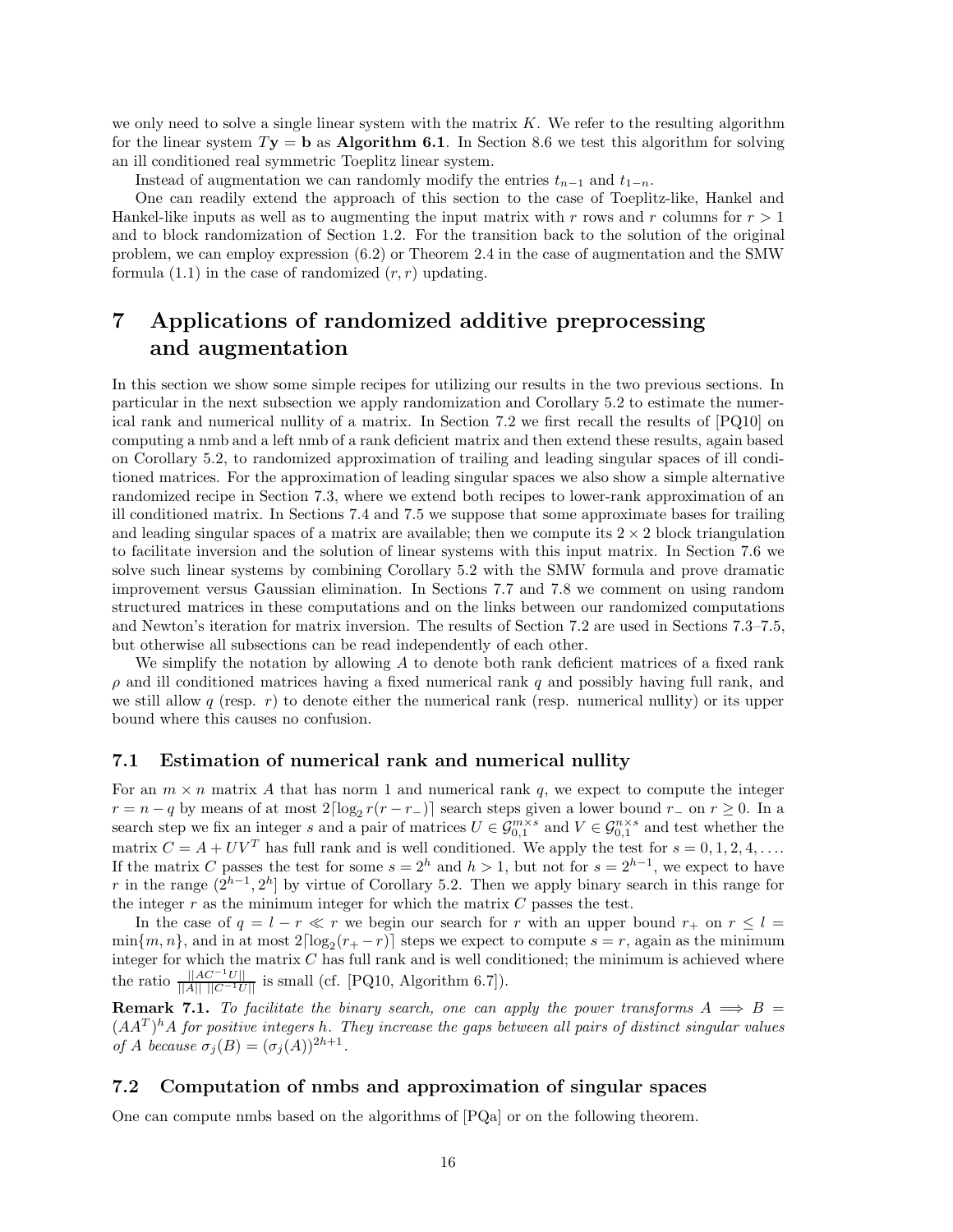**Theorem 7.1.** *[PQ10, Theorem 3.1]. Suppose a matrix*  $A \in \mathbb{R}^{m \times n}$  *has rank*  $\rho$ ,  $0 < \rho < l$  $\min\{m, n\}, U \in \mathbb{R}^{m \times r}, V \in \mathbb{R}^{n \times r}, r = l - \rho$ , and the matrix  $C = A + UV^T$  has full rank l. Then *the matrix*  $C^+U$  *is a* nmb(*A*) *if*  $m \geq n$ *, whereas the matrix*  $C^{+T}V$  *is a left* nmb(*A*) *if*  $n \geq m$ *.* 

We extend this result to the approximation of trailing and leading singular spaces in the case where the matrix *A* has numerical rank *q*.

**Theorem 7.2.** *Assume a matrix*  $A \in \mathbb{R}^{m \times n}$  *having numerical rank q where*  $0 < q < l = \min\{m, n\}$ *. (a)* Write  $r = l - q$  and suppose  $U \in \mathbb{R}^{m \times r}$ ,  $V \in \mathbb{R}^{n \times r}$ , and the matrix  $C = A + UV^T$ *has full rank and is well conditioned. Then there is a scalar c independent of A, U, V , m, n and q such that*  $||C^+UX - T_{A,r}|| \leq c\sigma_{q+1}(A)$  *for some matrix*  $X \in \mathbb{R}^{r \times r}$  *if*  $m \geq n$ *, whereas*  $||C^{+T}VY - S_{A,r}|| \leq c\sigma_{q+1}(A)$  *for some matrix*  $Y \in \mathbb{R}^{r \times r}$  *if*  $n \geq m$ *.* 

*(b)* Assume that the matrices  $A \in \mathbb{R}^{m \times n}$ ,  $U_{-} \in \mathbb{R}^{n \times q}$ ,  $V_{-} \in \mathbb{R}^{m \times q}$ ,  $H = I_q + V_{-}AU_{-}^T$ , and  $C_{-}^{+} = A^{+} + U_{-}V_{-}^{T}$  *have full ranks, the matrix*  $A^{+}$  *has numerical rank q, and the matrix*  $C_{-}^{+}$  *is well conditioned. Then there exists a scalar c*<sup>−</sup> *independent of A, U*−*, V*−*, m, n and q and such that*  $||C_{-}U_{-}X_{-}-S_{q,A}|| \leq c_{-}\sigma_{q+1}(A)$  for some matrix  $X_{-} \in \mathbb{R}^{q \times q}$  if  $m \leq n$ , whereas  $||C_{-}^{T}V_{-}Y_{-}-T_{q,A}|| \leq$  $c_-\sigma_{q+1}(A)$  *for some matrix*  $Y_-\in\mathbb{R}^{q\times q}$  *if*  $m\geq n$ *.* 

*Proof.* Part (a) has been proved in [PQ10, Section 7.1]. To extend the proof to part (b) rewrite the SVD  $A = S_A \Sigma_A T_A^T$  as follows (cf. Section 2.3),  $A = (S_{q,A} \mid S_{A,m-q}) \text{diag}(\Sigma_{q,A}, \overline{\Sigma}_A) (T_{q,A} \mid T_{A,n-q})^T$ , where the matrices  $S_{q,A}$  and  $T_{q,A}$  are formed by the first *q* columns of the matrices  $S_A$  and  $T_A$ , respectively, whereas  $\Sigma_{q,A}$  is the  $q \times q$  leading block of the diagonal matrix  $\Sigma_A$ . Then apply part (a) to the matrix  $A^+ = T_A \Sigma_A^+ S_A^T = (T_{q,A} \mid T_{A,n-q}) \text{diag}(\Sigma_{q,A}^+, \Sigma_A^+)(S_{q,A} \mid S_{A,m-q})^T$  observing that  $\mathcal{R}(T_{q,A}) = \mathbb{S}_{A^+,q}$  for  $m \geq n$ , whereas  $\mathcal{R}(S_{q,A}) = \mathbb{T}_{A^+,q}$  for  $m \leq n$ .

By virtue of Corollary 5.2 the matrix *C* of part (a) is expected to have full rank and to be well conditiined (as required in part (a)) provided  $U \in \mathcal{G}_{0, (||A||)}^{m \times r}$  and  $V \in \mathcal{G}_{0, (||A||)}^{n \times r}$ , and the same properties hold for the matrix *C*<sub>−</sub> in part (b) provided  $U$ <sub>−</sub> ∈  $\mathcal{G}_{0,(|A^+||)}^{n \times q}$  and  $V$ <sub>−</sub> ∈  $\mathcal{G}_{0,(|A^+||)}^{m \times q}$ ,

Part (a) of Theorem 7.2 states that  $\mathcal{R}(C^+U) \approx \mathbb{T}_{A,r}$  if  $m \geq n$  and  $\mathcal{R}(C^{+T}V) \approx \mathbb{S}_{A,r}$  if  $m \leq n$ , that is, the linear spaces  $\mathcal{R}(C^+U)$  for  $m \geq n$  and  $\mathcal{R}(C^{+T}V)$  for  $m \leq n$  approximate the right and left trailing singular spaces associated with the *r* smallest singular values of the matrix *A*, respectively. (Some of these values can vanish.) Likewise part (b) states that  $\mathcal{R}(C-U-) \approx \mathbb{S}_{q,A}$  if  $m \leq n$  and  $\mathcal{R}(C^T_\mathbb{C} V_{\mathbb{C}}) \approx \mathbb{T}_{q,A}$  if  $m \geq n$ , that is, the linear spaces  $\mathcal{R}(C_\mathbb{C} U_{\mathbb{C}})$  for  $m \leq n$  and  $\mathcal{R}(C^T_\mathbb{C} V_{\mathbb{C}})$  for  $m \geq n$ approximate the left and right leading singular spaces associated with the *q* largest singular values of the matrix *A*, respectively.

Alternatively we can approximate the leading singular spaces  $\mathcal{S}_{q,A}$  by  $\mathcal{R}(A^TM)$  for  $M \in \mathcal{G}_{0,1}^{m \times q}$ and  $\mathbb{T}_{q,A}$  by  $\mathcal{R}(AN)$  for  $N \in \mathcal{G}_{0,1}^{n \times q}$ . Indeed Theorem 4.1 implies that  $\mathcal{R}(A^TM) \approx \mathbb{S}_{q,A}$  and  $\mathcal{R}(AN) \approx$  $T_{q,A}.$ 

We can extend the recipes of Remarks 4.2 and 7.1 to improve the approximations to the linear spaces  $\mathbb{S}_{q,A}$ ,  $\mathbb{T}_{q,A}$ ,  $\mathbb{S}_{A,r}$ , and  $\mathbb{T}_{A,r}$  computed based on any of the two approaches.

In our tests in the next section we employed the following relationships,

$$
X \approx B^{+}T_{A,r} \text{ and } C^{+}UX - T_{A,r} \approx BB^{+}T_{A,r} - T_{A,r}, \qquad (7.1)
$$

$$
Y_{-} \approx B_{-}^{+}T_{q,A} \text{ and } C_{-}^{T}V_{-}Y_{-} - T_{q,A} \approx B_{-}B_{-}^{+}T_{q,A} - T_{q,A}.
$$
\n
$$
(7.2)
$$

We obtain (7.1) from part (a) of Theorem 7.2 for  $C^+U = B$  and  $BX \approx T_{A,r}$  and obtain (7.2) from part (b) of Theorem 7.2 for  $C^T T$  =  $B$ <sup>-</sup> and  $B$ <sup>-</sup> $Y$ <sup>-</sup>  $\approx T_{q, A}$ .

[PQa, Section 5.1] extends Theorem 7.1 under both bounds  $m \ge n$  and  $m < n$  as follows.

**Theorem 7.3.** *Assume two matrices*  $A \in \mathbb{R}^{m \times n}$  *of a rank*  $\rho < n$  *and*  $V \in \mathbb{R}^{r \times n}$  *for*  $r = n - \rho$ *. Suppose the matrix*  $K = \begin{pmatrix} V & V \\ V & V \end{pmatrix}$ *A has full column rank n. Then*  $B = K^{(I)} \begin{pmatrix} I_r \\ O \end{pmatrix}$ *O*  $\bigg\}$  is a nmb(A).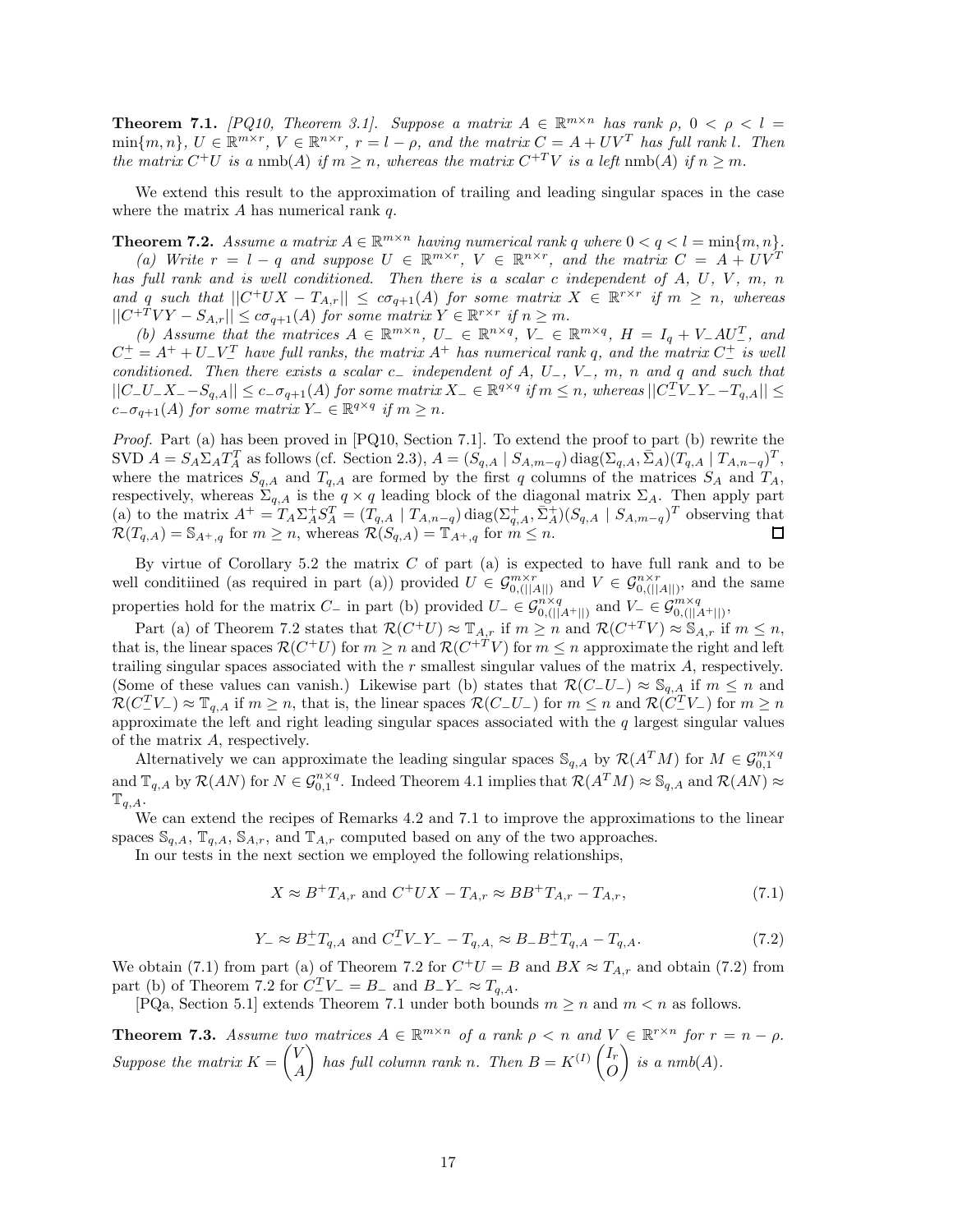**Remark 7.2.** For  $K^{(I)} = K^+$  and a matrix  $A \in \mathbb{R}^{m \times n}$  having numerical rank  $q \leq n$ , we can *readily extend the theorem to devise an alternative algorithm that approximates the trailing singular space*  $\mathbb{T}_{A,n-q}$  *by*  $\mathcal{R}(B)$ *, and we can improve the approximation by applying or extending the recursive techniques of Remarks 4.2 and 7.1. See other alternative techniques in [PQ10] and [PQa].*

**Remark 7.3.** *In the case where m* = *n Theorems 7.1 and 7.2 define both left and right nmbs or approximations to both left and right trailing and leading singular spaces. We can reduce the computation of a null vector of a rectangular matrix A, its nmb and approximate nmb to the case of square inputs. Indeed (a)*  $\mathcal{N}(A) = \mathcal{N}(A^T A)$ *, (b)*  $\mathcal{N}(A) = \mathcal{N}(B^T A)$  *if*  $A, B \in \mathbb{R}^{m \times n}$  *and the matrix* B has full rank  $m \leq n$ , and (c)  $(A | O_{n,m-n})\mathbf{u} = \mathbf{0}_m$  if and only if  $A\hat{\mathbf{u}} = \mathbf{0}_m$  provided  $m \geq n$  $and \ \hat{\mathbf{u}} = (I_n \mid O_{n,m-n})\mathbf{u}, \ whereas \ \mathbf{v}^T\begin{pmatrix} A \\ O_{n-m,n} \end{pmatrix} = \mathbf{0}_n^T \text{ if and only if } \widehat{\mathbf{v}}^T A = \mathbf{0}_n^T \text{ provided } m < n$ *and*  $\hat{\mathbf{v}} = \mathbf{v}^T \begin{pmatrix} I_m \\ O_{n-m,m} \end{pmatrix}$ . Furthermore given an  $m \times n$  matrix A for  $m > n$ , we can represent it as the sum  $A = \sum_{i=1}^{h} (O, B_i^T, O)^T$  where  $B_i = (O, I_{k_i}, O)^T A$  are  $k_i \times n$  matrices for  $i = 1, ..., h$ ,  $\sum_{i=1}^{h} k_i = m$ . Then  $\mathcal{N}(A) = \bigcap_{i=1}^{h} \mathcal{N}(B_i)$ , and we can compute the intersection of nmbs based on *[GL96, Theorem 12.4.1].*

#### **7.3 Approximation by low-rank matrices**

Suppose that a matrix  $A = S_A^T \Sigma_A T_A$  has numerical rank *q*, *M* is a matrix of rank *q*, and

$$
\mathcal{R}(M) \approx \mathbb{T}_{q,A}.\tag{7.3}
$$

Write  $Q = Q(M)$ . Then both matrices  $AM(M^TM)^{-1}M^T$  and  $AQQ^T$  have rank q and approximate the matrix *A*. Thus the low-rank approximation of the matrix *A* is reduced to the approximation of a basis for its leading singular space  $\mathbb{T}_{q,A}$ .

By virtue of Corollary 4.3 the matrix  $\hat{M} = AG$  for  $G \in \mathcal{G}_{0,1}^{n \times q}$  (and empirically even for  $G \in \mathcal{T}_{0,1}^{n \times q}$ ) is expected to satisfy (7.3); likewise the matrix  $M = C^T$ <sub>*L*</sub> is expected to have rank *q* and to satisfy  $(7.3)$  for  $C_{-} = (C_{-}^{+})^{+}$ ,  $C_{-}^{+}$  of (5.2),  $\sigma \approx ||A^{+}||$ ,  $U_{-} \in \mathcal{G}_{0,\sigma}^{n \times q}$  and  $V_{-} \in \mathcal{G}_{0,\sigma}^{m \times q}$  (and empirically even for  $U_-\in \mathcal{T}_{0,\sigma}^{n\times q}$  and  $V_-\in \mathcal{T}_{0,\sigma}^{m\times q}$ . In the case of a square nonsingular matrix *A* we can compute the matrix *C*<sup>−</sup> by applying the dual SMW formula (2.6). In that case we can confine all divisions to the stages of the orthogonalization of the  $n \times q$  matrix  $C^T$ <sub>*V*−</sub> and the inversion of the  $q \times q$  matrix *H*. (The matrix *H* is nonsingular if so is the matrix  $A^{-1} + U - V_{-}^{T}$ .)

By applying the same algorithms to the displacement *A* of a matrix *W* having a numerical displacement rank *q* [BM01], that is lying near some matrices with displacement rank *q*, we approximate the matrix  $W$  by one of these matrices. For a sample application of such approximations, we can simplify Newton's structured matrix inversion (see Section 7.8).

#### **7.4 Block triangulation with approximate trailing singular spaces**

Theorems 7.1 and 7.2 define randomized algorithms that compute nmbs of a rank deficient matrix and approximate trailing and leading singular spaces of its small norm perturbations. Next we extend these algorithms to block triangulation of such perturbations.

**Theorem 7.4.** For a matrix  $A \in \mathbb{R}^{m \times n}$  and  $q < l = \min\{n, m\}$ , let  $\sigma_q(A) \gg \sigma_{q+1}(A)$  and write  $r = n - q$  and  $\bar{r} = m - q$ .

(a) Suppose  $L_0 \in \mathcal{G}_{0,1}^{n \times q}$ ,  $L_1 \in \mathbb{R}^{n \times r}$ ,  $\mathcal{R}(L_1) = \mathbb{T}_{A,r}$ , and  $||L_1|| = 1$ . Then  $||AL_1|| \leq \sigma_{q+1}(A)$  and *the condition number*  $\kappa(AL_0)$  *is expected to have order*  $\sigma_1(A)/\sigma_q(A)$ *.* 

(b) Suppose  $K_0 \in \mathcal{G}_{0,1}^{\alpha \times m}$ ,  $K_1 \in \mathbb{R}^{\bar{r} \times m}$ ,  $\mathcal{R}(K_1) = \mathbb{S}_{A,\bar{r}}$ , and  $||K_1|| = 1$ . Then  $||K_1A|| \leq \sigma_{q+1}(A)$ *and the condition number*  $\kappa(K_0A)$  *is expected to have order*  $\sigma_1(A)/\sigma_q(A)$ *.* 

*Proof.* To estimate  $\kappa(AL_0)$  and  $\kappa(K_0A)$  combine Theorems 3.2 and 4.1. To estimate  $||AL_1||$  substitute  $A = S_A \Sigma_A T_A^T$  and  $T_A^T L_1 = (O_{n,n-r}, T_{A,r})L_1$  to obtain  $AL_1 = S \Sigma T_A^T L_1 = S \Sigma (O_{n,n-r}, T_{A,r})L_1$ ,  $||AL_1|| \le ||S\Sigma(O_{n,n-r}, T_{A,r})|| \, ||L_1|| = \sigma_{q+1}(A)$ . Similarly estimate  $||K_1A||$ .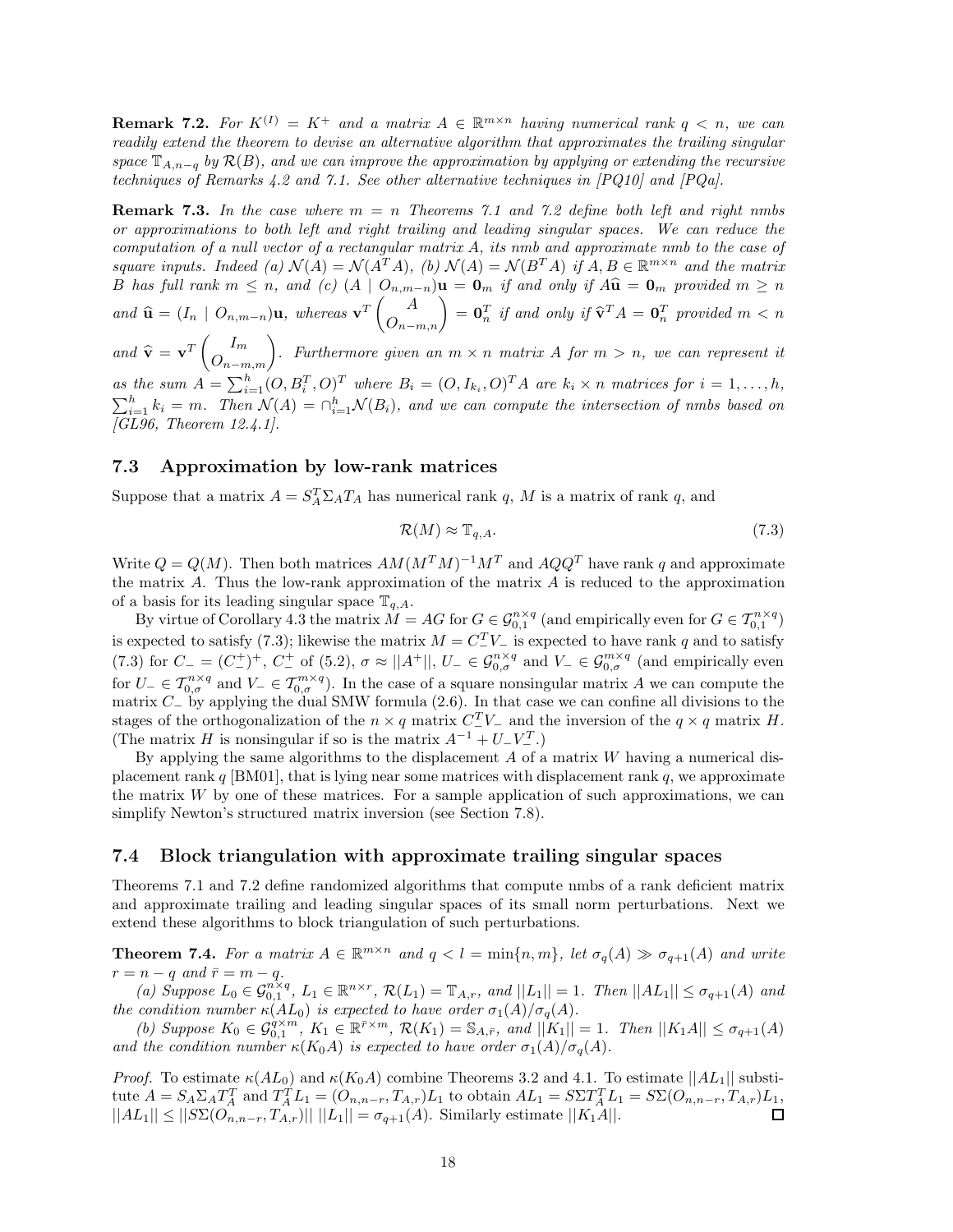Clearly, small perturbation of the matrices  $K_1$  and  $L_1$  can only little change the upper bounds on the norms  $||K_1A||$  and  $||AL_1||$ , and we can extend the results to the case where we are given approximate bases to the trailing singular spaces  $\mathcal{S}_{A,\bar{r}}$  and  $\mathbb{T}_{A,r}$ .

Namely suppose that the assumptions of both parts (a) and (b) of the theorem hold for a small norm perturbation of the matrix *A*, that is  $\mathcal{R}(K_1) \approx \mathbb{S}_{A,\bar{r}}$  and  $\mathcal{R}(L_1) \approx \mathbb{T}_{A,r}$  for  $r = n - q$ ,  $\bar{r} = m - q$ ,  $K_0 \in \mathcal{G}_{0,1}^{q \times m}$ ,  $L_0 \in \mathcal{G}_{0,1}^{n \times q}$ ,  $K_1 \in \mathbb{R}^{\bar{r} \times m}$ ,  $L_1 \in \mathbb{R}^{n \times r}$ . Then Theorem 7.4 implies that the  $q \times q$  leading block  $W_{00}$  of the  $m \times n$  matrix  $W = \begin{pmatrix} W_{00} & W_{01} \\ W_{10} & W_{11} \end{pmatrix} = KAL$ , for  $K = \begin{pmatrix} K_0 \\ K_1 \end{pmatrix}$ *K*1 -and  $L = (L_0 | L_1)$ , is still expected to dominate the three other blocks. Namely by virtue of Theorem 7.4 we expect that the condition number  $\kappa(W_{00})$  has order  $\sigma_1(A)/\sigma_q(A)$ , whereas the sum of the norms  $||W_{01}||+||W_{10}||+||W_{11}||$  has at most the order  $\sigma_{q+1}(A)$ . Note that  $\mathbf{y} = L\mathbf{x}$  provided  $A\mathbf{y} = \mathbf{b}$ and  $W$ **x** = K**b**. If in addition the ratio  $\sigma_1(A)/\sigma_q(A)$  is not large, that is if the matrix *A* has numerical rank  $q$ , then the matrix  $W_{00}$  is nonsingular and well conditioned. Let us specify this computation for  $m = n$ ,  $r = \bar{r}$ , and the matrices  $K_1$  and  $L_1$  computed based on our randomized additive preconditioning.

#### **Algorithm 7.1. Block triangulation with approximate trailing singular spaces.**

- INPUT: *A matrix*  $A \in \mathbb{R}^{n \times n}$  whose norm ||*A*|| *is neither large nor small, its numerical rank q satisfying*  $0 < q = n - r < n$ , and a Subroutine LIN·SOLVE that either solves a linear system *of equations if it is nonsingular and well condtioned or outputs FAILURE otherwise.*
- OUTPUT: FAILURE (with a low probability) or four random matrices  $K_0$  and  $L_0$  in  $\mathbb{R}^{n \times q}$  and  $K_1$ *and*  $L_1$  *in*  $\mathbb{R}^{n \times r}$  *such that*  $W = (K_0 \mid K_1)^T A (L_0 \mid L_1) = \begin{pmatrix} W_{00} & W_{01} \\ W_{10} & W_{11} \end{pmatrix}$  *and with a probability near* 1 *the*  $q \times q$  *block submatrix*  $W_{00} = K_0^T A L_0$  *is nonsingular, well conditioned, and strongly dominant, such that*  $\sigma_q(W_{00}) \gg \max\{||W_{01}||, ||W_{10}||, ||W_{11}||\}.$

#### COMPUTATIONS:

- *1. Generate four matrices*  $K_0, L_0 \in \mathcal{G}_{0,1}^{n \times q}$ ;  $U, V \in \mathbb{G}_{0,1}^{n \times r}$ . Output the matrices  $K_0$  and  $L_0$ .
- 2. Compute the matrix  $C = A + UV^T$ , expected to be nonsingular and well conditioned.
- *3. Apply the Subroutine* LIN·SOLVE *to compute and to output the matrices*  $K_1 = C^{-T}V$ and  $L_1 = C^{-1}U$ *. Stop and output FAILURE if so does the subroutine.*

*Correctness* of the algorithm follows from part (a) of Theorem 7.4. The algorithm fails with a low probability by virtue of Theorems 1.1 and 7.2 (part (a)) and the results of Section 7.2.

Block factorization

$$
W = \begin{pmatrix} I & O \\ W_{10} W_{00}^{-1} & I \end{pmatrix} \begin{pmatrix} W_{00} & W_{01} \\ O & G \end{pmatrix}
$$

for  $G = W_{11} - W_{10}W_{00}^{-1}W_{01}$  implies that

$$
W^{-1} = \begin{pmatrix} W_{00}^{-1} & -W_{00}^{-1}W_{01}G^{-1} \\ O & G^{-1} \end{pmatrix} \begin{pmatrix} I & O \\ -W_{10}W_{00}^{-1} & I \end{pmatrix}
$$
(7.4)

and thus reduces the inversion of the matrices *W* and *A* and the solution of a linear system  $Ay = b$ to the similar operations with the matrices  $W_{00}$  and *G* of smaller sizes, where the matrix  $W_{00}$  is expected to be nonsingular and well conditioned.

Tables 8.11 and 8.12 demonstrate the power of this approach versus the customary algorithms.

**Remark 7.4.** We expect to arrive at the matrices  $W_{01}$ ,  $W_{10}$  and  $W_{11}$  having small norms. To *counter the expected cancellation of the leading digits of the*  $2rn - r^2$  *entries of these matrices,* we should compute the matrices  $K_1$  and  $L_1$ , their products by the blocks of the matrix A, and the *Schur complement G* and its inverse in  $(7.4)$  with a high precision  $p_{+}$ . These computations involve  $O(n^2r)$  *flops, that is just a*  $r/n$  *fraction of order*  $n^3$  *flops in high precision*  $p_+$  *required by Gaussian*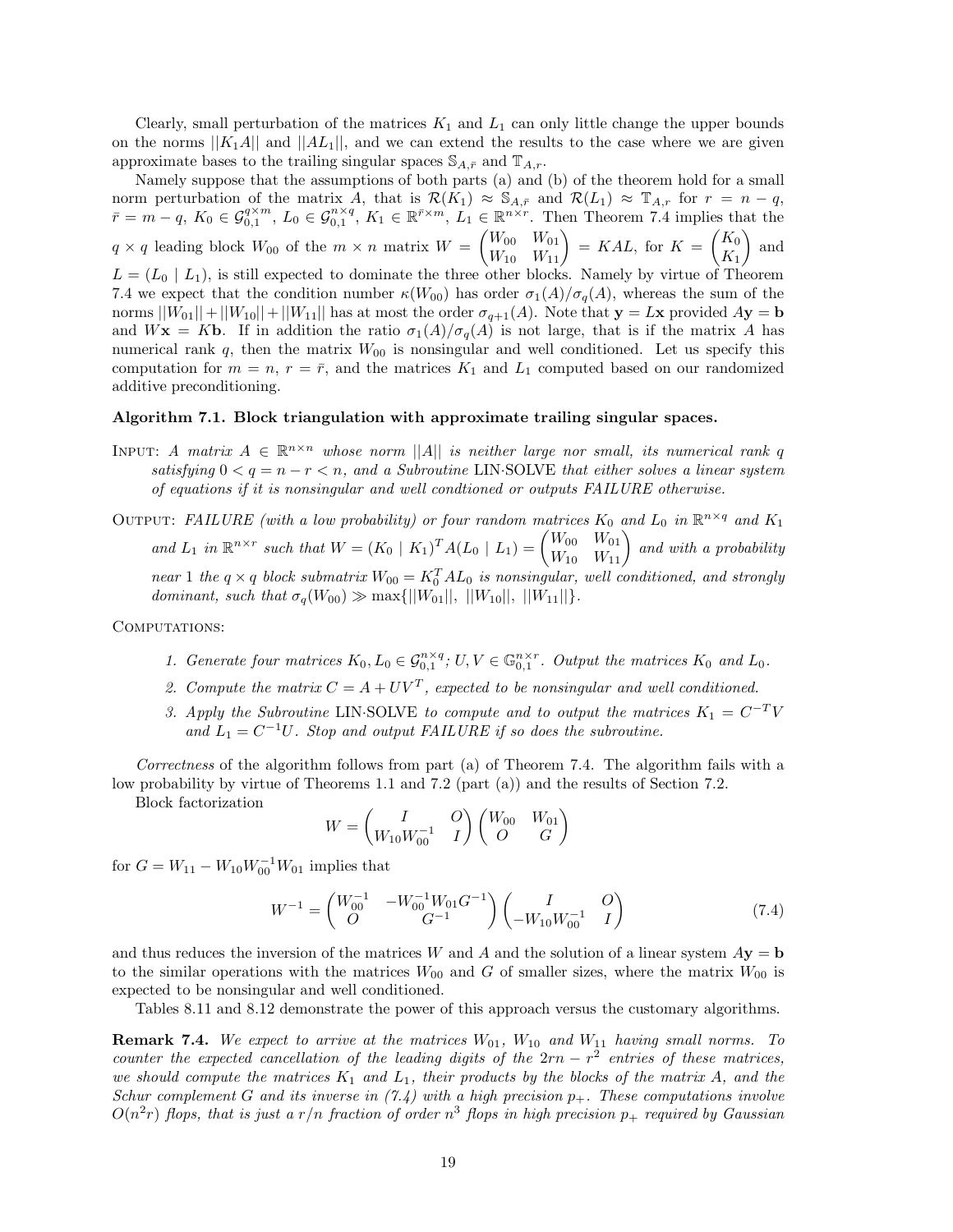*elimination. Moreover (see Section 7.6) we can represent the p*+*-precision numbers as the sums of*  $O(p_{+}/p_{\text{double}})$  *double precision numbers, apply iterative refinement, and perform computations by using*  $O(n^2rp_+/p_{\text{double}})$  *flops in double precision*  $p_{\text{double}}$ *.* 

**Remark 7.5.** We can modify the block triangulation by replacing the random matrices  $K_0$  with  $nmb(K_1)$  *and*  $L_0$  *with*  $nmb(L_1)$  *(cf. Algorithm 7.2 in the next subsection). E.g., we can first generate random matrices*  $G, H \in \mathcal{G}_{0,1}^{n \times q}$  *and*  $U, V \in \mathbb{G}_{0,1}^{n \times r}$ *, all having full rank with probability* 1*,* and then successively compute the matrices  $C = A + UV^T$ ,  $K_1 = C^{-T}V$ ,  $L_1 = C^{-1}U$ ,  $K_0 =$  $(I_n - K_1(K_1^T K_1)^{-1} K_1^T)G$ , and  $L_0 = (I_n - L_1(L_1^T L_1)^{-1} L_1^T)H$ . Apart from the well conditioned  $\overline{c}$ *computation of the matrices*  $C^{-T}V$  *and*  $C^{-1}U$ *, this takes*  $O(n^2r)$  *flops, and we can extend our comments in the previous remark.*

#### **7.5 Block triangulation with approximate leading singular spaces**

Suppose a square matrix *A* has a small positive numerical rank *q* and define a dual variation of Algorithm 7.1 based on part (b) of Theorem 7.2; matrix inversions are limited there to the  $q \times q$ matrices *H*,  $K_0^T K_0$  and  $L_0^T L_0$ . Alternatively we can employ any other pair of approximate bases for the left and right leading singular spaces. E.g., we can compute them as the products  $A<sup>T</sup>V$ and *AU* for  $V \in \mathcal{G}_{0,1}^{q \times m}$  and  $U \in \mathcal{G}_{0,1}^{n \times r}$  (cf. Section 7.3). In our dual algorithm we assume that the nonsingular input matrix *A* has been scaled so that the norm  $||A^{-1}||$  is neither large nor small; we can yield this property by applying the technique pointed out at the end of Section 5.

#### **Algorithm 7.2. Block triangulation with approximate leading singular spaces.**

- INPUT: *A nonsingular ill conditioned matrix*  $A \in \mathbb{R}^{n \times n}$  *scaled so that the norm*  $||A^{-1}||$  *is neither large nor small; the numerical rank q of the matrix A such that*  $0 < q = n - r < n$ *, and a Subroutine* INVERT *that either inverts a matrix if it is nonsingular and well conditioned or outputs FAILURE otherwise.*
- OUTPUT: *FAILURE* (with a low probability) or four matrices  $K_0$ ,  $L_0 \in \mathbb{R}^{n \times q}$  and  $K_1$ ,  $L_1 \in \mathbb{R}^{n \times r}$ *such that*

$$
W = \begin{pmatrix} W_{00} & W_{01} \\ W_{10} & W_{11} \end{pmatrix} = (K_0 \mid K_1)^T A (L_0 \mid L_1)
$$

and the block submatrix  $W_{00} = K_0^T A L_0$  is expected to be nonsingular, well conditioned, and *strongly dominant, such that*  $\sigma_q(W_{00}) \gg \max{\{||W_{01}||, ||W_{10}||, ||W_{11}||\}}$ .

#### Computations**:**

- *1. Generate two matrices*  $U_{-}$  *and*  $V_{-}$  *in*  $\mathcal{G}_{0,1}^{n \times q}$ .
- 2. Compute the matrix  $H = I_q + V_-AU_-^T$  of (2.6).
- *3. Apply the Subroutine* INVERT *to compute the matrix H*−<sup>1</sup>*. Stop and output FAILURE if so does the subroutine.*
- *4. Compute the matrix*  $C_{-} = A AU_{-}H^{-1}V_{-}^{T}A$  of (2.6).
- *5. Compute and output the matrices*  $K_0 = C_-U_- / ||C_-U_-||$  *and*  $L_0 = C_-^T V_- / ||C_-^T V_-||$ .
- 6. Compute the matrices  $M = \text{nmb}(K_0^T)$  and  $N = \text{nmb}(L_0^T)$  (see our Section 7.2, [PQ10], *and [PQa] on the computation of nmbs).*
- *7. Compute and output the matrices*  $K_1 = M/||M||$  *and*  $L_1 = N/||N||$ .

*Correctness* of this randomized algorithm follows from parts (b) of Theorems 7.2 and 7.4, and we can extend the comments in Remark 7.4. The algorithm fails with a low probability by virtue of Theorems 1.1 and 7.2 (part (b)) and the results of Section 7.2.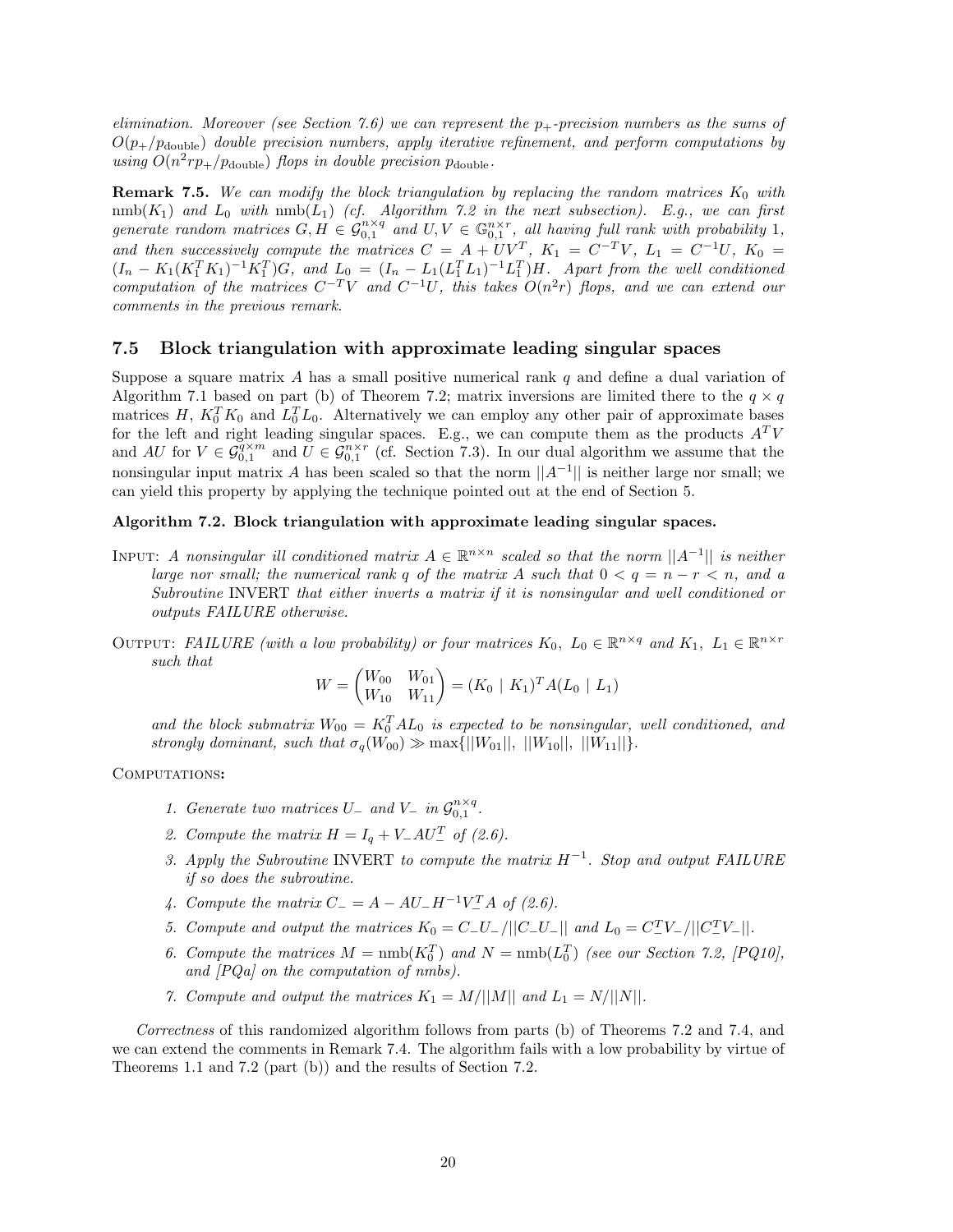#### **7.6 Randomized additive preconditioning with the SMW recovery**

Suppose that we seek the solution  $y = A^{-1}b$  of a real nonsingular ill conditioned linear system  $A$ **y** = **b** of *n* equations where we are given a small upper bound *r* on the numerical nullity of *A*. Assume that the norm ||*A*|| is neither large nor small. Then randomized additive preprocessing  $A \implies C = A + UV^T$  for  $U, V \in \mathcal{G}_{0,1}^{n \times r}$  is expected to produce a well conditioned matrix *C* (cf. Corollary 5.2). The SMW formula (1.1) implies that  $\mathbf{y} = C^{-1}\mathbf{b} + C^{-1}UG^{-1}V^T C^{-1}\mathbf{b}$  for  $G =$ *I*<sup>*r*</sup> − *V*<sup>*T*</sup> *C*<sup>−1</sup>*U*. Substitute *X*<sup>*U*</sup> =  $C^{-1}$ *U* and **x**<sub>**b**</sub> =  $C^{-1}$ **b** and obtain

$$
\mathbf{y} = \mathbf{x_b} + X_U G^{-1} V^T \mathbf{x_b} \text{ for } G = I_r - V^T X_U. \tag{7.5}
$$

This reduces the computation of **y** essentially to the solution of the matrix equation  $CX = (U | b)$ for  $X = (X_U | x_b)$ , computing the matrix G, and its inversion. Here is a solution algorithm that incorporates iterative refinement.

#### **Algorithm 7.3. Randomized Solution of a Linear System with Iterative Refinement.**

INPUT: *a vector*  $\mathbf{b} \in \mathbb{R}^{n \times 1}$ , *a nonsingular ill conditioned matrix*  $A \in \mathbb{R}^{n \times n}$ , and *a positive upper bound r on its unknown numerical nullity.*

OUTPUT:  $\tilde{\mathbf{y}} \approx A^{-1}\mathbf{b}$ *.* 

Computations*:*

- *1. Generate two matrices*  $U, V \in \mathcal{G}_{0,\sigma}^{n \times r}$ .
- 2. Compute the matrix  $C = A + UV^T$ , expected to be nonsingular and well conditioned.
- *3. Apply Gaussian elimination (or another direct algorithm) to compute an approximate inverse*  $Y \approx C^{-1}$ . (Perform the computations in single or double precision. Application of the same *algorithm to the original ill conditioned linear system A***y** = **b** *would require about as many flops but in extended precision.)*
- *4. Apply iterative refinement employing the approximate inverse Y to compute sufficiently accurate solution*  $X = (X_U | x_b)$  *of the matrix equation*  $CX = (U | b)$ *; then recover a close approximation to the vector*  $\mathbf{y} = A^{-1}\mathbf{b}$  *based on (7.5).*

The algorithm involves matrices of smaller sizes  $n \times r$  and  $n \times (r + 1)$  and thus becomes more effective as *r* decreases toward the actual numerical nullity of *A*.

Handling an ill conditioned input *A*, we must perform computations with extended precision to counter magnification of rounding errors, but we confine this essentially to computing and inverting the Schur complement  $G = I_r - V^T C^{-1} U$ , which is the fraction  $r/n$  of the computational time of the customary algorithms for a linear system  $A$ **y** = **b**.

More precisely we must use a precision p exceeding  $\log_2 \kappa(C)$ ; for well conditioned matrices C we can assume that  $p > 2 \log_2 \kappa(C)$ , say. Then every loop of iterative refinement produces order  $p - \log_2 \kappa(C)$  new correct bits per an application to an output value and is reduced essentially to multiplication of the matrices *C* and *Y* by 2*r* vectors, that is to  $(4n-2)nr$  flops in a low (e.g., single or double) precision *p*. The refinement algorithm outputs order *rn* values; they can be accumulated with high accuracy as the sums of sufficiently many low precision summands. Overall this means performing  $O(rn^2p_+/p)$  flops in low precision p at Stage 4 of Algorithm 7.3.

For comparison Gaussian elimination uses  $\frac{2}{3}n^3 + O(n^2)$  flops in extended precision  $p_+ \approx p_{\text{out}} +$  $\log_2 \kappa(A)$  to output the solution to the ill conditioned linear system  $A$ **y** = **b** with a prescribed precision  $p_{\text{out}}$ . We compute an approximate inverse Y of the well conditioned matrix C at Stage 3 by using  $\frac{2}{3}n^3 + O(n^2)$  flops as well, but in the low precision *p*. The cost of performing Stages 1 and 2 is dominated, and so our progress is dramatic where  $np \gg rp_+$  and  $p_+$  greatly exceeds p.

Finally, given a nonsingular  $n \times n$  matrix *A* (with  $||A^{-1}|| \approx 1$ ) and a small upper bound *q* on its numerical rank, we can define a dual variation of Algorithm 7.3 as follows: generate a pair of matrices  $U_-, V_-\in\mathbb{G}_{0,1}^{n\times q}$  and then compute the matrices  $H$  and  $C_-\$  of (2.5) to reduce the solution of a linear system of equations  $A$ **y** = **b** to computing the vector **y** =  $(C_-^{-1} - U_-V_-^T)$ **b**.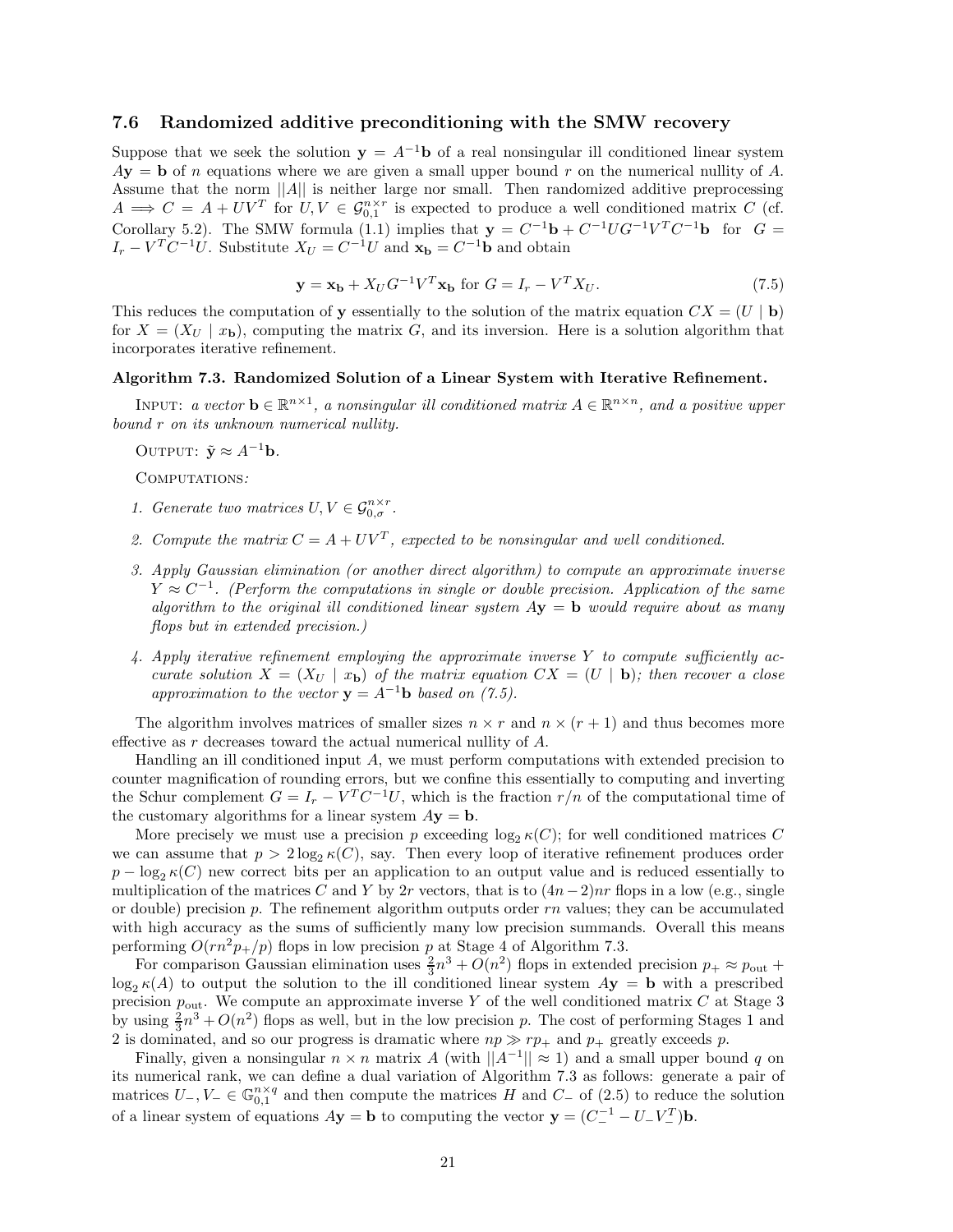**Remark 7.6.** *One can replace iterative refinement with the Conjugate Gradient or GMRES algorithms (cf. [GL96]). To their advantage they use no approximate inverse, but they are more sensitive to the success of preconditioning. In particular every Conjugate Gradient loop (essentially multiplication of the matrices C* and  $C^T$  by two vectors) produces order of  $1/\kappa(C)$  new correct bits *per an output value versus*  $p - \log_2 \kappa(C)$  *in iterative refinement. Thus we need stronger upper bounds on*  $\kappa(C)$  *to ensure progress in the presence of rounding errors.* 

### **7.7 Randomized structured preprocessing**

Would the  $n \times n$  preprocessed matrices  $C = A + UV^T$  inherit the structure of an  $n \times n$  matrix *A* where  $U, V \in \mathbb{R}^{n \times r}$ ? For a small value *r* the adverse impact of adding the matrix  $UV^T$  on the structure is small, e.g., the displacement rank increases by  $O(r)$  (cf. [P01]).

We can control this impact even for large values *r* by endowing the matrices *U* and *V* with proper structure and relying on ample empirical data that show preconditioning power of such structured additive preprocessing and augmentation (see Table 8.5).

In particular in the case of a nonsingular ill conditioned  $n \times n$  Toeplitz-like matrix A having numerical nullity *r* and norm  $||A|| \approx 1$  and given with a displacement generator of a small length *d*, we can choose a pair of  $n \times r$  standard Gaussian random Toeplitz matrices  $U$  and  $V$  and obtain a displacement generator for the matrix  $C = A + UV^T$  having length  $d + O(1)$  and expected to be well conditioned. By exploiting the structure we can operate with this matrix in nearly linear arithmetic time, e.g., solve a nonsingular linear system  $A$ **y** = **b** in  $O(d^2n \log^2 n)$  flops, even where *r* is large.

Randomized augmentation can preserve matrix structure even better and has about the same preconditioning power (see Section 6 and Table 8.15).

Alternative deterministic techniques of homotopy continuation also support inversion of nonsingular Toeplitz and various other structured matrices in nearly linear time (see [P01, Section 6.9], [P07], [Pa10]).

#### **7.8 Preprocessing for Newton–Toeplitz iteration**

Recall Newton's iteration for matrix inversion

$$
X_{i+1} = X_i(2I - CX_i), \quad i = 0, 1, \dots
$$
\n
$$
(7.6)
$$

Its *i*th loop squares the residual  $I - CX_i$ , that is,

$$
I - CX_{i+1} = (I - CX_i)^2 = (I - CX_0)^{2^{i+1}}.
$$
\n(7.7)

Therefore

$$
||I - CX_{i+1}|| \le ||I - CX_i||^2 = ||I - CX_0||^{2^{i+1}}, \ i = 0, 1, ..., \tag{7.8}
$$

so that the approximations  $X_i$  quadratically converge to the inverse  $C^{-1}$  right from the start provided that  $||I - CX_0|| < 1$ .

We can ensure that  $||I - CX_0|| \le 1 - \frac{2n}{(\kappa(C))^2(1+n)}$  by choosing  $X_0 = \frac{2nC^T}{(1+n)||C||_1||C||_{\infty}}$  [PS91].

Such a map  $C \implies X_0$  preserves the matrix structure of Toeplitz or Hankel type, but is the structure maintained throughout the iteration? Not automatically. In fact Newton's loop can triple the displacement rank of a matrix  $X_k$ . The structure can be maintained, however, via recursive compression of the displacement (also called *recompression*), in which case we arrive at *Newton's structured* (e.g., Newton–Toeplitz) iteration. In particular we can periodically set to 0 the smallest singular values of the displacements of the matrices  $X_i$  to keep the length of the displacements within a fixed tolerance, equal to or a little exceeding the displacement rank of the input matrix *C*. At this stage we can also apply the techniques of Section 7.3 to approximate the displacements of the matrices  $X_i$  by low-rank matrices. We refer the reader to [P01, Chapter 6], [Pa10] on the history, variations, and analysis of this approach, proposed in [P92], [P93], and [P93a] for Toeplitz-like matrices. In [PBRZ99, Section 7.5.4] this iteration has been linked to iterative refinement combined with recursive updating of the input matrix; quadratic convergence of the resulting iteration has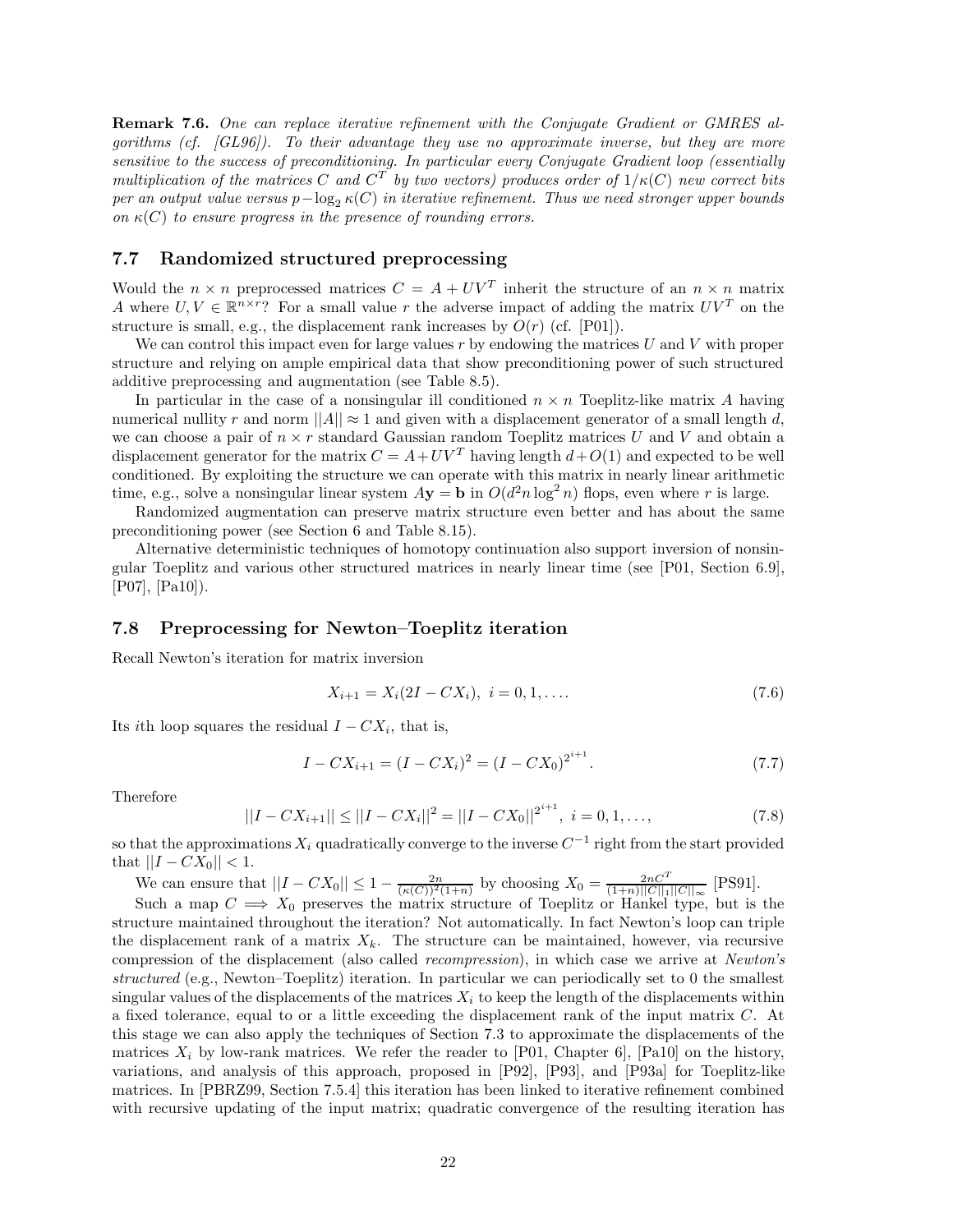been proved in [PBRZ99]. In [BM01] the extension of this study has naturally led to the important concept of approximate displacement rank of a matrix.

According to the estimates in [P01], the Newton–Toeplitz iteration converges quadratically right from the start provided  $||I - CX_0|| < \frac{1}{(1+||Z_e||+||Z_f||)\kappa(C)}||L^{-1}||, ||L^{-1}|| \leq c_{e,f}n, L$  denotes the associated displacement operator  $L: C \to Z_eC - CZ_f$  for  $e \neq f$  or  $L: C \to C - Z_eCZ_f^T$  for  $ef \neq 1$ , and  $c_{e,f}$  is a constant defined by *e* and *f*. Similar bounds can be deduced for other classes of matrices with displacement structure [P01, Section 6.6], [PRW02].

Newton's iteration can be incorporated into our randomized algorithms. E.g., it can be used instead of Gaussian elimination in Algorithm 7.3.

Conversely, our preconditioning techniques are a natural tool for decreasing the initial residual norm  $||I - CX_0||$  where it is close to 1.

We can concurrently apply Newton–Toeplitz iteration to a number of scaled randomized small rank modifications of the input matrix. As soon as one of these applications produces the inverse, we can readily recover the inverse of the original matrix via the SMW formula (1.1) or in case of augmentation via (6.2) or Theorem 6.1. Other than that no processor communication or synchronization are requiered.

# **8 Numerical Experiments**

Our numerical experiments with random general, Hankel, Toeplitz and circulant matrices have been performed in the Graduate Center of the City University of New York on a Dell server with a dual core 1.86 GHz Xeon processor and 2G memory running Windows Server 2003 R2. The test Fortran code was compiled with the GNU gfortran compiler within the Cygwin environment. Random numbers were generated with the random number intrinsic Fortran function, assuming the uniform probability distribution over the range  $\{x : -1 \leq x < 1\}$ . The tests have been designed by the first author and performed by his coauthors.

#### **8.1 Conditioning tests**

We have computed the condition numbers of  $n \times n$  random general matrices for  $n = 2^k$ ,  $k = 5, 6, \ldots$ , with entries sampled in the range [−1*,* 1) as well as complex general, Toeplitz, and circulant matrices whose entries had real and imaginary parts sampled at random in the same range [−1*,* 1). We have performed 100 tests for each class of inputs, each dimension *n*, and each nullity *r*. Tables 8.2–8.4 display the test results. The last four columns of each table display the average (mean), minimum, maximum, and standard deviation of the computed condition numbers of the input matrices, respectively. Namely we have computed the values  $\kappa(A) = ||A|| ||A^{-1}||$  for general, Toeplitz, and circulant matrices *A* and the values  $\kappa_1(A) = ||A||_1 ||A^{-1}||_1$  for Toeplitz matrices *A*. We have computed and displayed in Table 8.3 the 1-norms of Toeplitz matrices and their inverses rather than their 2-norms to facilitate the computations in the case of inputs of large sizes. Relationships (2.1) link the 1-norms and 2-norms to one another, but the empirical data in Table 8.1 consistently show even closer links, in all cases of  $n \times n$  general, Toeplitz, and circulant matrices A where  $n = 32, 64, \ldots, 1024$ .

#### **8.2 Preconditioning tests**

Table 8.5 covers our tests for the preconditioning power of additive preprocessing in [PIMR10]. We have tested the input matrices of the following classes.

1n. *Nonsymmetric matrices of type I with numerical nullity*  $r$ *.*  $A = S \Sigma_r T^T$  are  $n \times n$  matrices where *S* and *T* are  $n \times n$  random orthogonal matrices, that is, the factors *Q* in the QR factorizations of random real matrices;  $\Sigma_r = \text{diag}(\sigma_j)_{j=1}^n$  is the diagonal matrix such that  $\sigma_{j+1} \leq \sigma_j$  for  $j =$ 1,..., $n-1$ ,  $\sigma_1 = 1$ , the values  $\sigma_2, \ldots, \sigma_{n-r-1}$  are randomly sampled in the semi-open interval [0.1, 1],  $\sigma_{n-r} = 0.1$ ,  $\sigma_j = 10^{-16}$  for  $j = n-r+1, \ldots, n$ , and therefore  $\kappa(A) = 10^{16}$  [H02, Section 28.3].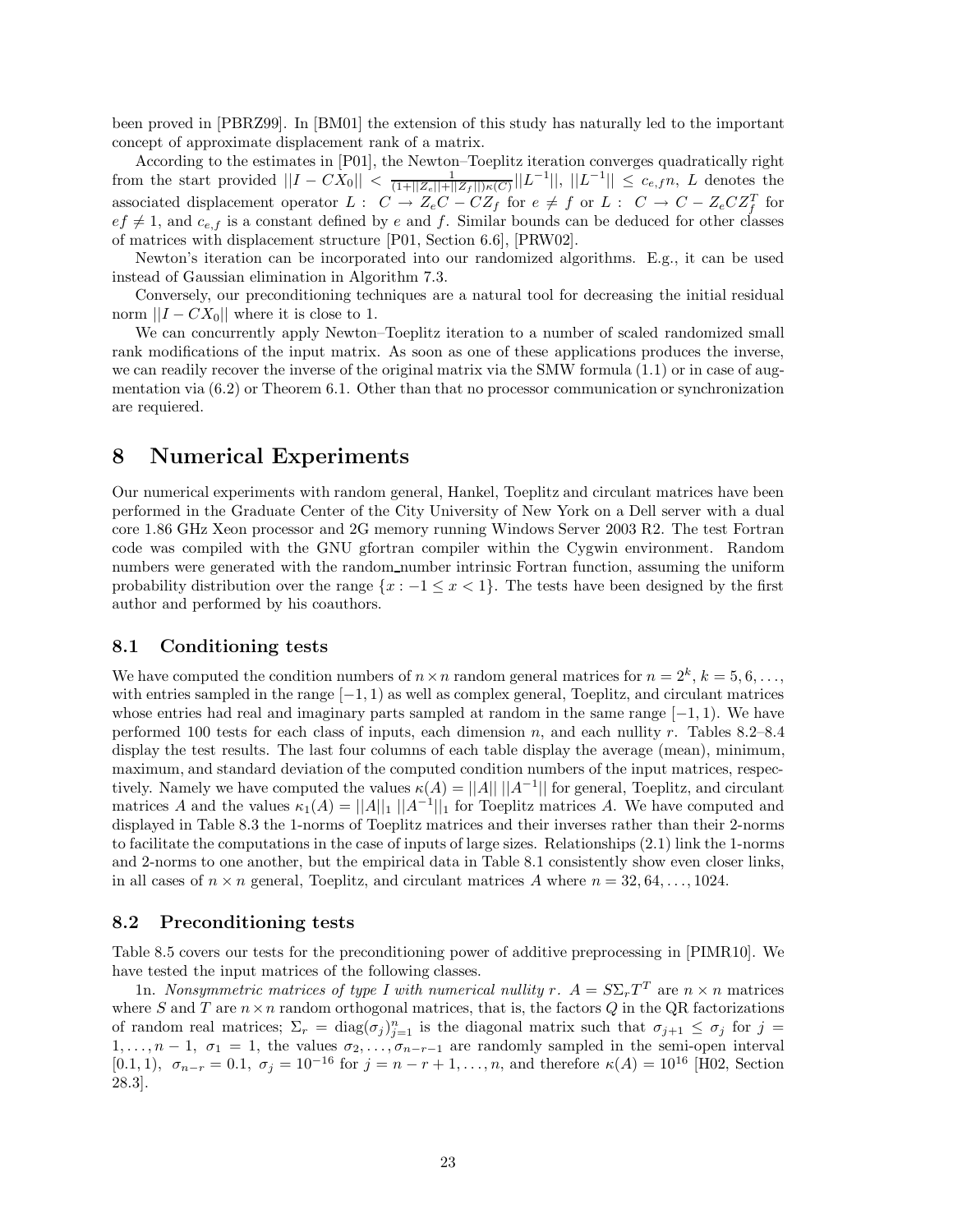1s. *Symmetric matrices of type I with numerical nullity r.* The same as in part 1n, but for  $S = T$ .

The matrices of the six other classes were constructed in the form of  $\frac{A}{||A||} + \beta I$  where the recipes for defining the matrices  $A$  and scalars  $\beta$  are specified below.

2n. *Nonsymmetric matrices of type II with numerical nullity*  $r \cdot A = (W \mid WZ)$  where *W* and *Z* are random orthogonal matrices of sizes  $n \times (n - r)$  and  $(n - r) \times r$ , respectively.

2s. Symmetric matrices of type II with numerical nullity  $r$ .  $A = WW^T$  where W are random orthogonal matrices of size  $n \times (n - r)$ .

3n. *Nonsymmetric Toeplitz-like matrices with numerical nullity*  $r \cdot A = c(T | TS)$  *for random* Toeplitz matrices *T* of size  $n \times (n - r)$  and *S* of size  $(n - r) \times r$  and for a positive scalar *c* such that  $||A|| \approx 1.$ 

3s. *Symmetric Toeplitz-like matrices with numerical nullity*  $r$ *.*  $A = cTT^{T}$  for random Toeplitz matrices *T* of size  $n \times (n - r)$  and a positive scalar *c* such that  $||A|| \approx 1$ .

4n. *Nonsymmetric Toeplitz matrices with numerical nullity* 1.  $A = (a_{i,j})_{i,j=1}^n$  is an  $n \times n$  Toeplitz matrix. Its entries  $a_{i,j} = a_{i-j}$  are random for  $i - j < n - 1$ . The entry  $a_{n,1}$  is selected to ensure that the last row is linearly expressed through the other rows.

4s. *Symmetric Toeplitz matrices with numerical nullity* 1.  $A = (a_{i,j})_{i,j=1}^n$  is an  $n \times n$  Toeplitz matrix. Its entries  $a_{i,j} = a_{i-j}$  are random for  $|i - j| < n - 1$ , whereas the entry  $a_{1,n} = a_{n,1}$  is a root of the quadratic equation det  $A = 0$ . We have repeatedly generated the matrices A until we arrived at the quadratic equation having real roots.

We have set  $\beta = 10^{-16}$  for symmetric matrices *A* in the classes 2s, 3s, and 4s, so that  $\kappa(A) =$  $10^{16} + 1$  in these cases. For nonsymmetric matrices *A* we have defined the scalar  $\beta$  by an iterative process such that  $||A|| \approx 1$  and  $10^{-18}||A|| ≤ \kappa(A) ≤ 10^{-16}||A||$  [PIMR10, Section 8.2].

Table 8.5 displays the average values of the condition numbers  $\kappa(C)$  of the matrices  $C = A + U U^T$ over 100,000 tests for the inputs in the above classes,  $r = 1, 2, 4, 8$  and  $n = 100$ . We have defined the additive preprocessor  $UU^T$  by a normalized  $n \times r$  matrix  $U = U/||U||$  where  $U^T = (\pm I \mid O_{r,r}) \pm \sqrt{O_{r,r}}$  $I \mid O_{r,r} \mid ... \mid O_{r,r} \mid \pm I \mid O_{r,s}$ , we have chosen the integer *s* to obtain  $n \times r$  matrices *U* and have chosen the signs for the matrices  $\pm I$  at random.

In our further tests the condition numbers of the matrices  $C = A + 10^p UV^T$  for  $p = -10, -5, 5, 10$ were steadily growing within a factor  $10^{|p|}$  as the value  $|p|$  was growing. This have showed the importance of proper scaling of the additive preprocessor  $UV<sup>T</sup>$ .

#### **8.3 Application of random circulant multipliers**

Table 8.6 shows the results of our tests of the solution of a nonsingular well conditioned linear system  $A$ **y** = **b** of *n* equations whose coefficient matrix had an  $n/2 \times n/2$  ill conditioned leading principal block for  $n = 64, 256, 1024$ . We have performed 100 numerical tests for each dimension *n* and computed the maximum, minimum and average relative residual norms ||*A***y** − **b**||*/*||**b**|| as well as standard deviation. GENP applied to these systems has output corrupted solutions with residual norms ranging from 10 to  $10^8$ . When we preprocessed the systems with circulant multipliers filled with  $\pm 1$  (choosing the *n* signs  $\pm$  at random), the norms decreased to at worst  $10^{-7}$  for all inputs. Table 8.6 also shows further decrease of the norm in a single step of iterative refinement.

## **8.4 Approximation of the tails and heads of SVDs and low-rank approximation of a matrix**

Table 8.7 shows the data from our tests on the approximation of trailing singular spaces of the SVD of an  $n \times n$  matrix A having numerical nullity  $r = n - q$  and on the approximation of this matrix with a matrix of rank  $q = n - r$ .

For  $n = 64, 128, 256$  and  $q = 1, 8, 32$  we have generated  $n \times n$  random unitary matrices *S* and *T* and diagonal matrices  $\Sigma = \text{diag}(\sigma_j)_{j=1}^n$  such that  $\sigma_j = 1/j$ ,  $j = 1, \ldots, q$ ,  $\sigma_j = 10^{-10}$ ,  $j = q+1, \ldots, n$ (cf. [H02, Section 28.3]). Then we computed the input matrices  $A = S_A \Sigma_A T_A^T$ , for which  $||A|| = 1$ and  $\kappa(A) = 10^{10}$ . Furthermore we have generated pairs of  $n \times r$  random matrices *U* and *V* for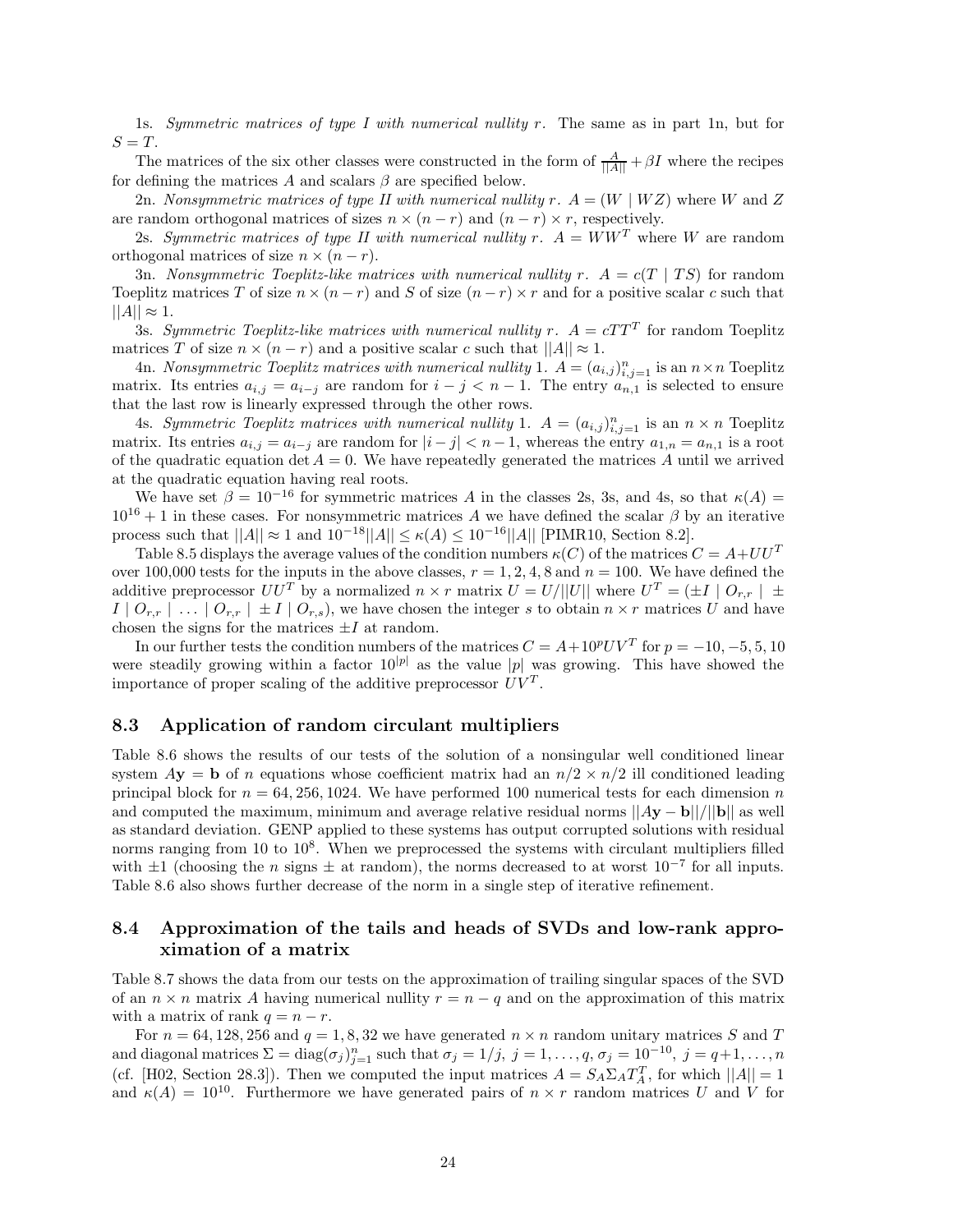$r = 1, 8, 32$ , scaled them to have  $||UV^T|| \approx 1$ , and computed the matrices  $C = A + UV^T$ ,  $B_r = C^{-1}U$ ,  $Y_r = B_r^+ T_{A,r}; B_r Y, B_r Y_r - T_{A,r}, Q = Q(B_r)$ , and  $A Q Q^T = A - A (I_n - Q Q^T)$ .

Table 8.7 summarizes the data on the values  $\kappa(C)$  and the residual norms  $\text{rn}_1 = ||B_r Y_r - T_{A,r}||$ (cf. (7.1)) and  $rn_2 = ||AQQ^T||$  observed in 100 runs of our tests for every pair of *n* and *q*.

We have performed similar tests on the approximation of leading singular spaces of the SVDs of the same  $n \times n$  matrices A having numerical rank q and numerical nullity  $r = n - q$  and on the approximation of this matrix with a matrix of rank *q*. In these tests we employed dual additive preprocessing to approximate matrix bases for the leading singular spaces  $\mathbb{T}_{q,A}$  of the matrices A. We have generated the pairs of  $n \times q$  random matrices  $U_-\$  and  $V_-\$  for  $q = 1, 8, 32$ , scaled them to have  $||U-V^T|| \approx ||A^{-1}|| = 10^{10}$ , and successively computed the matrices  $H = I_q + V^T A U^-$  and  $C^-$  =  $A - AU - H^{-1}V_{-}^{T}A$  (cf. (2.6)),  $B_{q,A} = C_{-}^{T}V_{-}$  (all three with extended precision),  $Y_{q,A} = (B_{q,A}) + T_{q,A}$ ;  $B_{q,A}Y_{q,A}, B_{q,A}Y_{q,A}-T_{q,A}, Q_{q,A}=Q(B_{q,A}),$  and  $A-AQ_{q,A}(Q_{q,A})^T$ . Table 8.8 summarizes the data on the condition numbers  $\kappa(C-)$  and the residual norms  $\text{rn}^{(1)} = ||B_{q,A}Y_{q,A} - T_{q,A}||$  (cf. (7.2)) and  $r^{(2)} = ||A - AQ_{q,A}(Q_{q,A})^T||$  obtained in 100 runs of our tests for every pair of *n* and *q*.

We have also performed similar tests where we generated  $n \times q$  random matrices *U* (for  $q = 1, 8, 32$ ) and  $n \times q$  random Toeplitz matrices  $\bar{U}$  (for  $q = 8,32$ ) and then replaced the above matrix  $B_{q,A}$  with the approximate matrix bases  $Q_{q,A} = Q(AU)$  and  $A\overline{U}$  for the leading singular space  $\mathbb{T}_{q,A}$ . Tables 8.9 and 8.10 display the results of these tests. In both cases the residual norms are equally small and are about as small as in Tables 8.7 and 8.8.

### **8.5 Solution of linear systems of equations based on approximation of trailing and leading singular spaces of the SVDs**

For our further tests we have chosen  $n = 32, 64$  and  $r = 1, 2, 4$  and for every pair  $(n, r)$  generated 100 instances of vectors **b** and matrices *A*, *U*, and *V* as follows.

We have generated (a) random vectors **b** of dimension  $n$ , (b) the matrices  $A$  as the error-free products  $S\Sigma T^T$  where *S* and *T* were  $n \times n$  random real orthonormal matrices (generated with double precision),  $\Sigma = \text{diag}(\sigma_j)_{j=1}^n$ ,  $\sigma_{n-j} = 10^{-17}$  for  $j = 0, 1, \ldots, r-1$ , and  $\sigma_{n-j} = 1/(n-j)$  for  $j = r, \ldots, n-1$ , and (c)  $n \times r$  random matrices *U* and *V* such that  $||A| = ||U|| = ||V|| = 1$ . Note that  $||A^{-1}|| = 10^{17}$ .

For every choice of these matrices we have solved the linear systems  $Ay = b$  by applying Algorithm 7.1. We first generated  $n \times (n-r)$  random matrices  $K_0$  and  $L_0$  and then computed the matrices  $C = A + UV^T$  (which were always nonsingular and well conditioned in our tests),  $K_1 = C^{-T}V$ ,  $L_1 = C^{-1}U$ , and  $W = (K_0 | K_1)^\text{T} A(L_0 | L_1) = \begin{pmatrix} W_{00} & W_{01} \\ W_{10} & W_{11} \end{pmatrix}$ . In all our tests the  $(n-r) \times (n-r)$ 

leading principal  $(n-r) \times (n-r)$  block  $W_{00} = K_0^T A L_0$  was well conditioned and strongly dominated the three other blocks  $W_{01}$ ,  $W_{10}$ , and  $W_{11}$  in the 2 × 2 block matrix *W*, as we expected to see based on our analysis in Section 7.4. To solve the linear system  $W\mathbf{x} = (K_0 | K_1)^T\mathbf{b}$ , we first computed the dominated blocks  $W_{01}$ ,  $W_{10}$ , and  $W_{11}$  with extended precision, then eliminated the subdiagonal block and computed the solution of the resulting block triangular linear system; the leading block *W*<sup>00</sup> of its coefficient matrix was expected to be and consistently turned out to be well conditioned. Finally we computed and output the vector  $\mathbf{y} = (L_0 \mid L_1)\mathbf{x}$ .

Table 8.11 shows the average (mean) values of the relative residual norms  $||Ay - b||/||b||$  of the output vectors **y** (these values range about  $10^{-10}$ ) as well as the minimums, maximums, and standard deviations in these tests.

For the same ill conditioned inputs the Subroutine MLDIVIDE(A,B) for Gaussian elimination from MATLAB has produced corrupted outputs, as can be seen from Table 8.12.

We have also performed similar tests for  $n = 32, 64$  and  $n \times n$  matrices *A* and vectors **b** generated as before, but for  $q = n - r = 1, 2, 4$ , and then we computed orthogonal matrices  $K_0, K_1, L_0$  and  $L_1$  by employing dual additive preprocessing and Algorithm 7.2. We first generated and scaled the pairs of  $n \times q$  random matrices  $U_{-}$  and  $V_{-}$  such that  $||U_{-}|| \approx ||V_{-}|| \approx 3 * 10^{8}$ , and so  $||U_{-}|| ||V_{-}|| \approx$ ||*A*−<sup>1</sup>|| = 10<sup>17</sup>. Then we successively computed the matrices *<sup>H</sup>* and *<sup>C</sup>*<sup>−</sup> (as in Section 8.4), *<sup>C</sup>*−*U*<sup>−</sup> and  $C_{-}^{T}V_{-}$  (all with extended precision),  $K_0 = Q(C_{-}U_{-})$ ,  $L_0 = Q(C_{-}^{T}V_{-})$ ,  $K_1 = Q(\text{nmb}(K_0^T))$  and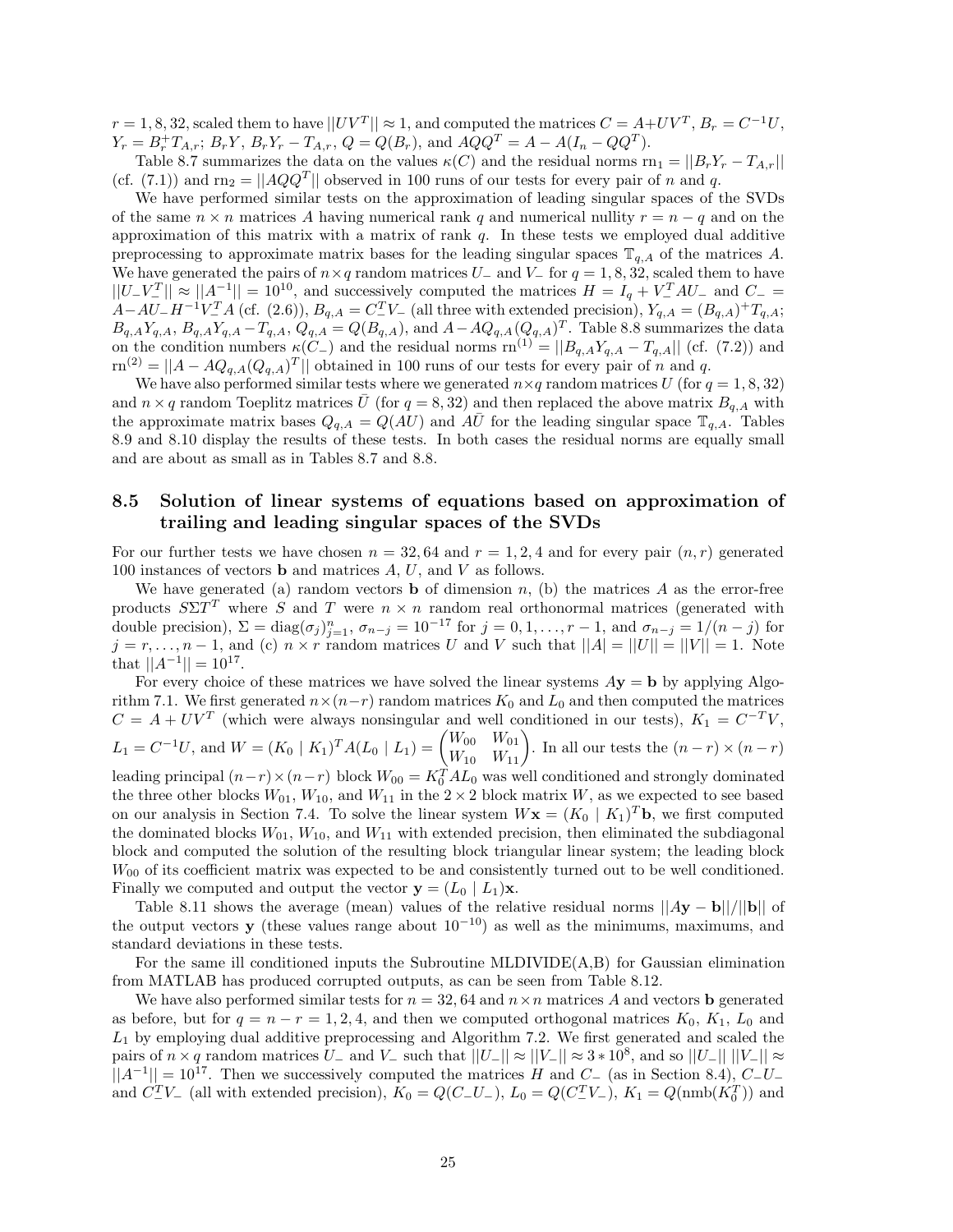$L_1 = Q(\text{nmb}(L_0^T))$ , and continued as in the tests for Table 8.11. We displayed the results in Table 8.13, showing the residual norms of the order  $10^{-9}$  on the average.

Furthermore we have performed similar tests where we first generated  $n \times q$  random matrices *U* and *V* and then replaced the above matrices  $K_0$  and  $L_0$  by  $K_0 = Q(A^T V)$  and  $L_0 = Q(AU)$ . Table 8.14 displays the results of these tests, showing the residual norms of the order  $10^{-25}$  on the average.

Then again for the same ill conditioned inputs the Subroutine MLDIVIDE $(A,B)$  for Gaussian elimination from MATLAB produced corrupted outputs, similarly to the results in Table 8.12.

## **8.6 Solution of a real symmetric Toeplitz linear system of equations with randomized augmentation**

We have solved 100 real symmetric linear systems of equations  $T$ **y** = **b** for each *n* where we used vectors **b** with random coordinates from the range  $[-1, 1)$  and Toeplitz matrices  $T = S + 10^{-9}I_n$ for an  $n \times n$  singular symmetric Toeplitz matrices *S* having rank  $n-1$  and nullity 1 and generated according to the recipe in [PQ10, Section 10.1b].

Table 8.15 shows the average CPU time of the solution by our Algorithm 6.1 and, for comparison, based on the QR factorization and SVD, which we computed by applying the LAPACK procedures DGEQRF and DGESVD, respectively. To solve the auxiliary Toeplitz linear system  $Kx = e_1$  in Algorithm 6.1, we first employed the Toeplitz linear solver of [KV99], [V99], [VBHK01], and [VK98] and then applied iterative refinement with double precision.

The abbreviations "Alg. 6.1", "QR", and "SVD" indicate the respective algorithms. The last two columns of the table display the ratios of these data in the first and the two other columns.

We measured the CPU time with the mclock function by counting cycles. One can convert them into seconds by dividing their number by a constant CLOCKS PER SEC, which is 1000 on our platform. We marked the table entries by a "-" where the tests have run too long and were not completed.

We have obtained the solutions **y** with the relative residual norms of about  $10^{-15}$  in all three algorithms, which showed that Algorithm 6.1 employing iterative refinement was as reliable as the QR and SVD based solutions but ran much faster.

We refer the reader to [PQZC, Table 3] on similar test results for the solution of ill conditioned homogeneous Toeplitz linear systems.

# **9 Related work, our technical novelties, and further study**

Preconditioned iterative algorithms for linear systems of equations is a classical subject [A94], [B02], [G97]. The problem of creating inexpensive preconditioners for general use has been around for a long while as well.

On some earlier study of conditioning of random matrices see [D88], [E88], [ES05], [CD05], [SST06], [B11]; estimation of the condition numbers of random structured matrices was stated as a challenge in [SST06]; we provide such estimates for Gaussian random Toeplitz and circulant matrices in Sections 3.4 and 3.5. In particular the estimates show that the expected condition number of a Gaussian random  $n \times n$  Toeplitz matrix does not grow exponentially fast as  $n$  grows to infinity; this can be surprising in view of [BG05].

Our present study of randomized preconditioning substantially advances the works [PGMQ], [PIMR10], [PQZa], and [PQZC]. Besides the cited estimates for the condition numbers of Gaussian random Toeplitz and circulant matrices, our technical novelties include randomized multiplicative and additive preconditioning, the dual SMW formula, and block factorizations in Sections 7.4 and 7.5 based on randomized approximation of singular spaces.

Approximation by low-rank matrices (cf. Section 7.3) and the extensions to tensor decompositions are thriving research area, with numerous applications to matrix and tensor computations. Its previous study can be largely traced through the papers [GTZ97], [GT01], [GOS08], [T00], [MMD08], [OT09], [HMT11], and the bibliography therein, but much earlier advances in this area appeared in the papers [BCLR79], [B80], [B85], [B86], [BC87], directed to estimating the border rank of matrices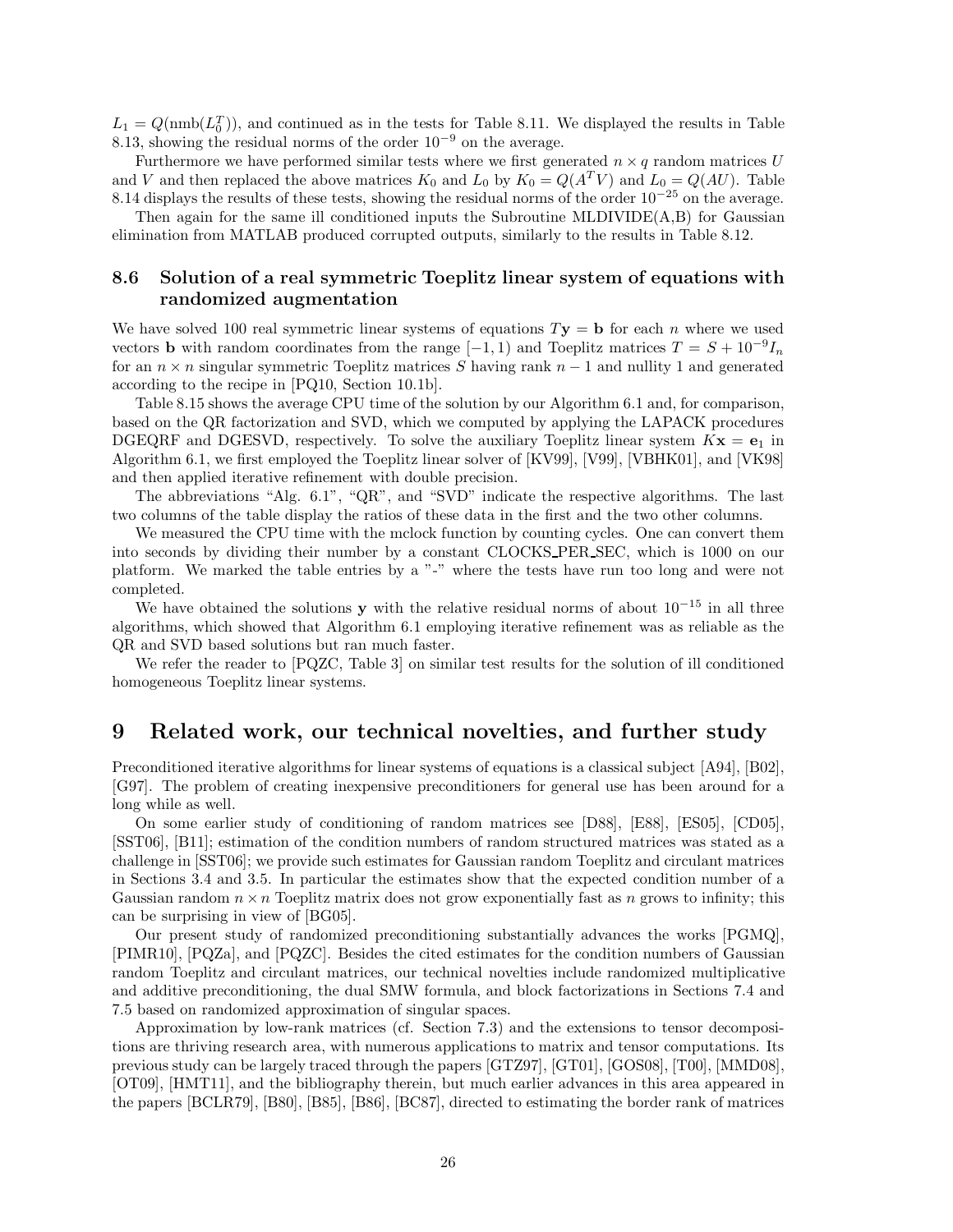| matrix A  | $\boldsymbol{n}$ | $  A  _1$           | $  A  _2$                  | $  A  _1$<br>$  A  _2$         | $  A^{-1}  _1$               | $  A^{-1}  _2$             | $  A^{-1}  _1$<br>$  A^{-1}  _2$ |
|-----------|------------------|---------------------|----------------------------|--------------------------------|------------------------------|----------------------------|----------------------------------|
| General   | $\overline{32}$  | $1.9 \times 10^{1}$ | $1.8 \times 10^{1}$        | $1.0 \times 10^{0}$            | $4.0 \times 10^{2}$          | $2.\overline{1\times10^2}$ | $1.9 \times 10^{0}$              |
| General   | 64               | $3.7 \times 10^{1}$ | $3.7 \times 10^{1}$        | $1.0 \times 10^{0}$            | $1.2 \times 10^{2}$          | $6.2 \times 10^{1}$        | $2.0 \times 10^{0}$              |
| General   | 128              | $7.2 \times 10^{1}$ | $7.4 \times 10^{1}$        | $9.8 \times 10^{-1}$           | $\overline{3.7\times10^2}$   | $1.8 \times 10^{2}$        | $2.1 \times 10^{0}$              |
| General   | 256              | $1.4 \times 10^{2}$ | $\overline{1.5\times10^2}$ | $9.5 \times 10^{-1}$           | $5.4 \times 10^{2}$          | $2.5 \times 10^{2}$        | $2.2 \times 10^{0}$              |
| General   | 512              | $2.8 \times 10^2$   | $3.0 \times 10^{2}$        | $\frac{1}{9.3 \times 10^{-1}}$ | $1.0 \times 10^{3}$          | $4.1 \times 10^{2}$        | $2.5 \times 10^{0}$              |
| General   | 1024             | $5.4 \times 10^2$   | $5.9 \times 10^2$          | $9.2 \times 10^{-1}$           | $1.1 \times 10^{3}$          | $4.0 \times 10^{2}$        | $2.7 \times 10^{0}$              |
| Toeplitz  | 32               | $1.8 \times 10^1$   | $1.9 \times 10^{1}$        | $9.5 \times 10^{-1}$           | $\overline{2.2 \times 10^1}$ | $1.3 \times 10^{1}$        | $1.7 \times 10^{0}$              |
| Toeplitz  | 64               | $3.4 \times 10^1$   | $3.7 \times 10^{1}$        | $9.3 \times 10^{-1}$           | $\overline{4.6 \times 10^1}$ | $2.4 \times 10^{1}$        | $2.0 \times 10^{0}$              |
| Toeplitz  | 128              | $6.8 \times 10^{1}$ | $7.4 \times 10^{1}$        | $9.1 \times 10^{-1}$           | $1.0 \times 10^{2}$          | $4.6 \times 10^{1}$        | $2.2 \times 10^{0}$              |
| Toeplitz  | 256              | $1.3 \times 10^2$   | $1.5 \times 10^{2}$        | $9.0 \times 10^{-1}$           | $\overline{5.7\times10^2}$   | $2.5 \times 10^{2}$        | $2.3 \times 10^{0}$              |
| Toeplitz  | 512              | $2.6 \times 10^2$   | $3.0 \times 10^{2}$        | $8.9 \times 10^{-1}$           | $6.9 \times 10^2$            | $2.6 \times 10^{2}$        | $2.6 \times 10^{0}$              |
| Toeplitz  | 1024             | $5.2 \times 10^2$   | $5.9 \times 10^2$          | $8.8 \times 10^{-1}$           | $3.4 \times 10^2$            | $1.4 \times 10^{2}$        | $2.4 \times 10^{0}$              |
| Circulant | 32               | $1.6 \times 10^1$   | $1.8 \times 10^{1}$        | $8.7 \times 10^{-1}$           | $9.3 \times 10^{0}$          | $1.0 \times 10^{1}$        | $9.2 \times 10^{-1}$             |
| Circulant | 64               | $3.2 \times 10^1$   | $3.7 \times 10^{1}$        | $8.7 \times 10^{-1}$           | $5.8 \times 10^{0}$          | $6.8 \times 10^{0}$        | $8.6 \times 10^{-1}$             |
| Circulant | 128              | $6.4 \times 10^{1}$ | $7.4 \times 10^{1}$        | $8.6 \times 10^{-1}$           | $4.9 \times 10^{0}$          | $5.7 \times 10^{0}$        | $8.5 \times 10^{-1}$             |
| Circulant | 256              | $1.3 \times 10^2$   | $1.5 \times 10^2$          | $8.7 \times 10^{-1}$           | $4.7 \times 10^{0}$          | $5.6 \times 10^{0}$        | $8.4 \times 10^{-1}$             |
| Circulant | 512              | $2.6 \times 10^{2}$ | $3.0 \times 10^{2}$        | $8.7 \times 10^{-1}$           | $\overline{4.5 \times 10^0}$ | $5.4 \times 10^{0}$        | $8.3 \times 10^{-1}$             |
| Circulant | 1024             | $5.1 \times 10^2$   | $5.9 \times 10^2$          | $8.7 \times 10^{-1}$           | $\overline{5.5\times10^0}$   | $6.6 \times 10^{0}$        | $8.3 \times 10^{-1}$             |

Table 8.1: Norms of random general, Toeplitz and circulant matrices and of their inverses

and tensors and initially motivated by the design of fast matrix multiplication algorithms. Presently, linking tensor and matrix computations for their acceleration is a fashionable subject with applications to many important areas of modern computing (see, e.g., [T00], [MMD08], [OT09]), but then again its earliest examples appeared in the cited papers on border rank and in [P72]. The latter paper has introduced the technique of trilinear aggregation, a basic ingredient of all subsequent fast algorithms for matrix multiplication with the inputs of both immense sizes (far beyond any practical interest) [P79], [P81], [P84], [CW90], [S10], [VW12] and realistic moderate sizes [P81], [P84], [LPS92], [K04], and historically was the first example of the acceleration of fundamental matrix computation by means of tensor decomposition.

For natural directions of our further study we also note augmentation, block randomization and specification of our techniques to structured matrices, particularly to matrices with displacement structure treated in unified way (cf. [KKM79], [P01]).

A natural link between augmentation and aggregation processes of [MP80] has been revealed in [PQa] and is worth further study.

Unification of the computations with structured matrices of Toeplitz, Hankel, Vandermonde and Cauchy types based on operating with them in terms of their displacements and the method of displacement transformation can be traced to [P90] (cf. [P01]). Treatment of ill conditioned structured matrices is a well known challenge (cf. [VBHK01]); the best customary recipes employ displacement transformation and involve quadratic arithmetic time or large overhead constants [GKO95], [CGLX], [CGSXZ], [G98], [P10], [R06]; our present advance relies on randomized additive preconditioning and augmentation, also studied in [PQa]. Comparison and combination of these techniques with the homotopy continuation methods and Newton's structured iteration (cf. Section 7.8, [PKRK], [P01, Chapter 6], and [Pa10] seem to be natural research directions. Advancing our progress in Section 3.4 toward formal support of randomized Toeplitz preconditioning is another research challenge.

# **Appendix**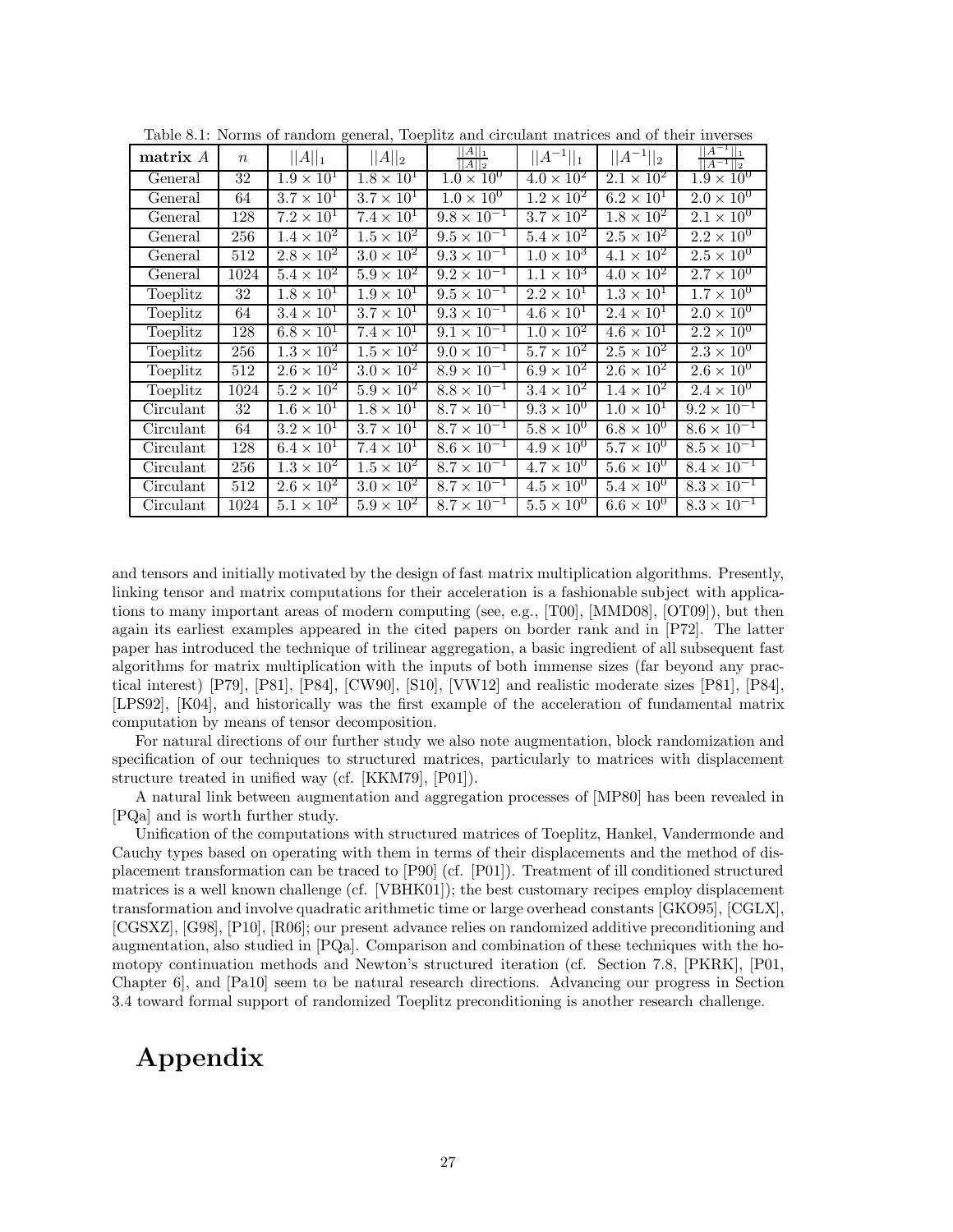| $\, n$            | input   | min                        | max                 | mean                | std                 |
|-------------------|---------|----------------------------|---------------------|---------------------|---------------------|
| 32                | real    | $2.4 \times 10^{1}$        | $1.8 \times 10^{3}$ | $2.4 \times 10^{2}$ | $3.3 \times 10^2$   |
| 32                | complex | $2.7 \times 10^{1}$        | $8.7\times10^{2}$   | $1.1 \times 10^{2}$ | $1.1 \times 10^{2}$ |
| 64                | real    | $4.6 \times 10^{1}$        | $1.1 \times 10^{4}$ | $5.0 \times 10^{2}$ | $1.1 \times 10^{3}$ |
| 64                | complex | $5.2 \times 10^{1}$        | $4.2 \times 10^3$   | $2.7 \times 10^{2}$ | $4.6 \times 10^2$   |
| 128               | real    | $1.0 \times 10^{2}$        | $2.7 \times 10^{4}$ | $1.1 \times 10^{3}$ | $3.0 \times 10^{3}$ |
| 128               | complex | $1.3 \times 10^{2}$        | $2.5 \times 10^{3}$ | $3.9 \times 10^{2}$ | $3.3 \times 10^2$   |
| 256               | real    | $2.4 \times 10^{2}$        | $8.4 \times 10^{4}$ | $3.7 \times 10^3$   | $9.7 \times 10^{3}$ |
| 256               | complex | $2.5 \times 10^2$          | $1.4 \times 10^{4}$ | $1.0 \times 10^3$   | $1.5 \times 10^{3}$ |
| 512               | real    | $3.9 \times 10^{2}$        | $7.4 \times 10^{5}$ | $1.8 \times 10^{4}$ | $8.5 \times 10^4$   |
| 512               | complex | $5.7 \times 10^2$          | $3.2 \times 10^{4}$ | $2.3 \times 10^3$   | $3.5 \times 10^3$   |
| $\overline{1}024$ | real    | $8.8 \times 10^{2}$        | $2.3 \times 10^{5}$ | $8.8 \times 10^3$   | $2.4 \times 10^{4}$ |
| 1024              | complex | $7.2 \times 10^2$          | $1.3 \times 10^5$   | $5.4 \times 10^{3}$ | $1.4 \times 10^{4}$ |
| 2048              | real    | $2.\overline{1\times10^3}$ | $2.0 \times 10^5$   | $1.8 \times 10^{4}$ | $3.2 \times 10^4$   |
| 2048              | complex | $2.3 \times 10^3$          | $5.7 \times 10^{4}$ | $6.7 \times 10^{3}$ | $7.2 \times 10^3$   |

Table 8.2: Condition numbers  $\kappa(A)$  of random matrices A

Table 8.3: Condition numbers  $\kappa_1(A) = \frac{||A||_1}{||A^{-1}||_1}$  of random Toeplitz matrices *A* 

| $\boldsymbol{n}$ | min                 | mean                | max                 | std                 |
|------------------|---------------------|---------------------|---------------------|---------------------|
| 256              | $9.1 \times 10^{2}$ | $9.2 \times 10^{3}$ | $1.3 \times 10^5$   | $1.8 \times 10^{4}$ |
| 512              | $2.3 \times 10^3$   | $3.0 \times 10^{4}$ | $2.4 \times 10^{5}$ | $4.9 \times 10^{4}$ |
| 1024             | $5.6 \times 10^3$   | $7.0 \times 10^{4}$ | $1.8 \times 10^6$   | $2.0 \times 10^{5}$ |
| 2048             | $1.7 \times 10^{4}$ | $1.8 \times 10^{5}$ | $4.2 \times 10^{6}$ | $5.4 \times 10^5$   |
| 4096             | $4.3 \times 10^4$   | $2.7 \times 10^{5}$ | $1.9 \times 10^{6}$ | $3.4 \times 10^5$   |
| 8192             | $8.8 \times 10^4$   | $1.2 \times 10^6$   | $1.3 \times 10^7$   | $2.2 \times 10^{6}$ |

# **A Uniform random sampling and nonsingularity of random matrices**

*Uniform random sampling* of elements from a finite set  $\Delta$  is their selection from this set at random, independently of each other and under the uniform probability distribution on the set  $\Delta$ .

**Theorem A.1.** *Under the assumptions of Lemma 3.1 let the values of the variables of the polynomial be randomly and uniformly sampled from a finite set* ∆*. Then the polynomial vanishes with a*  $\frac{d}{\Delta}$ .

**Corollary A.1.** Let the entries of an  $m \times n$  general or Toeplitz matrix have been randomly and *uniformly sampled from a finite set*  $\Delta$  *of cardinality*  $|\Delta|$  *(in any fixed ring). Let*  $l = \min\{m, n\}$ *. Then* (a) every  $k \times k$  *submatrix*  $M$  *for*  $k \leq l$  *is nonsingular with a probability at least*  $1 - \frac{k}{|\Delta|}$  *and (b) is strongly nonsingular with a probability at least*  $1 - \sum_{i=1}^{k} \frac{i}{|\Delta|} = 1 - \frac{(k+1)k}{2|\Delta|}$ . Furthermore *(c) if the submatrix M is indeed nonsingular, then any entry of its inverse is nonzero with a probability at least*  $1 - \frac{k-1}{|\Delta|}$ .

*Proof.* The claimed properties of nonsingularity and nonvanishing hold for generic matrices. The singularity of a  $k \times k$  matrix means that its determinant vanishes, but the determinant is a polynomial of total degree *k* in the entries. Therefore Theorem A.1 implies parts (a) and consequently (b). Part (c) follows because a fixed entry of the inverse vanishes if and only if the respective entry of the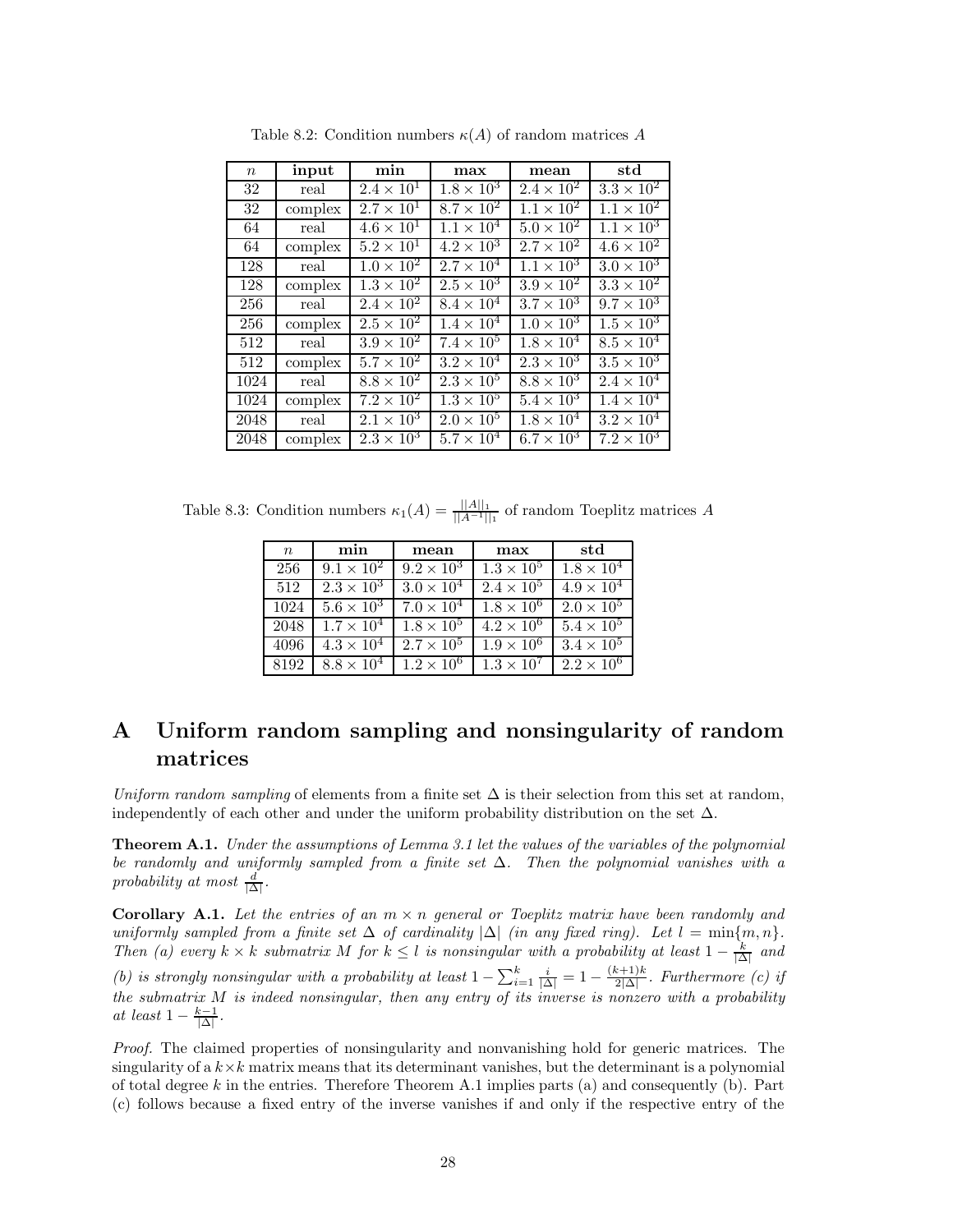| $\,n$   | min                          | mean                | max                        | std                 |
|---------|------------------------------|---------------------|----------------------------|---------------------|
| 256     | $9.6 \times 10^{0}$          | $1.1 \times 10^{2}$ | $3.5 \times 10^3$          | $4.0 \times 10^{2}$ |
| 512     | $1.4 \times 10^{1}$          | $8.5 \times 10^{1}$ | $1.1 \times 10^{3}$        | $1.3 \times 10^{2}$ |
| 1024    | $1.9 \times 10^{1}$          | $1.0 \times 10^{2}$ | $5.9 \times 10^2$          | $8.6 \times 10^{1}$ |
| 2048    | $4.2 \times 10^{1}$          | $1.4 \times 10^{2}$ | $5.7 \times 10^{2}$        | $1.0 \times 10^2$   |
| 4096    | $6.0 \times 10^{1}$          | $2.6 \times 10^{2}$ | $3.5 \times 10^{3}$        | $4.2 \times 10^{2}$ |
| 8192    | $9.5 \times 10^{1}$          | $3.0 \times 10^2$   | $1.5 \times 10^{3}$        | $2.5 \times 10^2$   |
| 16384   | $1.2 \times 10^{2}$          | $4.2 \times 10^2$   | $3.6 \times 10^3$          | $4.5 \times 10^2$   |
| 32768   | $2.3 \times 10^{2}$          | $7.5 \times 10^{2}$ | $5.6 \times 10^{3}$        | $7.1 \times 10^2$   |
| 65536   | $2.\overline{4 \times 10^2}$ | $1.0 \times 10^{3}$ | $1.2 \times 10^4$          | $1.3 \times 10^{3}$ |
| 131072  | $3.9 \times 10^2$            | $1.4 \times 10^3$   | $5.5 \times 10^3$          | $9.0 \times 10^{2}$ |
| 262144  | $6.3 \times 10^{2}$          | $3.7 \times 10^3$   | $1.1 \times 10^{5}$        | $1.1 \times 10^{4}$ |
| 524288  | $8.0 \times 10^2$            | $3.2 \times 10^3$   | $3.1 \times 10^4$          | $3.7 \times 10^3$   |
| 1048576 | $1.2 \times 10^3$            | $4.8 \times 10^3$   | $3.\overline{1\times10^4}$ | $5.1 \times 10^{3}$ |

Table 8.4: Condition numbers  $\kappa(A)$  of random circulant matrices A

adjoint vanishes, but up to the sign the latter entry is the determinant of a  $(k-1)\times(k-1)$  submatrix of the input matrix  $M$ , and so it is a polynomial of degree  $k-1$  in its entries. П

# **B Conditioning of random complex matrices**

We have assumed dealing with real random matrices and vectors throughout the paper, but most of our study can be readily extended to the computations in the field  $\mathbb C$  of complex numbers if we replace the transposes  $A<sup>T</sup>$  by the Hermitian transposes  $A<sup>H</sup>$ . All the results of Section 3.2 apply to this case equally well. Below is some elaboration upon the respective extension of our probabilistic bounds on the norms and singular values.

**Definition B.1.** *The set*  $\mathcal{G}^{m \times n}_{\mathbb{C},\mu,\sigma}$  *of*  $m \times n$  *complex Gaussian random matrices with a mean*  $\mu$  *and a variance*  $\sigma$  *is the set*  $\{A + B\sqrt{-1}\}$  *for*  $(A | B) \in \mathcal{G}_{\mu,\sigma}^{m \times 2n}$  *(cf. Definition 3.2).* 

We can immediately extend Theorem 3.2 to the latter matrices. Let us extend Theorem 3.1. Its original proof in [SST06] relies on the following result.

**Lemma B.1.** *Suppose y is a positive number;*  $\mathbf{w} \in \mathbb{R}^{n \times 1}$  *is any fixed real unit vector,*  $||\mathbf{w}|| = 1$ *,*  $A \in \mathcal{G}_{\mu,\sigma}^{n \times n}$  *and therefore is nonsingular with probability* 1*. Then* 

Probability
$$
\{||A^{-1}\mathbf{w}|| > 1/y\} \le \sqrt{\frac{2}{\pi}} \frac{y}{\sigma}
$$
 for  $j = 1, ..., n$ .

The following lemma and corollary extend Lemmas 3.2 and B.1 to the complex case.

**Lemma B.2.** *The bound of Lemma 3.2 also holds provided*  $\mathbf{t} = \mathbf{q} + \mathbf{r}\sqrt{-1}$  *is a fixed complex unit vector and*  $\mathbf{b} = \mathbf{f} + \mathbf{g}\sqrt{-1} \in \mathcal{G}_{\mathbb{C},\mu,\sigma}^{n\times1}$  *is a complex vector such that* **f**, **g**, **q** *and* **r** *are real vectors,*  $||{\bf t}|| = 1$ *, and the vectors* **f** *and* **g** *are in*  $\mathcal{G}_{\mu,\sigma}^{n\times1}$ *.* 

*Proof.* We have  $\mathbf{t}^H \mathbf{b} = \mathbf{q}^T \mathbf{f} + \mathbf{r}^T \mathbf{g} + (\mathbf{q}^T \mathbf{g} - \mathbf{r}^T \mathbf{f}) \sqrt{-1}$ , and so  $|\mathbf{t}^H \mathbf{b}|^2 = |\mathbf{q}^T \mathbf{f} + \mathbf{r}^T \mathbf{g}|^2 + |\mathbf{q}^T \mathbf{g} - \mathbf{r}^T \mathbf{f}|^2$ . Hence  $|\mathbf{t}^H\mathbf{b}| \geq |\mathbf{q}^T\mathbf{f} + \mathbf{r}^T\mathbf{g}| = |\mathbf{u}^T\mathbf{v}|$  where  $\mathbf{u}^T = (\mathbf{q}^T \mid \mathbf{r}^T)^T$  and  $\mathbf{v} = (\mathbf{f}^T \mid \mathbf{g}^T)^T$ . Note that  $\mathbf{v} \in \mathcal{G}_{\mu,\sigma}^{1 \times 2n}$  and  $||\mathbf{u}|| = ||\mathbf{t}|| = 1$  and apply Lemma 3.2 to real vectors **u** and **v** replacing **b** and **t**.  $\Box$ 

**Corollary B.1.** *Suppose y is a positive number;*  $A \in \mathcal{G}_{\mathbb{C},\mu,\sigma}^{n \times n}$  *and therefore is nonsingular with probability* 1*. Then*

Probability
$$
\{||A^{-1}\mathbf{e}_j|| > 1/y\} \le \sqrt{\frac{2}{\pi}} \frac{y}{\sigma}
$$
 for  $j = 1, ..., n$ .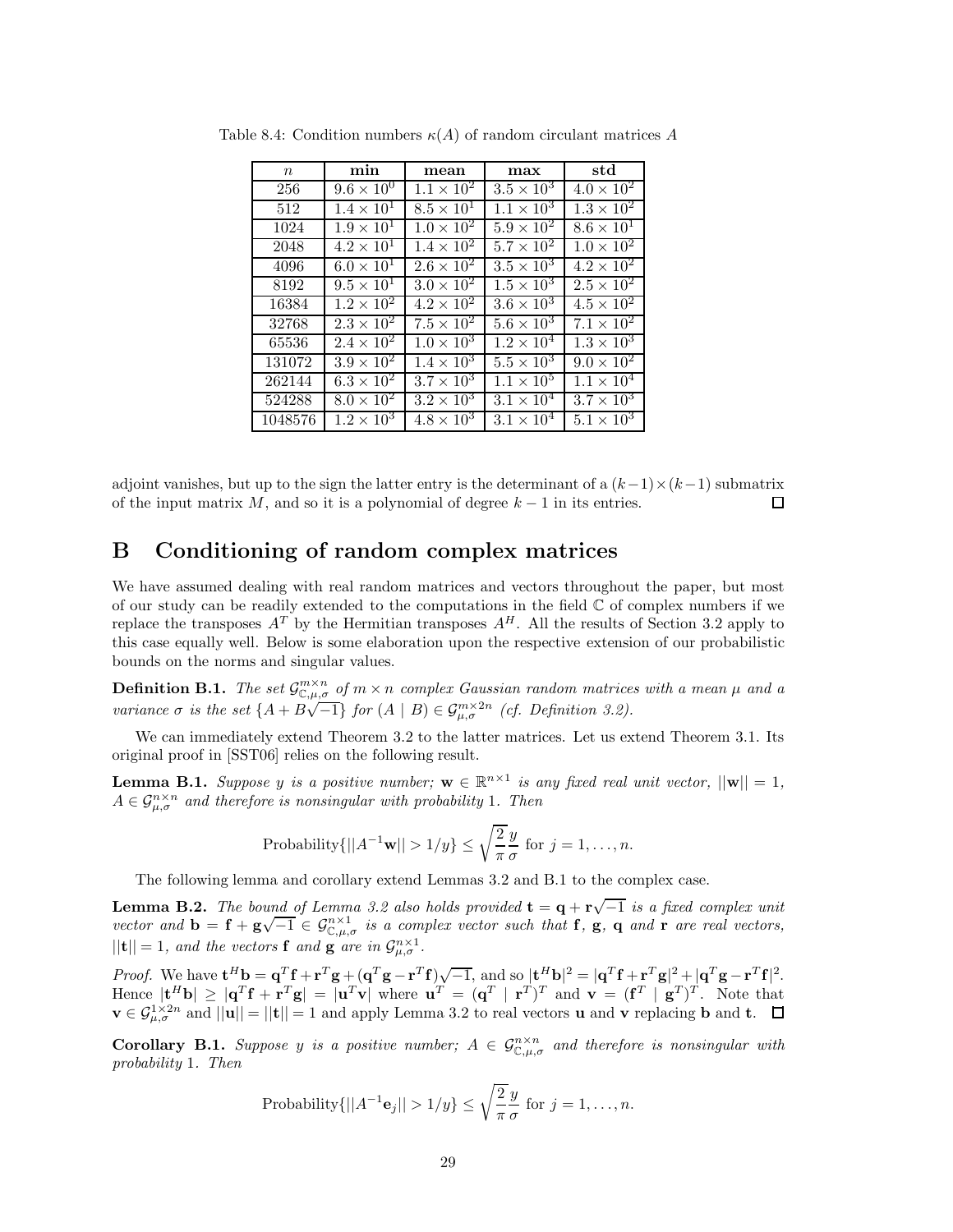| $\overline{\text{Type}}$ | $\boldsymbol{r}$ | Cond $(C)$  |
|--------------------------|------------------|-------------|
| 1n                       | $\mathbf 1$      | $3.21E + 2$ |
| 1n                       | $\overline{2}$   | $4.52E + 3$ |
| $\overline{1n}$          | $\overline{4}$   | $2.09E + 5$ |
| $\overline{1n}$          | 8                | $6.40E + 2$ |
| $\overline{1s}$          | $\overline{1}$   | $5.86E+2x$  |
| $\overline{1s}$          | $\overline{2}$   | $1.06E + 4$ |
| $\overline{1s}$          | $\overline{4}$   | $1.72E + 3$ |
| $\overline{1s}$          | 8                | $5.60E + 3$ |
| $\overline{2n}$          | 1                | $8.05E + 1$ |
| $\overline{2n}$          | $\overline{2}$   | $6.82E + 3$ |
| $\overline{2n}$          | $\overline{4}$   | $2.78E + 4$ |
| $\overline{2n}$          | 8                | $3.59E + 3$ |
| $\overline{2s}$          | $\overline{1}$   | $1.19E + 3$ |
| $\overline{2s}$          | $\frac{2}{4}$    | $1.96E + 3$ |
| $\overline{2s}$          |                  | $1.09E + 4$ |
| $\overline{2s}$          | 8                | $9.71E + 3$ |
| $\overline{3n}$          | $\overline{1}$   | $2.02E + 4$ |
| $\overline{3n}$          | $\overline{2}$   | $1.53E + 3$ |
| $\overline{3n}$          | $\overline{4}$   | $6.06E + 2$ |
| $\overline{3n}$          | 8                | $5.67E + 2$ |
| $\overline{3s}$          | $\overline{1}$   | $2.39E + 4$ |
| $\overline{3s}$          | $\overline{4}$   | $1.69E + 3$ |
| $\overline{3s}$          | 8                | $6.74E + 3$ |
| $\overline{4n}$          | $\overline{1}$   | $4.93E + 2$ |
| $\overline{4n}$          | $\overline{2}$   | $4.48E + 2$ |
| $\overline{4n}$          | $\overline{4}$   | $2.65E + 2$ |
| $\overline{4n}$          | 8                | $1.64E + 2$ |
| 4s                       | $\overline{1}$   | $1.45E + 3$ |
| $\overline{4s}$          | $\overline{2}$   | $5.11E + 2$ |
| 4s                       | $\overline{4}$   | $7.21E + 2$ |
| 4s                       | 8                | $2.99E + 2$ |

Table 8.5: Preconditioning tests

*Proof.* In the case of real matrices A the lemma is supported by the argument in the proof of [SST06, Lemma 3.2], which employs Lemma 3.2. By employing Lemma B.2 instead of Lemma 3.2, we obtain Corollary B.1 from the same argument in [SST06]. 口

**Corollary B.2.** *Under the assumptions of Corollary B.1 we have*  $||A^{-1}|| \le \sum_{j=1}^{n} X_j$  *where*  $X_j$  *are nonnegative random variables such that*

Probability{
$$
X_j > 1/y
$$
}  $\leq \sqrt{\frac{2}{\pi}} \frac{y}{\sigma}$  for  $j = 1, ..., n$ .

*Proof. Proof.* Recall that for any  $n \times n$  matrix B we have  $||B|| = ||B\mathbf{w}||$  for some unit vector  $\mathbf{w} = \sum_{j=1}^{n} w_j \mathbf{e}_j$ . We have  $|w_j| \le ||\mathbf{w}|| = 1$  for all j. Substitute  $B = A^{-1}$  and obtain  $||A^{-1}|| = ||A^{-1}\mathbf{w}|| =$  $||\sum_{j=1}^n A^{-1}w_j \mathbf{e}_j|| \le \sum_{j=1}^n |w_j| ||A^{-1} \mathbf{e}_j||$ , and so  $||A^{-1}|| \le \sum_{j=1}^n X_j$  where  $X_j = ||A^{-1} \mathbf{e}_j||$  for all j. It remains to combine this bound with Corollary B.1.

The corollary implies that Probability $\{||A^{-1}|| > 1/y\}$  converges to 0 proportionally to *y* as  $y \to 0$ , which can be viewed as an extension of Theorem 3.1 to the case of complex inputs. One can deduce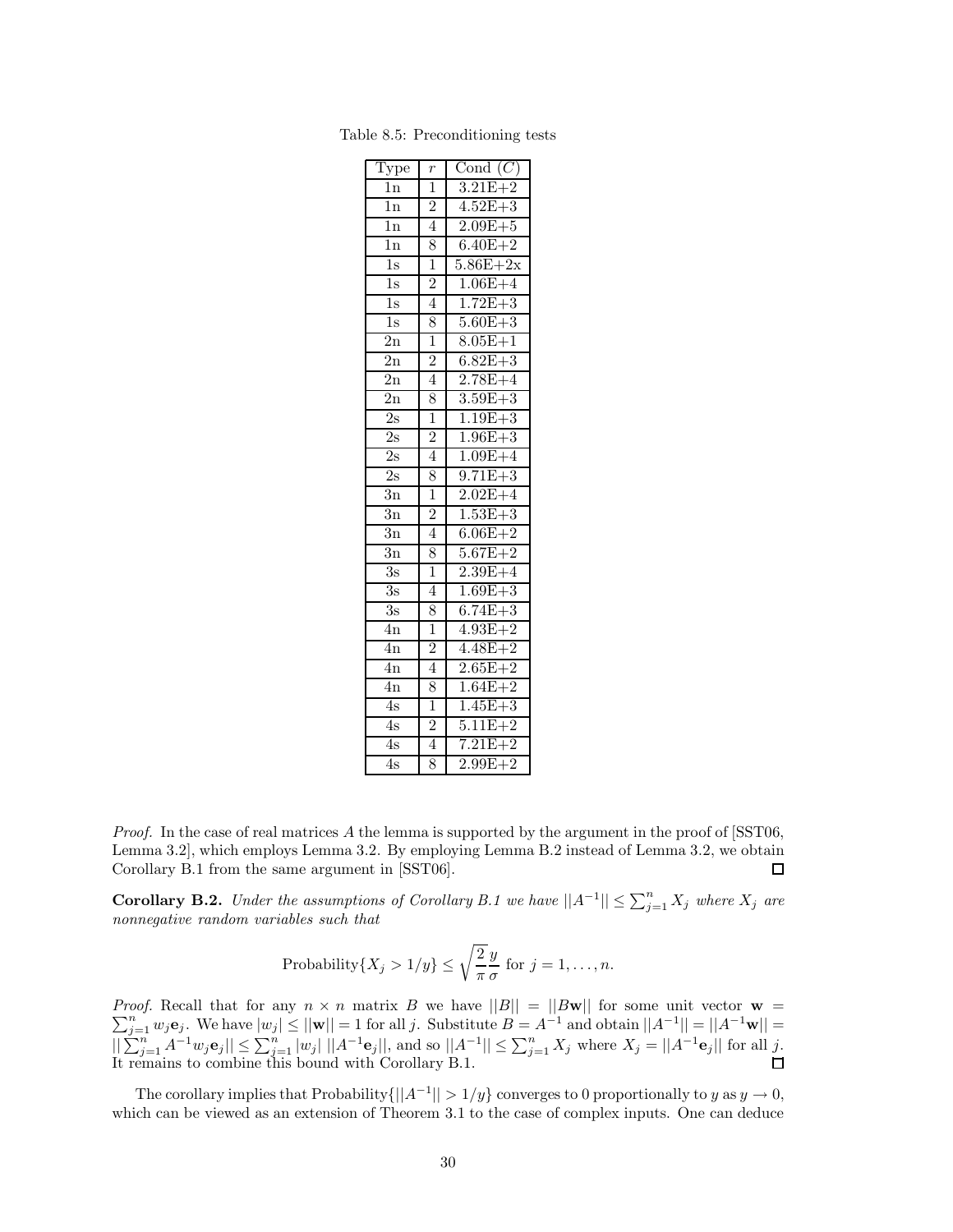| dimension | iterations | min                                           | max                                         | mean                                      | std                   |
|-----------|------------|-----------------------------------------------|---------------------------------------------|-------------------------------------------|-----------------------|
| 64        |            | $4.7 \times 10^{-14}$   $8.0 \times 10^{-11}$ |                                             | $4.0 \times \overline{10^{-12}}$          | $1.1 \times 10^{-11}$ |
| 64        |            |                                               | $1.9 \times 10^{-15}$ $5.3 \times 10^{-13}$ | $2.3 \times \overline{10^{-14}}$          | $5.4 \times 10^{-14}$ |
| 256       |            | $1.7 \times 10^{-12}$ $1.4 \times 10^{-7}$    |                                             | $2.0 \times 10^{-9}$ $1.5 \times 10^{-8}$ |                       |
| 256       |            | $8.3 \times 10^{-15}$ $4.3 \times 10^{-10}$   |                                             | $4.5 \times \overline{10^{-12}}$          | $4.3 \times 10^{-11}$ |
| 1024      |            |                                               | $1.7 \times 10^{-10}$ $4.4 \times 10^{-9}$  | $1.4 \times 10^{-9}$                      | $2.1 \times 10^{-9}$  |
| 1024      |            | $3.4 \times 10^{-14}$                         | $9.9 \times 10^{-14}$                       | $6.8 \times 10^{-14}$                     | $2.7 \times 10^{-14}$ |

Table 8.6: Relative residual norms of the solutions by GENP with randomized circulant multiplicative preprocessing (cf. [PQZa, Table 2])

similar extension of Theorems 3.4–3.6. The resulting estimates are a little weaker than in Section 3.3, being overly pessimistic; actually random complex matrices are a little better conditioned than random real matrices (see [E88], [ES05], [CD05] and our Table 8.2).

# **References**

| [A94]          | O. Axelsson, <i>Iterative Solution Methods</i> , Cambridge Univ. Press, England, 1994.                                                                                                                                                                                            |
|----------------|-----------------------------------------------------------------------------------------------------------------------------------------------------------------------------------------------------------------------------------------------------------------------------------|
| [ <b>B80</b> ] | D. Bini, Border Rank of $p \times q \times 2$ Tensors and the Optimal Approximation of a Pair<br>of Bilinear Forms, in Lecture Notes in Computer Science, 85, 98–108, Springer, 1980.                                                                                             |
| [ <b>B85</b> ] | D. Bini, Tensor and Border Rank of Certain Classes of Matrices and the Fast Evalu-<br>ation of Determinant, Inverse Matrix and Eigenvalues, Calcolo, 22, 209–228, 1985.                                                                                                           |
| [ <b>B86</b> ] | D. Bini, Border Rank of $m \times n \times (mn-q)$ Tensors, <i>Linear Algebra and Its Applications</i> ,<br>$79, 45-51, 1986.$                                                                                                                                                    |
| [ <b>B02</b> ] | M. Benzi, Preconditioning Techniques for Large Linear Systems: a Survey, J. of Com-<br>putational Physics, $182, 418-477, 2002$ .                                                                                                                                                 |
| [B11]          | C. Beltrán, Estimates on the Condition Number of Random, Rank-deficient Matrices,<br>IMA Journal of Numerical Analysis, 31, 1, 25-39, 2011.                                                                                                                                       |
| [BC87]         | D. Bini, M. Capovani, Tensor Rank and Border Rank of Band Toeplitz Matrices,<br>SIAM J. on Computing, 2, 252-258, 1987.                                                                                                                                                           |
| [BCLR79]       | D. Bini, M. Capovani, G. Lotti, F. Romani $O(n^{2.7799})$ Complexity for $n \times n$ Approxi-<br>mate Matrix Multiplication, <i>Information Processing Letters</i> , 8, 234–235, 1979.                                                                                           |
| [BG05]         | A. Böttcher, S. M. Grudsky, Spectral Properties of Banded Toeplitz Matrices, SIAM<br>Publications, Philadelphia, 2005.                                                                                                                                                            |
| [BM01]         | D. A. Bini, B. Meini, Approximate Displacement Rank and Applications, in AMS<br>Conference "Structured Matrices in Operator Theory, Control, Signal and Image Pro-<br>cessing", Boulder, 1999 (edited by V. Olshevsky), American Math. Society, 215–232,<br>Providence, RI, 2001. |
| [BP94]         | D. Bini, V. Y. Pan, <i>Polynomial and Matrix Computations</i> , volume 1: Fundamental<br>Algorithms, Birkhäuser, Boston, 1994.                                                                                                                                                    |
| [CD05]         | Z. Chen, J. J. Dongarra, Condition Numbers of Gaussian Random Matrices, SIAM.<br>J. on Matrix Analysis and Applications, 27, 603–620, 2005.                                                                                                                                       |
| [CDG03]        | B. Carpentieri, I.S. Duff, L. Giraud, A Class of Spectral Two-level Preconditioners,<br>$SIAM$ J. Scientific Computing, 25, 2, 749–765, 2003.                                                                                                                                     |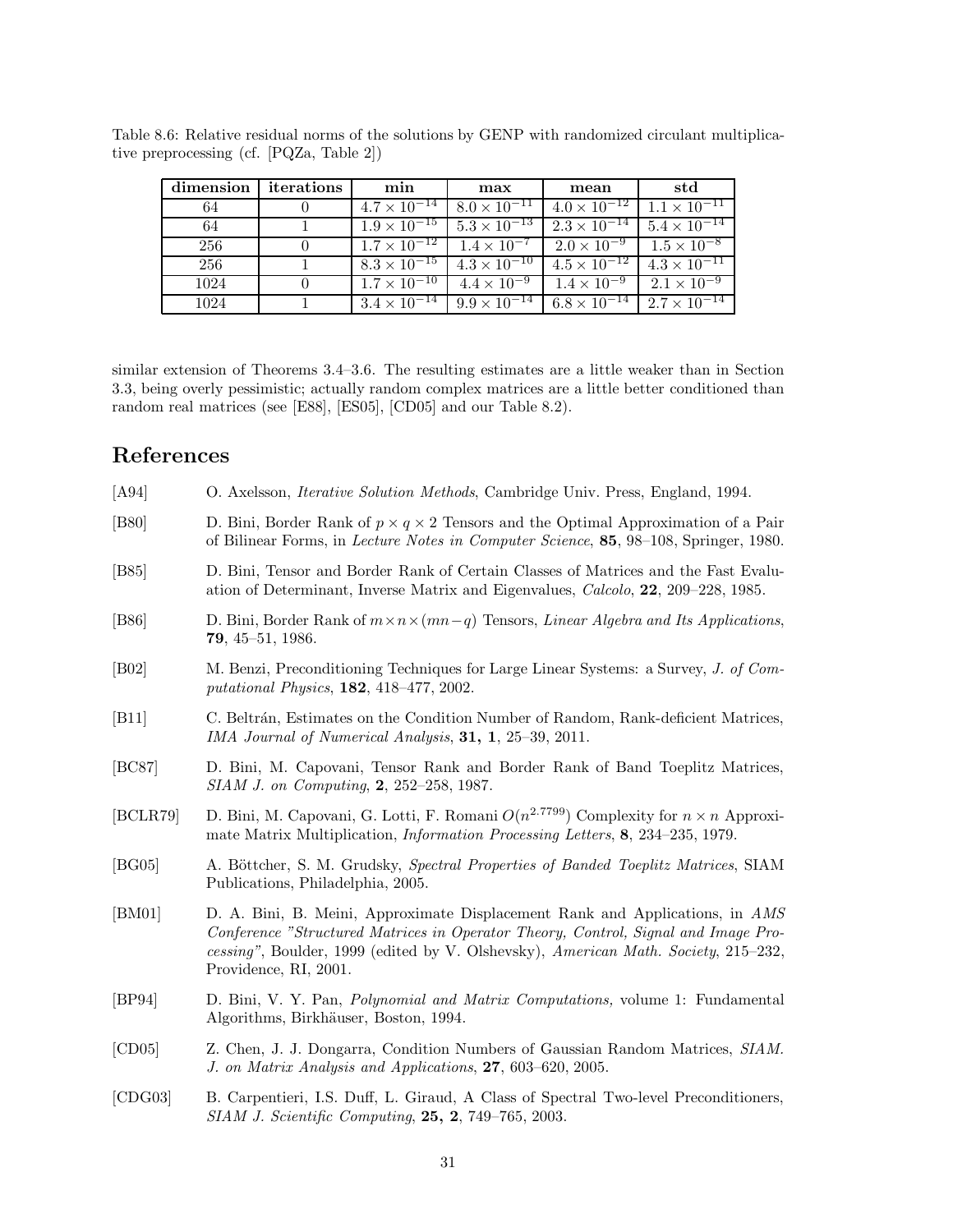| $\boldsymbol{r}$ | $\kappa(C)$ or $\text{rrn}_i$ | $\mathbf n$      | min                               | max                               | mean                              | $_{std}$                          |
|------------------|-------------------------------|------------------|-----------------------------------|-----------------------------------|-----------------------------------|-----------------------------------|
| $\mathbf{1}$     | $\kappa(C)$                   | 64               | $2.38 \times 10^{+02}$            | $1.\overline{10 \times 10^{+05}}$ | $6.\overline{25 \times 10^{+03}}$ | $1.68 \times 10^{+04}$            |
| $\overline{1}$   | $\kappa(C)$                   | 128              | $8.61 \times 10^{+02}$            | $7.48 \times 10^{+06}$            | $1.\overline{32 \times 10^{+05}}$ | $7.98 \times 10^{+05}$            |
| $\mathbf{1}$     | $\kappa(C)$                   | 256              | $9.70 \times 10^{+02}$            | $3.21 \times 10^{+07}$            | $3.58 \times 10^{+05}$            | $3.21 \times 10^{+06}$            |
| $\overline{1}$   | $rn_1$                        | 64               | $4.01 \times 10^{-10}$            | $1.50 \times 10^{-07}$            | $5.30 \times 10^{-09}$            | $1.\overline{59} \times 10^{-08}$ |
| $\overline{1}$   | rn <sub>1</sub>               | 128              | $7.71 \times 10^{-10}$            | $5.\overline{73 \times 10^{-07}}$ | $1.58 \times 10^{-08}$            | $6.18 \times 10^{-08}$            |
| $\overline{1}$   | $rn_1$                        | $25\overline{6}$ | $7.57 \times 10^{-10}$            | $3.2 \times 10^{-07}$             | $1.69 \times 10^{-08}$            | $5.02 \times 10^{-08}$            |
| $\,1$            | rn <sub>2</sub>               | 64               | $4.01 \times 10^{-10}$            | $1.50 \times 10^{-07}$            | $5.30 \times 10^{-09}$            | $1.\overline{59} \times 10^{-08}$ |
| $\overline{1}$   | rn <sub>2</sub>               | 128              | $7.\overline{71} \times 10^{-10}$ | $5.73 \times 10^{-07}$            | $1.\overline{58 \times 10^{-08}}$ | $6.18 \times 10^{-08}$            |
| $1\,$            | rn <sub>2</sub>               | 256              | $7.57 \times 10^{-10}$            | $3.22 \times 10^{-07}$            | $1.69 \times 10^{-08}$            | $5.02 \times 10^{-08}$            |
| $\overline{8}$   | $\kappa(C)$                   | 64               | $1.26 \times 10^{+03}$            | $1.\overline{61 \times 10^{+07}}$ | $2.68 \times 10^{+05}$            | $1.\overline{71 \times 10^{+06}}$ |
| $\overline{8}$   | $\kappa(C)$                   | 128              | $2.92 \times 10^{+03}$            | $3.42 \times 10^{+06}$            | $1.58 \times 10^{+05}$            | $4.12 \times 10^{+05}$            |
| $\overline{8}$   | $\kappa(C)$                   | 256              | $1.39 \times 10^{+04}$            | $8.75 \times 10^{+07}$            | $1.12 \times 10^{+06}$            | $8.74 \times 10^{+06}$            |
| $\overline{8}$   | $rn_1$                        | 64               | $3.39 \times 10^{-10}$            | $2.27 \times 10^{-06}$            | $2.74 \times 10^{-08}$            | $2.27 \times 10^{-07}$            |
| $8\,$            | $rn_1$                        | 128              | $4.\overline{53} \times 10^{-10}$ | $1.\overline{91 \times 10^{-07}}$ | $1.03 \times 10^{-08}$            | $2.79 \times 10^{-08}$            |
| $8\,$            | rn <sub>1</sub>               | 256              | $8.74 \times 10^{-10}$            | $1.73 \times 10^{-07}$            | $7.86 \times 10^{-09}$            | $1.90 \times 10^{-08}$            |
| $8\,$            | rn <sub>2</sub>               | 64               | $1.54 \times 10^{-09}$            | $7.\overline{59 \times 10^{-06}}$ | $8.87 \times 10^{-08}$            | $7.\overline{58} \times 10^{-07}$ |
| $8\,$            | rn <sub>2</sub>               | 128              | $1.82 \times 10^{-09}$            | $7.\overline{27 \times 10^{-07}}$ | $2.95 \times 10^{-08}$            | $8.\overline{57 \times 10^{-08}}$ |
| $\overline{8}$   | rn <sub>2</sub>               | 256              | $2.62 \times 10^{-09}$            | $3.89 \times 10^{-07}$            | $2.27 \times 10^{-08}$            | $5.01 \times 10^{-08}$            |
| $\overline{32}$  | $\kappa(C)$                   | 64               | $1.\overline{77 \times 10^{+03}}$ | $9.\overline{68 \times 10^{+06}}$ | $1.58 \times 10^{+05}$            | $9.70 \times 10^{+05}$            |
| 32               | $\kappa(C)$                   | 128              | $1.65 \times 10^{+04}$            | $6.\overline{12 \times 10^{+07}}$ | $1.02 \times 10^{+06}$            | $6.19 \times 10^{+06}$            |
| 32               | $E^{\mathcal{L}}(C)$          | 256              | $3.57 \times 10^{+04}$            | $2.98 \times 10^{+08}$            | $4.12 \times 10^{+06}$            | $2.98 \times 10^{+07}$            |
| 32               | $rn_1$                        | 64               | $2.73 \times 10^{-10}$            | $3.29 \times 10^{-08}$            | $2.\overline{95 \times 10^{-09}}$ | $4.93 \times 10^{-09}$            |
| 32               | $rn_1$                        | 128              | $3.94 \times 10^{-10}$            | $1.29 \times 10^{-07}$            | $7.18 \times 10^{-09}$            | $1.64 \times 10^{-08}$            |
| 32               | rn <sub>1</sub>               | 256              | $6.80 \times 10^{-10}$            | $4.00 \times 10^{-07}$            | $1.16 \times 10^{-08}$            | $4.27 \times 10^{-08}$            |
| $\overline{32}$  | rn <sub>2</sub>               | 64               | $2.\overline{10 \times 10^{-09}}$ | $1.\overline{49 \times 10^{-07}}$ | $1.\overline{55 \times 10^{-08}}$ | $2.18 \times 10^{-08}$            |
| 32               | rn <sub>2</sub>               | 128              | $2.79 \times 10^{-09}$            | $3.80 \times 10^{-07}$            | $3.81 \times 10^{-08}$            | $6.57 \times 10^{-08}$            |
| 32               | rn <sub>2</sub>               | 256              | $5.35 \times 10^{-09}$            | $1.\overline{05 \times 10^{-06}}$ | $5.70 \times 10^{-08}$            | $1.\overline{35} \times 10^{-07}$ |

Table 8.7: Approximation of the tails of the SVDs and lower-rank approximation of a matrix (cf. [PQ10])

- [CGLX] S. Chandrasekaran, M. Gu, X. S. Li, J. Xia, Superfast Multifrontal Method for Large Structured Linear Systems of Equations, *SIAM. J. on Matrix Analysis and Applications*, **31**, 1382–1411, 2009.
- [CGSXZ] S. Chandrasekaran, M. Gu, X. Sun, J. Xia, J. Zhu, A Superfast Algorithm for Toeplitz Systems of linear Equations, *SIAM. J. on Matrix Analysis and Applications*, **29**, **4**, 1247–1266, 2007.
- [CPW74] R.E. Cline, R.J. Plemmons, and G. Worm, Generalized Inverses of Certain Toeplitz Matrices, *Linear Algebra and Its Applications,* **8**, 25–33, 1974.
- [CW90] Coppersmith, S. Winograd, Matrix Multiplicaton via Arithmetic Progressions. *J. Symbolic Comput.*, **9, 3**, 251–280, 1990.
- [D83] J. D. Dixon, Estimating Extremal Eigenvalues and Condition Numbers of Matrices, *SIAM J. on Numerical Analysis*, **20, 4**, 812–814, 1983.
- [D88] J. Demmel, The Probability That a Numerical Analysis Problem Is Difficult, *Math. of Computation*, **50**, 449–480, 1988.
- [DL78] R. A. Demillo, R. J. Lipton, A Probabilistic Remark on Algebraic Program Testing, *Information Processing Letters*, **7**, **4**, 193–195, 1978.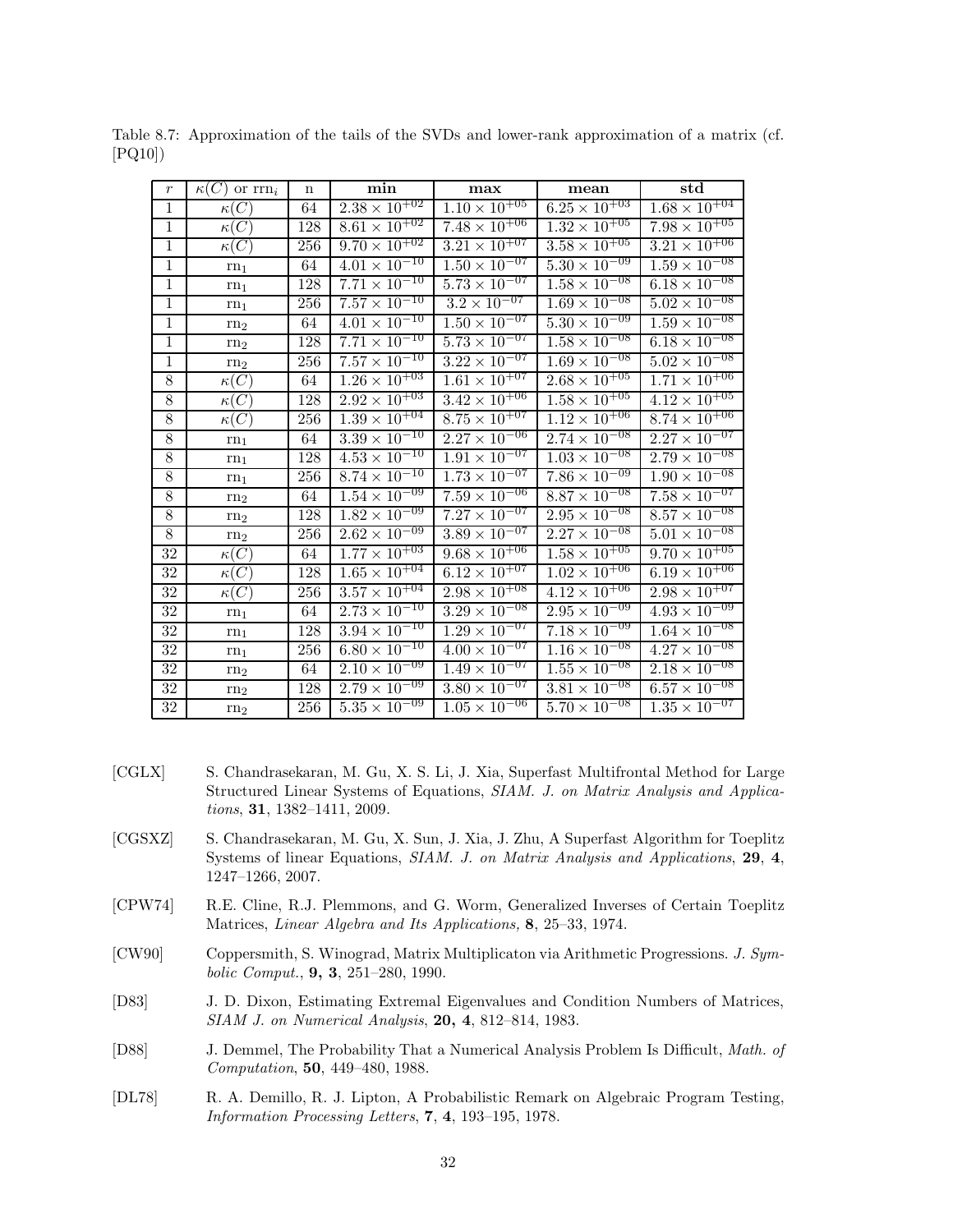| q               | $\kappa(C)$ or $\text{rrn}_i$  | $\mathbf n$ | min                               | max                               | mean                              | $_{std}$                        |
|-----------------|--------------------------------|-------------|-----------------------------------|-----------------------------------|-----------------------------------|---------------------------------|
| $\mathbf{1}$    | $\kappa(C)$                    | 64          | $1.83 \times 10^{+02}$            | $1.26 \times 10^{+06}$            | $1.74 \times 10^{+04}$            | $1.27 \times 10^{+05}$          |
| $\mathbf{1}$    | $\kappa(C)$                    | 128         | $6.75 \times 10^{+02}$            | $8.\overline{76 \times 10^{+05}}$ | $2.\overline{35} \times 10^{+04}$ | $9.10 \times 10^{+04}$          |
| $\mathbf{1}$    | $\kappa(C)$                    | 256         | $4.19 \times 10^{+03}$            | $5.82 \times 10^{+05}$            | $4.43 \times 10^{+04}$            | $8.98 \times 10^{+04}$          |
| $\,1$           | $rn^{(1)}$                     | 64          | $2.43\times\overline{10^{-10}}$   | $3.86 \times 10^{-08}$            | $2.55 \times 10^{-09}$            | $5.43\times\overline{10^{-09}}$ |
| $\mathbf{1}$    | $\mathrm{rn}^{(1)}$            | 128         | $4.36 \times 10^{-10}$            | $1.15 \times 10^{-07}$            | $4.45 \times 10^{-09}$            | $1.24 \times 10^{-08}$          |
| $\,1$           | $\mathrm{rn}^{(1)}$            | 256         | $6.40 \times 10^{-10}$            | $3.17 \times 10^{-08}$            | $4.00 \times 10^{-09}$            | $5.16\times\overline{10^{-09}}$ |
| $\mathbf{1}$    | $\overline{\text{rn}^{(2)}}$   | 64          | $8.30 \times 10^{-10}$            | $3.86 \times 10^{-08}$            | $2.81 \times 10^{-09}$            | $5.35\times\overline{10^{-09}}$ |
| $\mathbf{1}$    | $\overline{\text{rn}^{(2)}}$   | 128         | $1.21 \times 10^{-9}$             | $1.15 \times 10^{-07}$            | $4.80 \times 10^{-09}$            | $1.23 \times 10^{-08}$          |
| $\mathbf{1}$    | $\mathrm{rn}^{(2)}$            | 256         | $1.72 \times 10^{-9}$             | $3.18 \times 10^{-08}$            | $4.53 \times 10^{-09}$            | $4.97 \times 10^{-09}$          |
| $\overline{8}$  | $\overline{\kappa(C)}$         | 64          | $1.\overline{37} \times 10^{+03}$ | $1.87 \times 10^{+06}$            | $7.\overline{57 \times 10^{+04}}$ | $2.16 \times 10^{+05}$          |
| $8\,$           | $\kappa(C)$                    | 128         | $3.80 \times 10^{+03}$            | $8.64 \times 10^{+06}$            | $2.00 \times 10^{+05}$            | $8.73 \times 10^{+05}$          |
| $8\,$           | $\kappa(C)$                    | 256         | $2.57\times10^{+04}$              | $1.54 \times 10^{+07}$            | $7.25 \times 10^{+05}$            | $2.03 \times 10^{+06}$          |
| $8\,$           | $\mathrm{rn}^{(1)}$            | 64          | $1.87 \times 10^{-9}$             | $4.48 \times 10^{-07}$            | $2.29 \times 10^{-08}$            | $5.20 \times 10^{-08}$          |
| $8\,$           | $\mathrm{rn}^{(1)}$            | 128         | $3.04 \times 10^{-09}$            | $3.73 \times 10^{-07}$            | $2.72 \times 10^{-08}$            | $5.83 \times 10^{-08}$          |
| $8\,$           | $\overline{\mathrm{rn}^{(1)}}$ | 256         | $3.78\times10^{-09}$              | $2.01 \times 10^{-06}$            | $4.81 \times 10^{-08}$            | $2.02\times\overline{10^{-07}}$ |
| $8\,$           | $\mathrm{rn}^{\left(2\right)}$ | 64          | $1.30 \times 10^{-09}$            | $2.47 \times 10^{-07}$            | $1.09 \times 10^{-08}$            | $2.70 \times 10^{-08}$          |
| $8\,$           | $\rm{rn}^{(2)}$                | 128         | $1.85 \times 10^{-09}$            | $1.50 \times 10^{-07}$            | $1.36 \times 10^{-08}$            | $2.75 \times 10^{-08}$          |
| $\overline{8}$  | $\overline{\text{rn}^{(2)}}$   | 256         | $2.19 \times 10^{-09}$            | $1.10 \times 10^{-06}$            | $2.36 \times 10^{-08}$            | $1.10 \times 10^{-07}$          |
| $\overline{32}$ | $\kappa(\overline{C})$         | 64          | $3.75 \times 10^{+03}$            | $3.25 \times 10^{+07}$            | $6.01 \times 10^{+05}$            | $3.28 \times 10^{+06}$          |
| $32\,$          | $\kappa(C)$                    | 128         | $2.41 \times 10^{+04}$            | $1.09 \times 10^{+08}$            | $1.95 \times 10^{+06}$            | $1.10 \times 10^{+07}$          |
| 32              | $\kappa(C)$                    | 256         | $1.33 \times 10^{+05}$            | $2.11 \times 10^{+10}$            | $2.18 \times 10^{+08}$            | $2.11 \times 10^{+09}$          |
| 32              | $rn^{(1)}$                     | 64          | $7.78 \times 10^{-09}$            | $1.39 \times 10^{-06}$            | $8.17 \times 10^{-08}$            | $1.94 \times 10^{-07}$          |
| $32\,$          | $\overline{\mathrm{rn}}^{(1)}$ | 128         | $9.81 \times 10^{-09}$            | $2.\overline{35 \times 10^{-06}}$ | $1.17 \times 10^{-07}$            | $3.05 \times 10^{-07}$          |
| 32              | $\mathrm{rn}^{(1)}$            | 256         | $2.05 \times 10^{-08}$            | $3.99 \times 10^{-06}$            | $1.91 \times 10^{-07}$            | $5.06\times10^{-07}$            |
| 32              | $\mathrm{rn}^{\left(2\right)}$ | 64          | $1.84 \times 10^{-09}$            | $2.62 \times 10^{-07}$            | $1.85 \times 10^{-08}$            | $4.09\times10^{-08}$            |
| $32\,$          | $\overline{\mathrm{rn}}^{(2)}$ | 128         | $2.47 \times 10^{-09}$            | $6.77 \times 10^{-07}$            | $2.93 \times 10^{-08}$            | $8.38 \times 10^{-08}$          |
| 32              | $\mathrm{rn}^{\left(2\right)}$ | 256         | $5.05 \times 10^{-09}$            | $8.85 \times 10^{-07}$            | $4.38 \times 10^{-08}$            | $1.14 \times 10^{-07}$          |

Table 8.8: Approximation of the heads of SVDs and low-rank approximation of a matrix by using dual additive preprocessing

- [DS01] K. R. Davidson, S. J. Szarek, Local Operator Theory, Random Matrices, and Banach Spaces, in *Handbook on the Geometry of Banach Spaces* (W. B. Johnson and J. Lindenstrauss editors), pages 317–368, North Holland, Amsterdam, 2001.
- [E88] A. Edelman, Eigenvalues and Condition Numbers of Random Matrices, *SIAM J. on Matrix Analysis and Applications*, **9**, **4**, 543–560, 1988.
- [ES05] A. Edelman, B. D. Sutton, Tails of Condition Number Distributions, *SIAM J. on Matrix Analysis and Applications*, **27**, **2**, 547–560, 2005.
- [G97] A. Greenbaum, *Iterative Methods for Solving Linear Systems*, SIAM, 1997.
- [G98] M. Gu, Stable and Efficient Algorithms for Structured Systems of Linear Equations, *SIAM J. on Matrix Analysis and Applications*, **19**, 279–306, 1998.
- [GK72] I. Gohberg, N. Y. Krupnick, A Formula for the Inversion of Finite Toeplitz Matrices, *Matematicheskiie Issledovaniia* (in Russian), **7**, **2**, 272–283, 1972.
- [GKO95] I. Gohberg, T. Kailath, V. Olshevsky, Fast Gaussian Elimination with Partial Pivoting for Matrices with Displacement Structure, *Math. of Comp.,* **64(212)**, 1557–1576, 1995.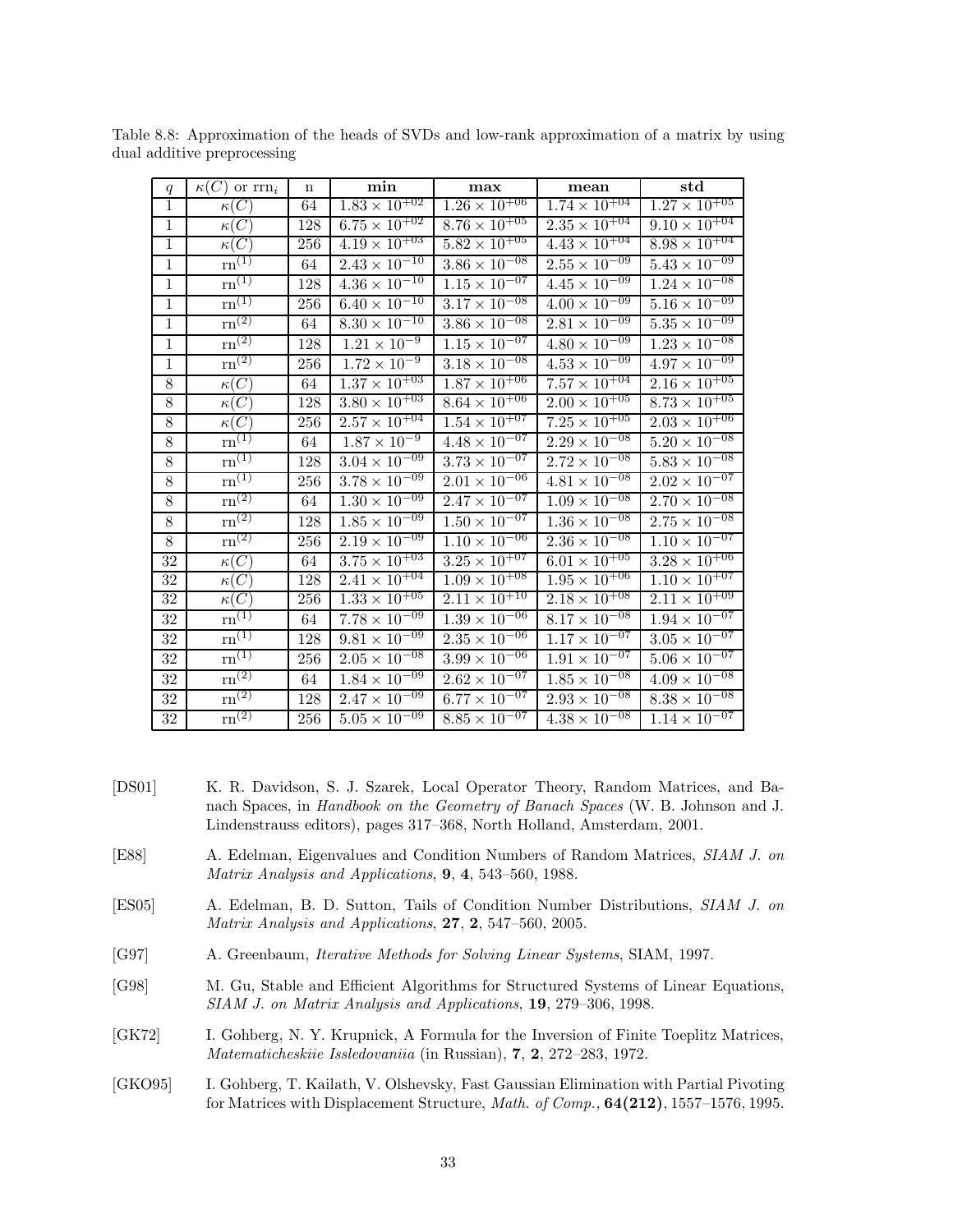| q            | $\kappa(C)$ or $\text{rrn}_i$  | $\mathbf n$ | min                    | max                               | mean                   | $_{std}$                          |
|--------------|--------------------------------|-------------|------------------------|-----------------------------------|------------------------|-----------------------------------|
| 1            | $\mathrm{rn}^{(1)}$            | 64          | $2.35 \times 10^{-10}$ | $1.32 \times 10^{-07}$            | $3.58 \times 10^{-09}$ | $1.37 \times 10^{-08}$            |
| $\mathbf{1}$ | $rn^{(1)}$                     | 128         | $4.41 \times 10^{-10}$ | $3.28 \times 10^{-08}$            | $3.55 \times 10^{-09}$ | $5.71 \times 10^{-09}$            |
| $\mathbf{1}$ | $\overline{\mathrm{rn}}^{(1)}$ | 256         | $6.98 \times 10^{-10}$ | $5.57 \times 10^{-08}$            | $5.47 \times 10^{-09}$ | $8.63 \times 10^{-09}$            |
| 1            | $\overline{\text{rn}^{(2)}}$   | 64          | $8.28 \times 10^{-10}$ | $1.32 \times 10^{-07}$            | $3.86 \times 10^{-09}$ | $1.36 \times 10^{-08}$            |
| 1            | $\overline{\mathrm{rn}}^{(2)}$ | 128         | $1.21 \times 10^{-09}$ | $3.28 \times 10^{-08}$            | $3.91 \times 10^{-09}$ | $5.57 \times 10^{-09}$            |
| 1            | $\overline{\mathrm{rn}^{(2)}}$ | 256         | $1.74 \times 10^{-09}$ | $5.58 \times 10^{-\overline{08}}$ | $5.96 \times 10^{-09}$ | $8.47 \times 10^{-09}$            |
| 8            | $\overline{\mathrm{rn}^{(1)}}$ | 128         | $2.56 \times 10^{-09}$ | $1.16 \times 10^{-06}$            | $4.30 \times 10^{-08}$ | $1.45 \times 10^{-07}$            |
| 8            | $\mathrm{rn}^{(1)}$            | 256         | $4.45 \times 10^{-09}$ | $3.32 \times 10^{-07}$            | $3.40 \times 10^{-08}$ | $5.11 \times 10^{-08}$            |
| 8            | $\mathrm{rn}^{(2)}$            | 64          | $1.46 \times 10^{-09}$ | $9.56 \times 10^{-08}$            | $5.77 \times 10^{-09}$ | $1.06 \times \overline{10^{-08}}$ |
| 8            | $\rm{rn}^{(2)}$                | 128         | $1.64 \times 10^{-09}$ | $4.32 \times 10^{-07}$            | $1.86 \times 10^{-08}$ | $5.97 \times 10^{-08}$            |
| 8            | $rm^{(2)}$                     | 256         | $2.50 \times 10^{-09}$ | $1.56 \times 10^{-\overline{07}}$ | $1.59 \times 10^{-08}$ | $2.47 \times 10^{-08}$            |
| 32           | $\mathrm{rn}^{(1)}$            | 64          | $6.80 \times 10^{-09}$ | $2.83 \times 10^{-06}$            | $1.01 \times 10^{-07}$ | $3.73 \times 10^{-07}$            |
| 32           | $\mathrm{rn}^{(1)}$            | 128         | $1.25 \times 10^{-08}$ | $6.77 \times 10^{-06}$            | $1.28 \times 10^{-07}$ | $6.76 \times 10^{-07}$            |
| 32           | $\mathrm{rn}^{(1)}$            | 256         | $1.85 \times 10^{-08}$ | $1.12 \times 10^{-06}$            | $1.02 \times 10^{-07}$ | $1.54 \times 10^{-07}$            |
| 32           | $rm^{(2)}$                     | 64          | $1.84 \times 10^{-09}$ | $6.50 \times 10^{-\overline{07}}$ | $2.30 \times 10^{-08}$ | $8.28 \times 10^{-08}$            |
| 32           | $\rm{rn}^{(2)}$                | 128         | $3.11 \times 10^{-09}$ | $1.45 \times 10^{-06}$            | $2.87 \times 10^{-08}$ | $1.45 \times 10^{-07}$            |
| 32           | $\overline{\mathrm{rn}}^{(2)}$ | 256         | $4.39 \times 10^{-09}$ | $2.16 \times 10^{-07}$            | $2.37 \times 10^{-08}$ | $3.34 \times 10^{-08}$            |

Table 8.9: Approximation of the heads of SVDs and low-rank approximation of a matrix by using randomized matrix products

- [GL96] G. H. Golub, C. F. Van Loan, *Matrix Computations*, Johns Hopkins University Press, Baltimore, Maryland, 1996 (third addition).
- [GOS08] S. A. Goreinov, I. V. Oseledets, D. V. Savostyanov, E. E. Tyrtyshnikov, N. L. Zamarashkin, How to Find a Good Submatrix, Research Report 08-10, ICM HKBU, Kowloon Tong, Hong Kong, 2008.
- [GS72] I. Gohberg, A. Sementsul, On the Inversion of Finite Toeplitz Matrices and Their Continuous Analogs, *Matematicheskiie Issledovaniia* (in Russian), **7**, **2**, 187–224, 1972.
- [GT01] S. A. Goreinov, E. E. Tyrtyshnikov, The Maximal-volume Concept in Approximation by Low-rank Matrices, *Contemporary Mathematics*, **208**, 47–51, 2001.
- [GTZ97] S. A. Goreinov, E. E. Tyrtyshnikov, N. L. Zamarashkin, A Theory of Pseudo-skeleton Approximations, *Linear Algebra and Its Applications*, **261**, 1–22, 1997.
- [H02] N. J. Higham, *Accuracy and Stability in Numerical Analysis*, SIAM, Philadelphia, 2002 (second edition).
- [HMT11] N. Halko, P. G. Martinsson, J. A. Tropp, Finding Structure with Randomness: Probabilistic Algorithms for Constructing Approximate Matrix Decompositions, *SIAM Review*, **53, 2**, 217–288, 2011.
- [K04] I. Kaporin, The Aggregation and Cancellation Techniques as a Practical Tool for Faster Matrix Multiplication, *Theoretical Computer Science*, **315**, **2–3**, 469–510, 2004.
- [KKM79] T. Kailath, S. Y. Kung, M. Morf, Displacement Ranks of Matrices and Linear Equations, *Journal Math. Analysis and Appls*, **68(2)**, 395–407, 1979.
- [KL94] C. S. Kenney, A.J. Laub, Small-Sample Statistical Condition Estimates for General Matrix Functions, *SIAM J. on Scientific and Statistical Computing*, **15**, 36–61, 1994.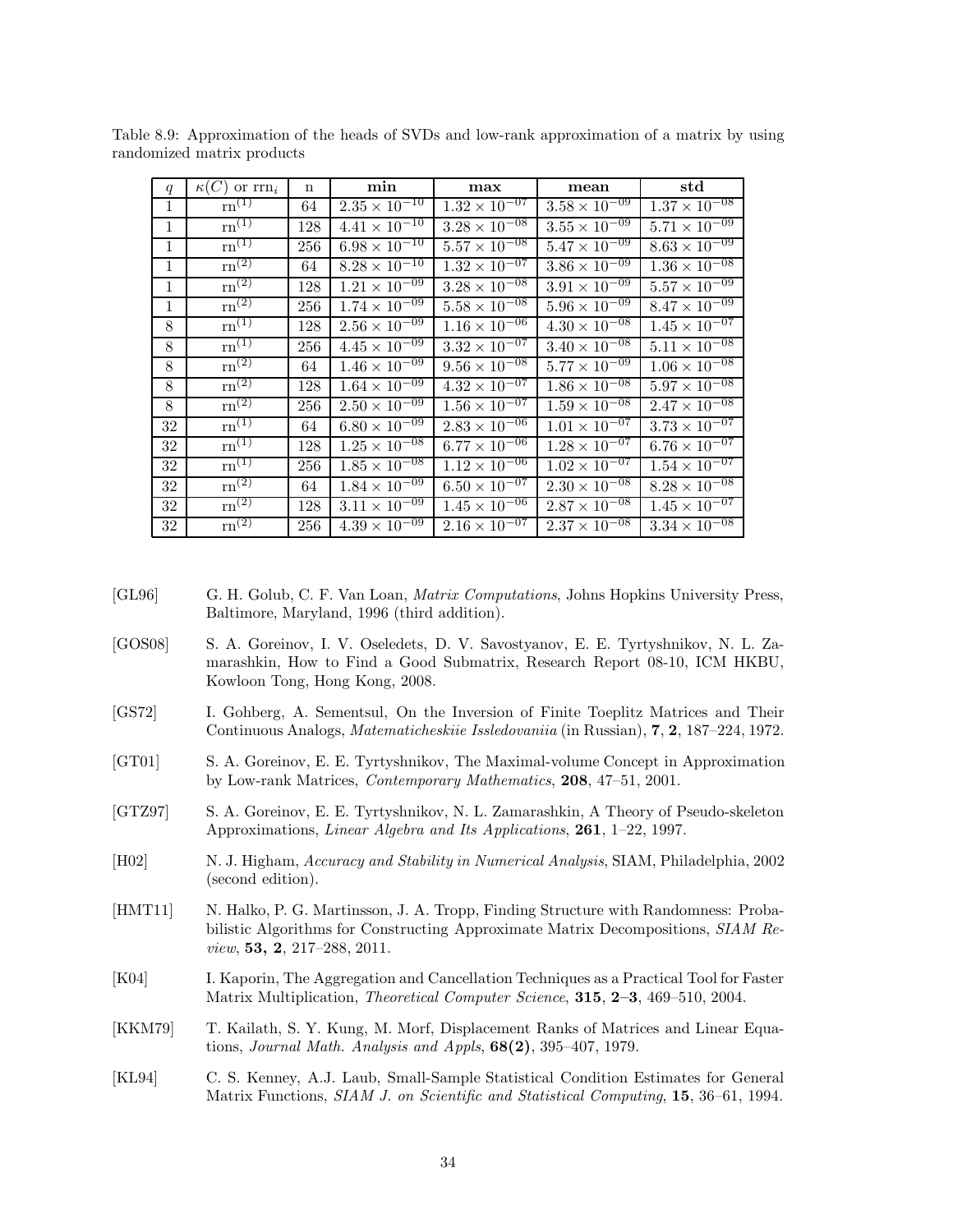| q  | $\operatorname{rrn}(i)$ | $\mathbf n$ | min                               | max                    | mean                   | std                    |
|----|-------------------------|-------------|-----------------------------------|------------------------|------------------------|------------------------|
| 8  | $rm^{(1)}$              | 64          | $2.22 \times 10^{-09}$            | $7.89 \times 10^{-06}$ | $1.43 \times 10^{-07}$ | $9.17 \times 10^{-07}$ |
| 8  | $rm^{(1)}$              | 128         | $3.79 \times 10^{-09}$            | $4.39 \times 10^{-05}$ | $4.87 \times 10^{-07}$ | $4.39 \times 10^{-06}$ |
| 8  | $rm^{(1)}$              | 256         | $5.33 \times 10^{-09}$            | $3.06 \times 10^{-06}$ | $6.65 \times 10^{-08}$ | $3.12 \times 10^{-07}$ |
| 8  | $rm^{(2)}$              | 64          | $1.13 \times 10^{-09}$            | $3.66 \times 10^{-06}$ | $6.37 \times 10^{-08}$ | $4.11 \times 10^{-07}$ |
| 8  | $rm^{(2)}$              | 128         | $1.81 \times 10^{-09}$            | $1.67 \times 10^{-05}$ | $1.90 \times 10^{-07}$ | $1.67 \times 10^{-06}$ |
| 8  | $rm^{(2)}$              | 256         | $2.96 \times 10^{-09}$            | $1.25 \times 10^{-06}$ | $2.92 \times 10^{-08}$ | $1.28 \times 10^{-07}$ |
| 32 | $rm^{(1)}$              | 64          | $6.22 \times 10^{-09}$            | $5.00 \times 10^{-07}$ | $4.06 \times 10^{-08}$ | $6.04 \times 10^{-08}$ |
| 32 | $rm^{(1)}$              | 128         | $2.73 \times 10^{-\overline{08}}$ | $4.88 \times 10^{-06}$ | $2.57 \times 10^{-07}$ | $8.16 \times 10^{-07}$ |
| 32 | $rm^{(1)}$              | 256         | $1.78 \times 10^{-08}$            | $1.25 \times 10^{-06}$ | $1.18 \times 10^{-07}$ | $2.03 \times 10^{-07}$ |
| 32 | $rm^{(2)}$              | 64          | $1.64 \times 10^{-09}$            | $1.26 \times 10^{-07}$ | $9.66 \times 10^{-09}$ | $1.48 \times 10^{-08}$ |
| 32 | $rm^{(2)}$              | 128         | $5.71 \times 10^{-09}$            | $9.90 \times 10^{-07}$ | $5.50 \times 10^{-08}$ | $1.68 \times 10^{-07}$ |
| 32 | $rm^{(2)}$              | 256         | $4.02 \times 10^{-09}$            | $2.85 \times 10^{-07}$ | $2.74 \times 10^{-08}$ | $4.48 \times 10^{-08}$ |

Table 8.10: Approximation of the heads of SVDs and low-rank approximation of a matrix by using random Toeplitz multipliers

Table 8.11: Relative residual norms for a linear system of equations via nmb approximation and block triangulation

| $\eta$ | r                           | min                    | max                   | mean                   | std                                                 |
|--------|-----------------------------|------------------------|-----------------------|------------------------|-----------------------------------------------------|
| 32     |                             | $1.49 \times 10^{-13}$ | $1.36 \times 10^{-9}$ | $4.25 \times 10^{-11}$ | $\frac{1.56 \times 10^{-10}}{1.56 \times 10^{-10}}$ |
| 32     | $\mathcal{D}_{\mathcal{A}}$ | $3.70 \times 10^{-13}$ | $2.13 \times 10^{-8}$ | $3.83 \times 10^{-10}$ | $2.35 \times 10^{-9}$                               |
| 32     |                             | $9.33 \times 10^{-13}$ | $1.08 \times 10^{-8}$ | $3.37 \times 10^{-10}$ | $1.26 \times 10^{-9}$                               |
| 64     |                             | $1.11 \times 10^{-12}$ | $6.87 \times 10^{-9}$ | $2.03 \times 10^{-10}$ | $7.49 \times 10^{-10}$                              |
| 64     | 2                           | $1.53 \times 10^{-12}$ | $1.21 \times 10^{-8}$ | $5.86 \times 10^{-10}$ | $1.77 \times 10^{-9}$                               |
| 64     |                             | $2.21 \times 10^{-12}$ | $1.27 \times 10^{-7}$ | $1.69 \times 10^{-9}$  | $1.28 \times 10^{-8}$                               |

- [KV99] P. Kravanja, M. Van Barel, Algorithms for Solving Rational Interpolation Problems Related to Fast and Superfast Solvers for Toeplitz Systems, *SPIE*, 359–370, 1999.
- [LPS92] J. Laderman, V. Y. Pan, H. X. Sha, On Practical Algorithms for Accelerated Matrix Multiplication, *Linear Algebra and Its Applications*, **162–164**, 557–588, 1992.
- [MMD08] M. W. Mahoney, M. Maggioni, P. Drineas, Tensor-CUR Decompositions for Tensorbased Data, *SIAM J. on Matrix Analysis and Applications*, **30, 2**, 957–987, 2008.
- [MP80] W. L. Miranker, V. Y. Pan, Methods of Aggregations, *Linear Algebra and Its Applications*, **29**, 231–257, 1980.
- [OT09] I. V. Oseledets, E. E. Tyrtyshnikov, Breaking the Curse of Dimensionality, or How to Use SVD in Many Dimensions, *SIAM J. Scientific Comp.*, **31**, **5**, 3744–3759, 2009.
- [P72] V. Y. Pan, On Schemes for the Evaluation of Products and Inverses of Matrices (in Russian), *Uspekhi Matematicheskikh Nauk*, **27**, **5 (167)**, 249–250, 1972.
- [P79] V. Y. Pan, Fields Extension and Trilinear Aggregating, Uniting and Canceling for the Acceleration of Matrix Multiplication, *Proceedings of the 20th Annual IEEE Symposium on Foundations of Computer Science (FOCS 79)*, 28–38, IEEE Computer Society Press, Long Beach, California, 1979.
- [P81] V. Y. Pan, New Combinations of Methods for the Acceleration of Matrix Multiplications, *Computers and Mathematics (with Applications)*, **7**, 73–125, 1981.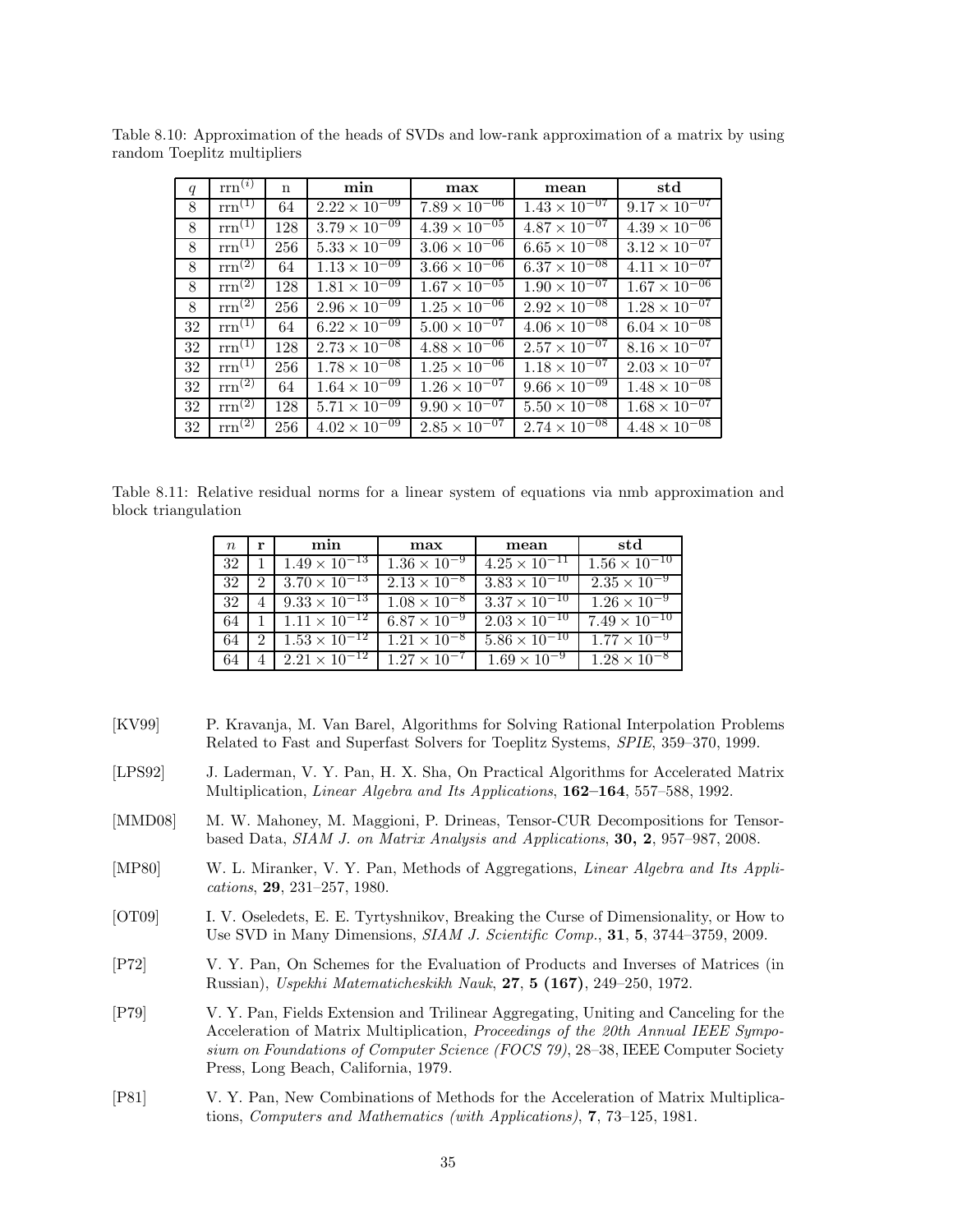| $n_{\rm c}$ | r             | min                          | max                  | mean                          | std                  |
|-------------|---------------|------------------------------|----------------------|-------------------------------|----------------------|
| 32          |               | $6.34 \times 10^{-3}$        | $7.44 \times 10^{1}$ | $1.74 \times 10^{0}$          | $7.53 \times 10^{0}$ |
| 32          | $\mathcal{D}$ | $2.03 \times 10^{-2}$        | $1.32 \times 10^{1}$ | $9.19 \times 10^{-1}$         | $1.62 \times 10^{0}$ |
| 32          |               | $4.57 \times 10^{-2}$        | $1.36 \times 10^{1}$ | $1.14 \times 10^{0}$          | $1.93 \times 10^{0}$ |
| 64          |               | $3.82 \times 10^{-3}$        | $9.93 \times 10^{0}$ | $\overline{1.03 \times 10^0}$ | $1.66 \times 10^{0}$ |
| 64          | 2             | $1.96 \times 10^{-2}$        | $1.27 \times 10^{2}$ | $3.09 \times 10^{0}$          | $1.40 \times 10^{1}$ |
| 64          |               | $\sqrt{7.13 \times 10^{-3}}$ | $6.63 \times 10^{0}$ | $8.23 \times 10^{-1}$         | $1.20 \times 10^{0}$ |

Table 8.12: Relative residual norms for a linear system of equations with MLDIVIDE(A,B)

Table 8.13: Relative residual norms for a linear system of equations by using dual additive preprocessing and block triangulation

| $\,n$ | q | min                    | max                    | mean                   | std                    |
|-------|---|------------------------|------------------------|------------------------|------------------------|
| 32    |   | $2.33 \times 10^{-14}$ | $2.28 \times 10^{-06}$ | $2.31 \times 10^{-08}$ | $2.28 \times 10^{-07}$ |
| 32    | 2 | $3.40 \times 10^{-13}$ | $4.93 \times 10^{-08}$ | $9.11 \times 10^{-10}$ | $5.71 \times 10^{-09}$ |
| 32    | 4 | $5.97 \times 10^{-13}$ | $1.63 \times 10^{-07}$ | $2.22 \times 10^{-09}$ | $1.64 \times 10^{-08}$ |
| 64    |   | $3.90 \times 10^{-14}$ | $2.78 \times 10^{-05}$ | $2.81 \times 10^{-07}$ | $2.78 \times 10^{-06}$ |
| 64    | 2 | $3.53 \times 10^{-13}$ | $3.76 \times 10^{-08}$ | $1.13 \times 10^{-09}$ | $4.72 \times 10^{-09}$ |
|       | 4 | $3.54 \times 10^{-12}$ | $2.53 \times 10^{-07}$ | $5.19 \times 10^{-09}$ | $2.83 \times 10^{-08}$ |

- [P84] V. Y. Pan, How Can We Speed up Matrix Multiplication? *SIAM Review,* **26**, **3**, 393–415, 1984.
- [P90] V. Y. Pan, On Computations with Dense Structured Matrices, *Math. of Computation*, **55, 191**, 179–190, 1990. Proceedings version in *Proc. Intern. Symposium on Symbolic and Algebraic Computation (ISSAC'89)*, 34–42, ACM Press, NY, 1989.
- [P92] V. Y. Pan, Parallel Solution of Toeplitz-like Linear Systems, *J. of Complexity*, **8**, 1–21, 1992.
- [P93] V. Y. Pan, Concurrent Iterative Algorithm for Toeplitz-like Linear Systems, *IEEE Transactions on Parallel and Distributed Systems*, **4, 5**, 592–600, 1993.
- [P93a] V. Y. Pan, Decreasing the Displacement Rank of a Matrix, *SIAM Journal on Matrix Analysis and Applications*, **14**, **1**, 118–121, 1993.
- [P00] C.–T. Pan, On the Existence and Computation of Rank-revealing LU Factorization, *Linear Algebra and Its Applications*, **316**, 199–222, 2000.
- [P01] V. Y. Pan, *Structured Matrices and Polynomials: Unified Superfast Algorithms*, Birkhäuser/Springer, Boston/New York, 2001.
- [P07] V. Y. Pan, New Homotopic/Factorization and Symmetrization Techniques for Newton's and Newton/Structured Iteration, *Computer and Math. with Applications*, **54**, 721–729, 2007.
- [P10] F. Poloni, A Note on the O(n)-Storage Implementation of the GKO Algorithm, *Numerical Algorithms*, **55**, 115–139, 2010.
- [Pa10] V. Y. Pan, Newton's Iteration for Matrix Inversion, Advances and Extensions, pp. 364–381, in *Matrix Methods: Theory, Algorithms and Applications* (dedicated to the Memory of Gene Golub, edited by V. Olshevsky and E. Tyrtyshnikov), World Scientific Publishing, New Jersey, ISBN-13 978-981-283-601-4, ISBN-10-981-283-601-2 (2010).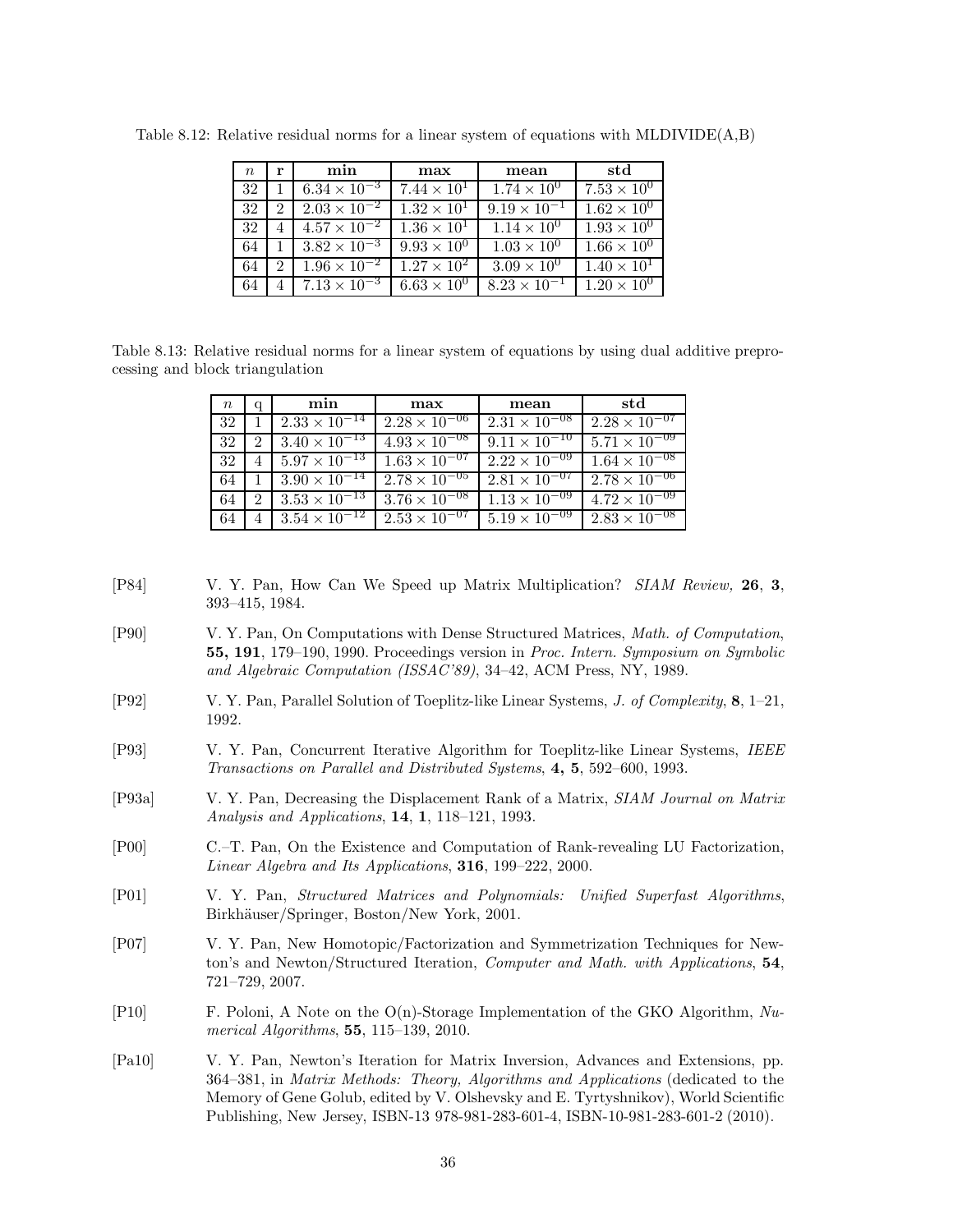| $n_{-}$ | a                           | min                                                               | max                    | mean                                          | std                    |
|---------|-----------------------------|-------------------------------------------------------------------|------------------------|-----------------------------------------------|------------------------|
| 32      |                             | $7.08 \times 10^{-30}$                                            | $4.00 \times 10^{-23}$ | $4.52 \times 10^{-25}$                        | $4.01 \times 10^{-24}$ |
| 32      | $\mathcal{D}_{\mathcal{L}}$ | $7.49 \times 10^{-30}$                                            | $2.29 \times 10^{-21}$ | $2.77 \times 10^{-23}$                        | $2.33 \times 10^{-22}$ |
| 32      |                             | $4\sqrt{1.46\times10^{-28}}$                                      | $1.63 \times 10^{-07}$ | $4.83 \times 10^{-25}$                        | $2.73 \times 10^{-24}$ |
| 64      |                             | $1 \mid 1.13 \times 10^{-29} \mid 1.01 \times 10^{-24}$           |                        | $1.11 \times 10^{-25}$ $1.11 \times 10^{-25}$ |                        |
| 64      |                             | 2 6.60 $\times$ 10 <sup>-29</sup> 6.90 $\times$ 10 <sup>-24</sup> |                        | $1.45 \times 10^{-25}$ 7.73 $\times 10^{-25}$ |                        |
| 64      |                             | $4 \mid 2.60 \times 10^{-28} \mid 1.41 \times 10^{-21}$           |                        | $1.61 \times 10^{-23}$ $1.42 \times 10^{-22}$ |                        |

Table 8.14: Relative residual norms for a linear system of equations based on multiplication by random matrices and block triangulation

Table 8.15: CPU time (in cycles) for solving an ill conditioned real symmetric Toeplitz linear system

| $\,n$ | Alg. $6.1$ | OR      | <b>SVD</b> | $\overline{\text{QR}/\text{Alg}}$ . 6.1 | $\overline{\mathrm{SVD/A}}$ lg. 6.1 |
|-------|------------|---------|------------|-----------------------------------------|-------------------------------------|
| 512   | 56.3       | 148.4   | 4134.8     | 2.6                                     | 73.5                                |
| 1024  | 120.6      | 1533.5  | 70293.1    | 12.7                                    | 582.7                               |
| 2048  | 265.0      | 11728.1 |            | 44.3                                    |                                     |
| 4096  | 589.4      |         |            |                                         |                                     |
| 8192  | 1304.8     |         |            |                                         |                                     |

- [PBRZ99] V. Y. Pan, S. Brahnam, B. Murphy, R. E. Rosholt, Newton's Iteration for Structured Matrices and Linear Systems of Equations, *SIAM Volume on Fast Reliable Algorithms for Matrices with Structure* (T. Kailath and A. H. Sayed, editors), 189–210, SIAM Publications, Philadelphia, 1999.
- [PGMQ] V. Y. Pan, D. Grady, B. Murphy, G. Qian, R. E. Rosholt, A. Ruslanov, Schur Aggregation for Linear Systems and Determinants, *Theoretical Computer Science*, *Special Issue on Symbolic–Numerical Algorithms* (D. A. Bini, V. Y. Pan, and J. Verschelde editors), **409**, **2**, 255–268, 2008.
- [PKRK] V. Y. Pan, M. Kunin, R. Rosholt, H. Kodal. Homotopic Residual Correction Processes, *Math. of Computation*, **75**, 345–368, 2006.
- [PIMR10] V. Y. Pan, D. Ivolgin, B. Murphy, R. E. Rosholt, Y. Tang, X. Yan, Additive Preconditioning for Matrix Computations, *Linear Algebra and Its Applications*, **432**, 1070– 1089, 2010.
- [PQ10] V. Y. Pan, G. Qian, Randomized Preprocessing of Homogeneous Linear Systems of Equations, *Linear Algebra and Its Applications*, **432**, 3272–3318, 2010.
- [PQa] V. Y. Pan, G. Qian, Solving Linear Systems of Equations with Randomization, Augmentation and Aggregation, Tech. Report TR 2012004, *Ph.D. Program in Computer Science*, *Graduate Center, the City University of New York*, 2012. Available at http://www.cs.gc.cuny.edu/tr/techreport.php?id=431
- [PQZa] V. Y. Pan, G. Qian, A. Zheng, Randomized Preprocessing versus Pivoting, *Linear Algebra and Its Applications*, in print. http://dx.doi.org/10.1016/j.laa.2011.02.052
- [PQZC] V. Y. Pan, G. Qian, A. Zheng, Z. Chen, Matrix Computations and Polynomial Rootfinding with Preprocessing, *Linear Algebra and Its Applications*, **434**, 854–879, 2011.
- [PRW02] V. Y. Pan, Y. Rami, X. Wang, Structured Matrices and Newtons Iteration: Unified Approach, *Linear Algebra and Its Applications*, **343/344**, 233–265, 2002.